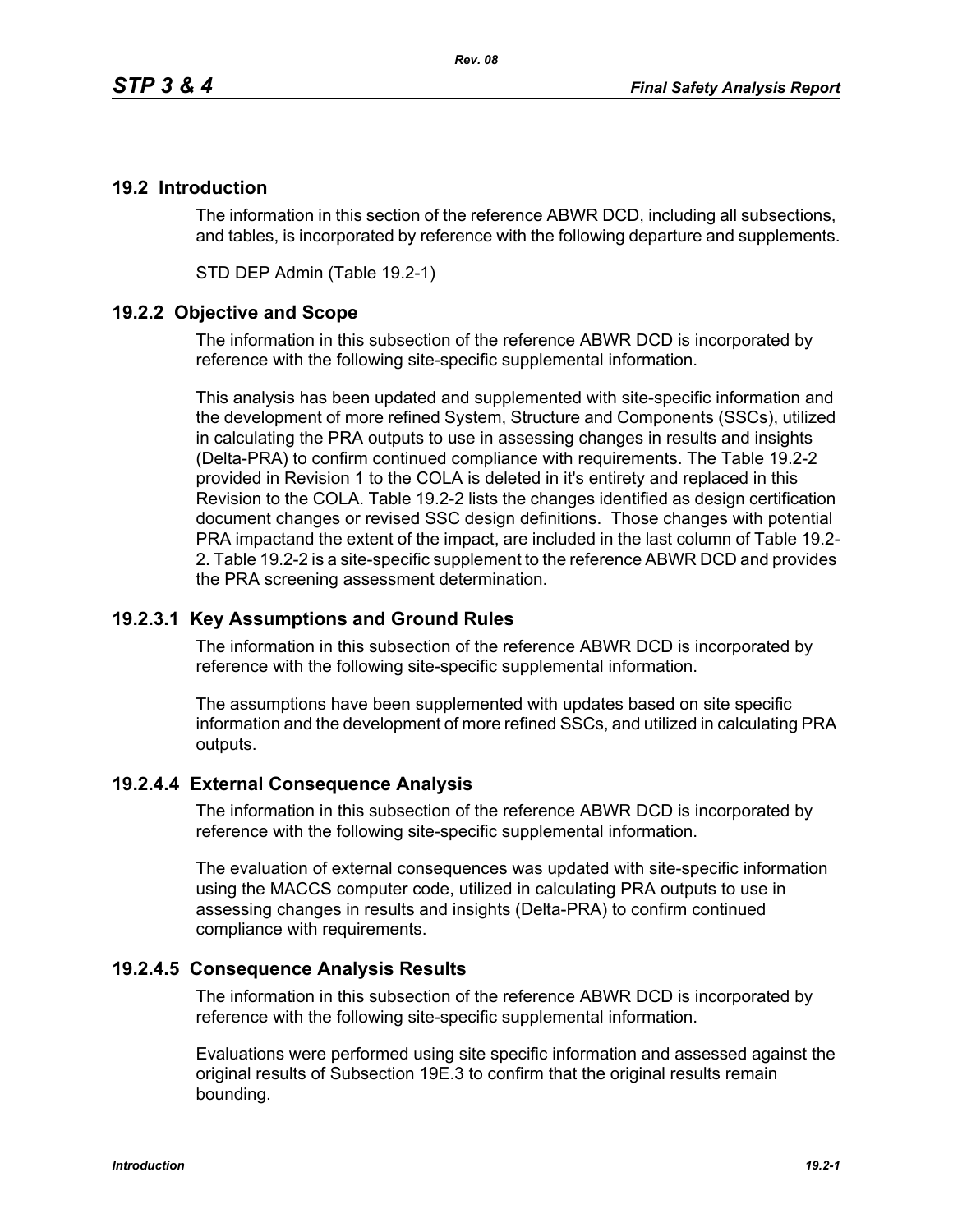| <b>Summary Assumptions</b>              | Reference<br><b>Subsection</b> | Confirming<br><b>Subsection</b> |
|-----------------------------------------|--------------------------------|---------------------------------|
| Reactor Service Water System Definition | 19D.6.4.2                      | <del>19.9.21</del> 19.9.26      |

# **Table 19.2-1 Key PRA Assumptions**

*Rev. 08*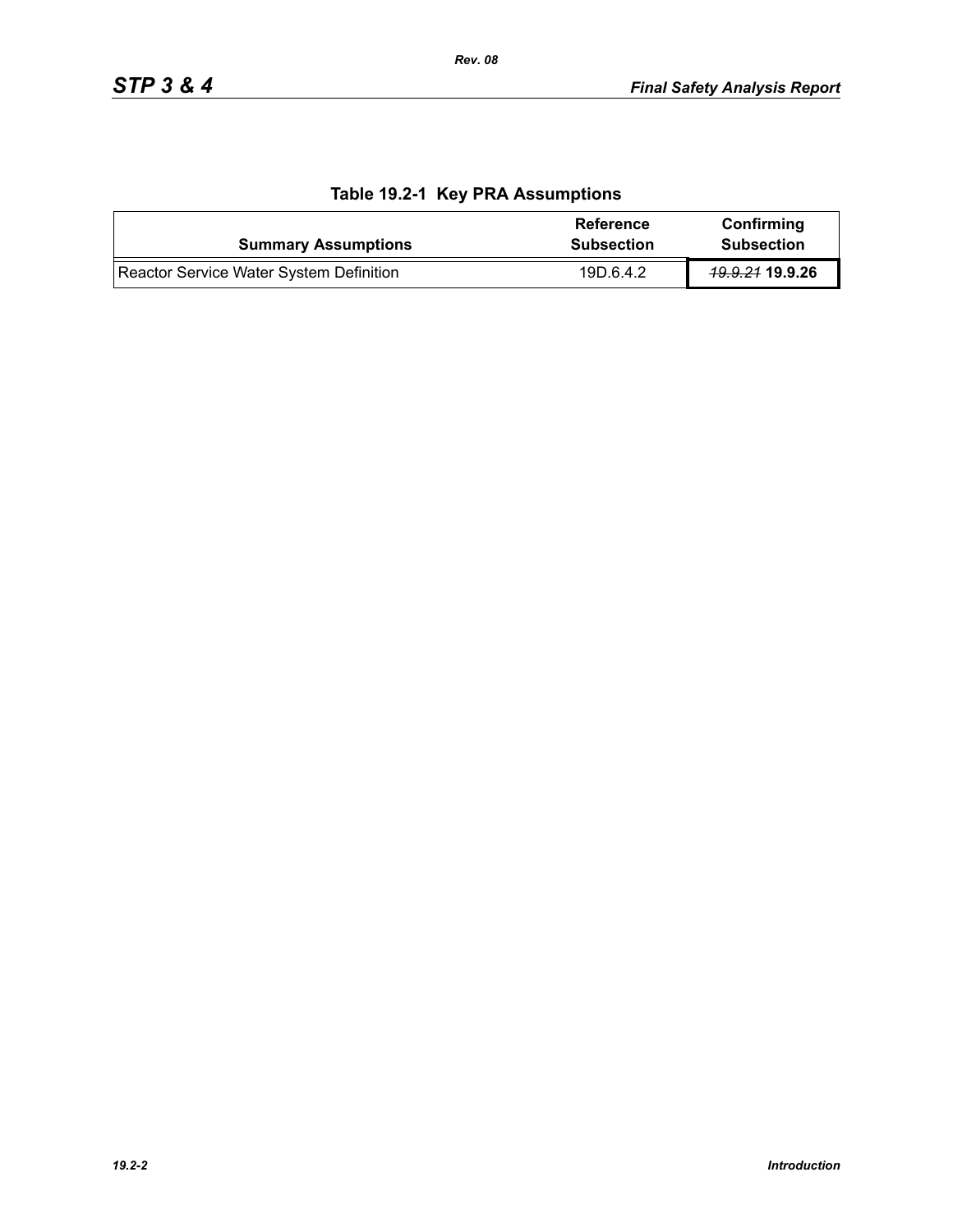| <b>Departure Number</b>                                                        | <b>Design Basis</b>                                                                                                                                                 | <b>US ABWR/STP Design Basis</b>                                                                                                                                                                                                                                                                                                                                                                                  | <b>Potential Impact on PRA</b><br>[STP COLA Section] |
|--------------------------------------------------------------------------------|---------------------------------------------------------------------------------------------------------------------------------------------------------------------|------------------------------------------------------------------------------------------------------------------------------------------------------------------------------------------------------------------------------------------------------------------------------------------------------------------------------------------------------------------------------------------------------------------|------------------------------------------------------|
| Tier 1 (T1) Changes                                                            |                                                                                                                                                                     |                                                                                                                                                                                                                                                                                                                                                                                                                  |                                                      |
| STD DEP T1 1.1-1<br>Definition of As-Built                                     |                                                                                                                                                                     | This departure modifies the FSAR,<br>Tier 1, Section 1.1 definition of as-<br>built to clarify that the determination<br>of physical properties of an as-built<br>structure, system, or component<br>may be based on measurements,<br>inspections, or tests that occur prior<br>to installation, provided that<br>subsequent fabrication, handling,<br>installation, and testing do not alter<br>the properties. | No effect on PRA, not modeled.                       |
| STD DEP T1 2.1-2<br>Reactor Pressure Vessel System                             | RIP motor casings do not have<br>cladding.                                                                                                                          | The RIP is a Toshiba design in<br>which the motor casings have<br>cladding near stretchtube portion<br>and end of casing.                                                                                                                                                                                                                                                                                        | No effect on PRA, not modeled.                       |
| STD .DEP T1 2.2-1<br>Control Systems Changes to Inputs,<br>Tests, and Hardware | The reference ABWR DCD Tier 1<br>Table 2.2.1 ITTAC Acceptance<br>Criteria for Item 11 states the "test<br>signals exists in only one control<br>channel at a time." | Only the power supply associated<br>with the one non-Class 1E<br>uninterruptible power supply being<br>tested will become inoperable and<br>both of the dual-redundant<br>controller channels remain<br>operational when this testing is<br>conducted. This change also<br>provides detail power supply design<br>of RCIS in COLA Section 7.7.1.2(5).                                                            | No effect on PRA, not modeled.                       |
| STD DEP T1 2.3-1<br>Deletion of MSIV Closure and<br>Scram on High Radiation    | Design included MSIV trip on high<br>radiation in steam tunnel                                                                                                      | No MSIV trip on high radiation in<br>steam tunnel                                                                                                                                                                                                                                                                                                                                                                | No effect on PRA, not modeled.                       |

Introduction *Introduction 19.2-3*

*Rev. 08*

*STP 3 & 4*

 $19.2 - 3$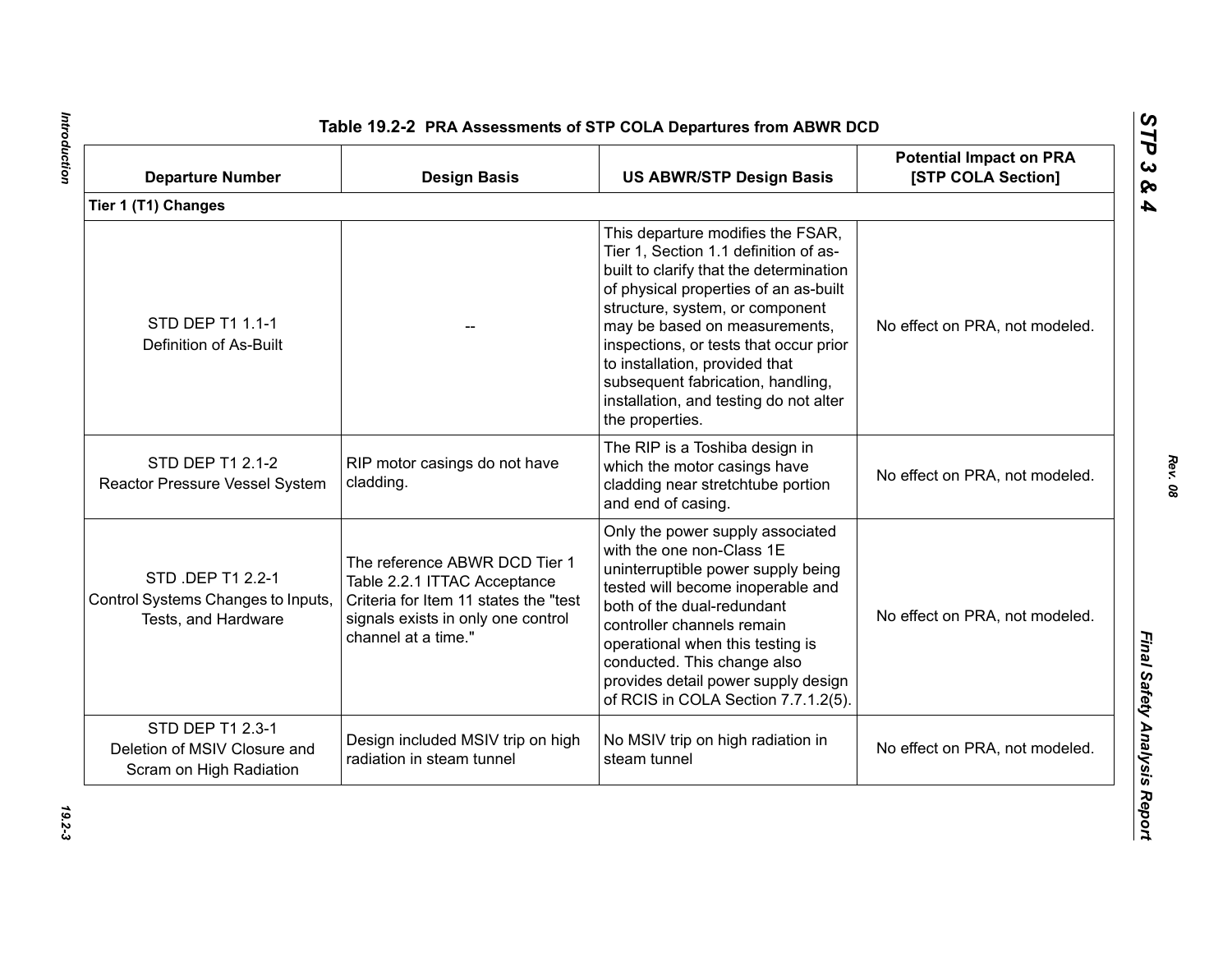| <b>Departure Number</b>                                                         | <b>Design Basis</b>                                                                                                                                                                             | <b>US ABWR/STP Design Basis</b>                                                                                                                                                                       | <b>Potential Impact on PRA</b><br>[STP COLA Section]                                                                                                                                                                                                                                                                                              |
|---------------------------------------------------------------------------------|-------------------------------------------------------------------------------------------------------------------------------------------------------------------------------------------------|-------------------------------------------------------------------------------------------------------------------------------------------------------------------------------------------------------|---------------------------------------------------------------------------------------------------------------------------------------------------------------------------------------------------------------------------------------------------------------------------------------------------------------------------------------------------|
| STD DEP T1 2.4-1<br>Residual Heat Removal System and<br>Spent Fuel Pool Cooling | The ABWR has two RHR loops<br>connected to the Fuel Pool Cooling<br>and Cleanup System (FPCCS) with<br>normally closed interties to permit<br>supplemental cooling during<br>refueling outages. | The current design has three RHR<br>loops connected to the FPCCS with<br>normally closed interties to permit<br>additional supplemental cooling<br>during refueling outages to reduce<br>outage time. | Increasing the number of RHR<br>loops connected to FPCCS from<br>two to three is judged to have a<br>negligible impact on CDF. It is an<br>improvement in outage<br>management control for the spent<br>fuel cooling system. [See 19L.6.5,<br>19L.6.6 19L.8, 19L.9, Table 19L-9,<br>19Q.4.1, 19Q.4.2, 19Q.7.6,<br>19Q.7.7.1]                      |
| STD DEP T1 2.4-2<br>Feedwater Line Break Mitigation                             | For feedwater line break, feedwater<br>flow assumed to be unavailable<br>when hotwell inventory depleted, no<br>automatic isolation feedwater flow.                                             | Class 1E Breakers to trip<br>condensate pumps required based<br>on containment pressure analysis<br>from feedwater Line break.                                                                        | No effect on PRA, not modeled.<br>Feedwater line break mitigation not<br>specifically modeled.                                                                                                                                                                                                                                                    |
| STD DEP T1 2.4-3<br><b>RCIC Turbine/Pump</b>                                    | RCIC-Terry type turbine                                                                                                                                                                         | RCIC integrated pump and turbine                                                                                                                                                                      | The new RCIC system has been<br>designed for operation with fewer<br>support systems than the previous<br>design. This reduction of<br>operational dependencies is<br>expected to improve reliability. No<br>changes, other than editorial, to the<br>PRA. [See 19.3, 19.9.12, 19.9.30,<br>19.11, 19.13, 19K.3, 19K.11.1, 19K<br>Tables, 19M.6.3] |

*19.2-4*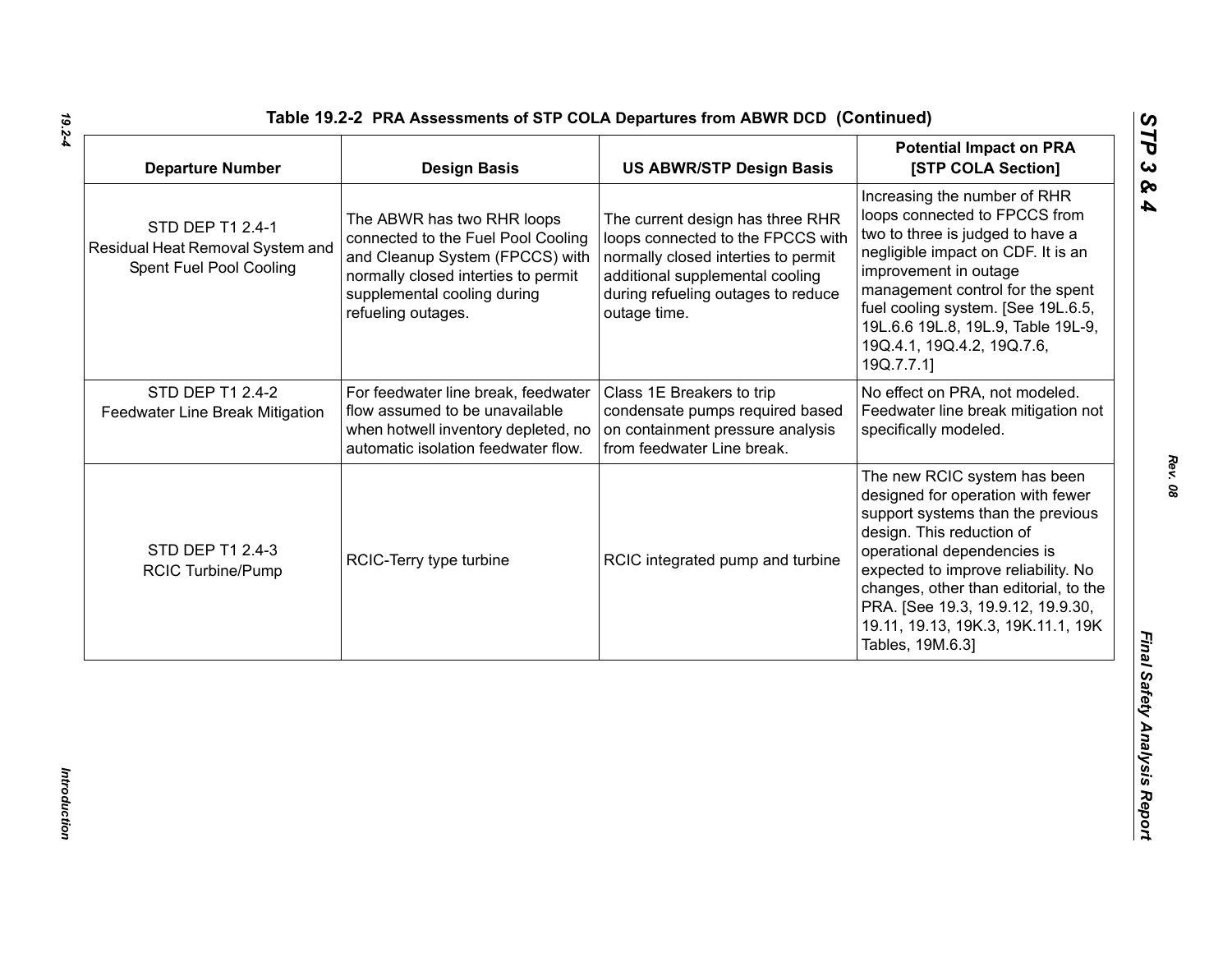| <b>Departure Number</b>                                                | <b>Design Basis</b>                                                                                                                                                                                                                                                                                                                                                                                                          | <b>US ABWR/STP Design Basis</b>                                                                                                                                                                                                                                                                                                                                                                                                                                                                                                                  | <b>Potential Impact on PRA</b><br>[STP COLA Section]                                                                       |
|------------------------------------------------------------------------|------------------------------------------------------------------------------------------------------------------------------------------------------------------------------------------------------------------------------------------------------------------------------------------------------------------------------------------------------------------------------------------------------------------------------|--------------------------------------------------------------------------------------------------------------------------------------------------------------------------------------------------------------------------------------------------------------------------------------------------------------------------------------------------------------------------------------------------------------------------------------------------------------------------------------------------------------------------------------------------|----------------------------------------------------------------------------------------------------------------------------|
| STD DEP T1 2.4-4<br>RHR, HPCF and RCIC<br>Turbine/Pump NPSH            | The original DCD provided a value<br>of 50% for debris blockage of the<br>suction strainers for purposes of<br>assuring adequate net positive<br>suction head (NPSH) margin for the<br>residual heat removal (RHR)<br>system, the high pressure core<br>flooder (HPCF) system, and the<br>reactor core isolation cooling<br>(RCIC) system. This value was<br>based on Regulatory Guide 1.82<br>Revision 0.                   | The design basis for the suction<br>strainers for STP 3&4 has been<br>updated to RG 1.82 Rev. 3, which<br>does not use the 50% blockage<br>criterion, but rather provides<br>guidance for mechanistically<br>determining debris head loss across<br>pump suction strainers.<br>This approach is an improvement in<br>that it uses a mechanistic evaluation<br>for debris blockage and not an<br>assumed value, thus providing a<br>better representation of the debris<br>blockage for purposes of the<br>required NPSH margin<br>determination. | No change to the ABWR PRA, no<br>change in function or failure data.                                                       |
| STP DEP T1 2.5-1                                                       | ABWR DCD discusses storage of<br>new fuel in the New Fuel Vault.                                                                                                                                                                                                                                                                                                                                                             | Departure removes fuel racks from<br>the New Fuel Vault and states that<br>new fuel will be stored in the Spent<br>Fuel Pool.                                                                                                                                                                                                                                                                                                                                                                                                                    | No effect on the PRA, not modeled.                                                                                         |
| STD DEP T1 2.10-1<br>Addition of<br><b>Condensate Booster</b><br>Pumps | The function of the CFS is to<br>receive condensate from the<br>condenser hotwells, supply<br>condensate to the Condensate<br>Purification System (CPS), and<br>deliver feedwater to the reactor.<br>Condensate is pumped from the<br>main condenser hotwell by the<br>condensate pumps, and passes<br>through the low pressure feedwater<br>heaters to the feedwater pumps.<br>(reference DCD Tier 1 Section<br>$2.10.2$ ). | The function of the CFS is to<br>receive condensate from the<br>condenser hotwells, supply<br>condensate to the CPS, and deliver<br>feedwater to the reactor.<br>Condensate is pumped from the<br>main condenser hotwell by the<br>condensate pumps, through the<br>CPS to the condensate booster<br>pumps, and passes through the low<br>pressure feedwater heaters to the<br>feedwater pumps.                                                                                                                                                  | No direct affect on the PRA.<br>editorial change to the PRA to<br>reflect the addition of the<br>condensate booster pumps. |

Introduction *Introduction 19.2-5*

*STP 3 & 4*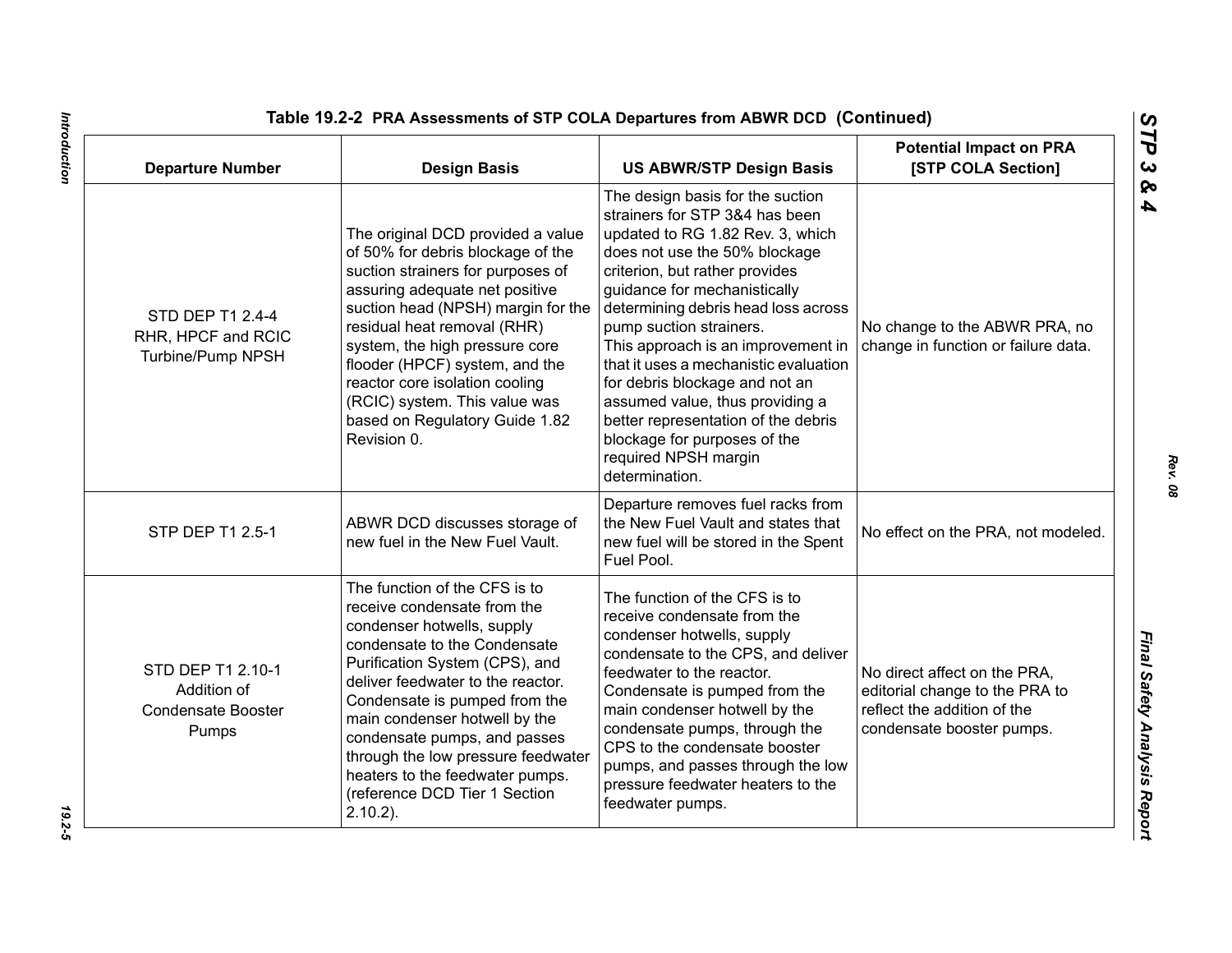| <b>Departure Number</b>                                                                        | <b>Design Basis</b>                                                                                                                                    | <b>US ABWR/STP Design Basis</b>                                                                                                                                                                                                                                                                                                                                                                    | <b>Potential Impact on PRA</b><br>[STP COLA Section]                |
|------------------------------------------------------------------------------------------------|--------------------------------------------------------------------------------------------------------------------------------------------------------|----------------------------------------------------------------------------------------------------------------------------------------------------------------------------------------------------------------------------------------------------------------------------------------------------------------------------------------------------------------------------------------------------|---------------------------------------------------------------------|
| STD DEP T1 2.12-1<br><b>Electrical Breaker/Fuse</b><br>Coordination and Low Voltage<br>Testing | <b>Electrical Power distribution</b><br>interrupting devices are coordinated<br>such that the interrupting device<br>closest to the fault opens first. | The description of interruption<br>device coordination has been<br>modified to include acceptable<br>industry practice with standards and<br>codes (e.g. IEEE 141, IEEE 242,<br>etc). Change is made to address the<br>exception to DCD Tier 1<br>requirements for circuits feeding<br>small loads in circuits with standard<br>size breakers/fuses for use in 120<br>Vac and 125Vdc panel boards. | No effect on PRA, not modeled.                                      |
| STD DEP T1 2.12-2<br><b>I&amp;C Power Divisions</b>                                            | Three Divisions of Safety-Related<br>Interruptible Instrument Power<br>(Division I, II, and III)                                                       | Four divisions of Safety-Related<br>Interruptible Instrument Power<br>(Division I, II, III, and IV) Division IV<br>powered from Division II 480V<br>MCC. Division IV power supplied to<br>the safety-related Distributed<br>Control and Information System<br>(DCIS) Division IV                                                                                                                   | No effect on the PRA, not modeled.<br>[See 19L.6.6, 19Q.4.4]        |
| STD DEP T1 2.14-1<br>Hydrogen Recombiner<br>Requirements<br>Elimination                        | Contains two redundant hydrogen<br>recombiners and safety related<br>oxygen/hydrogen analyzers.                                                        | Hydrogen recombiners are<br>eliminated and Hydrogen and<br>Oxygen analyzers are maintained,<br>however downgraded to nonsafety<br>related.                                                                                                                                                                                                                                                         | No effect on PRA, not modeled.<br>[See 19A, 19B, 19E, 19M]          |
| STD DEP T1 2.15-1<br>Radwaste Building Reclassification                                        | The radwaste building structure is<br>Seismic Category I.                                                                                              | The radwaste building structure is<br>not classified as Seismic Category I<br>consistent with the design for<br>previous nuclear plants and<br>Regulatory Guide 1.143, Rev. 2.                                                                                                                                                                                                                     | No effect on PRA, not modeled.<br>Editorial changes [See 19.4, 19H] |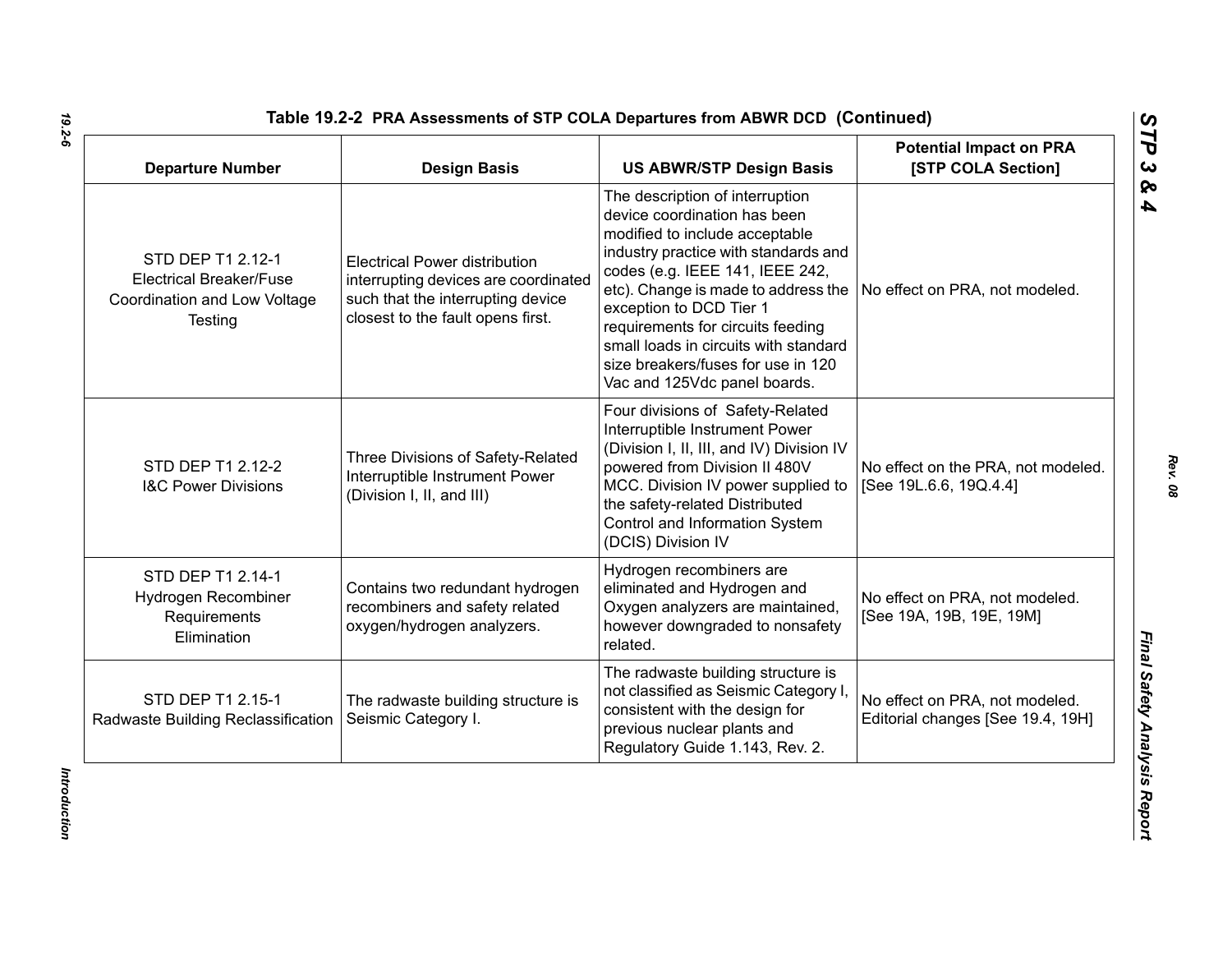| <b>ABWR DCD Tier 1 Subsection</b><br>2.15.5 describes the operation and<br>No direct effect on the PRA, not<br>setting of the Reactor Building<br>STD DEP T1 2.15-2<br>Safety-Related DG HVAC System<br>This departure revises the DG<br>to control temperature in the diesel<br>engine room maximum temperature<br>Diesel Generator Supplemental<br>limit during DG operation to 60° C.<br>generator (DG) engine rooms<br>Cooling<br>during DG operation and states the<br>maximum temperature limit in the<br>room is 50° C.<br>the instrument fault trees and<br>The ABWR DCD inconsistently<br>The current design limits the<br>describes an ESF architecture that<br>application of the dual train SLU<br>sometimes applies a dual train SLU<br>architecture of the limited set of ESF<br>Appendix 19D fault trees and<br>structure for all ESF functions, while<br>functions. It also allows Remote<br>Appendix 19N CCF. Other than<br>at other times applies it to a very<br>STD DEP T1 3.4-1<br>DLCs to perform some control logic<br>nomenclature changes for the<br>limited set of ESF functions. The<br>functions. It also replaces the<br>Safety-Related I&C Architecture<br>ABWR DCD also describes RMUs<br>concept of CMUs in the control<br>as strictly processing input and<br>room with Voter Logic Units (VLUs)<br>No change to the results or<br>output signals, while CMUs (Control<br>in the control room that perform all<br>conclusions of the PRA were<br>Room Multiplexing Units) strictly<br>of the 2-out-of-4 voting trip logic.<br>perform logic control. | <b>Departure Number</b> | <b>Design Basis</b> | <b>US ABWR/STP Design Basis</b> | <b>Potential Impact on PRA</b><br>[STP COLA Section]                                                                                                                                                                                                                                                                                        |
|---------------------------------------------------------------------------------------------------------------------------------------------------------------------------------------------------------------------------------------------------------------------------------------------------------------------------------------------------------------------------------------------------------------------------------------------------------------------------------------------------------------------------------------------------------------------------------------------------------------------------------------------------------------------------------------------------------------------------------------------------------------------------------------------------------------------------------------------------------------------------------------------------------------------------------------------------------------------------------------------------------------------------------------------------------------------------------------------------------------------------------------------------------------------------------------------------------------------------------------------------------------------------------------------------------------------------------------------------------------------------------------------------------------------------------------------------------------------------------------------------------------------------------------------------------------------------------------|-------------------------|---------------------|---------------------------------|---------------------------------------------------------------------------------------------------------------------------------------------------------------------------------------------------------------------------------------------------------------------------------------------------------------------------------------------|
|                                                                                                                                                                                                                                                                                                                                                                                                                                                                                                                                                                                                                                                                                                                                                                                                                                                                                                                                                                                                                                                                                                                                                                                                                                                                                                                                                                                                                                                                                                                                                                                       |                         |                     |                                 | explicitly modeled. Equipment will<br>be qualified for the environment. DG<br>control panels are cooled by reactor<br>building HVAC in separate rooms<br>and are not affected by this change.                                                                                                                                               |
| 19QC]                                                                                                                                                                                                                                                                                                                                                                                                                                                                                                                                                                                                                                                                                                                                                                                                                                                                                                                                                                                                                                                                                                                                                                                                                                                                                                                                                                                                                                                                                                                                                                                 |                         |                     |                                 | A review was performed to assess<br>the new proposed design effect on<br>common cause failures of the I&C<br>system described in the Chapter 19<br>functions modeled, no changes to<br>the PRA I&C models were made.<br>identified as a result of this review.<br>[See 19.1, 19.3, 19.7, 19.8, 19.9.8,<br>19.11, 19K Tables, 19M, 19N, 19Q, |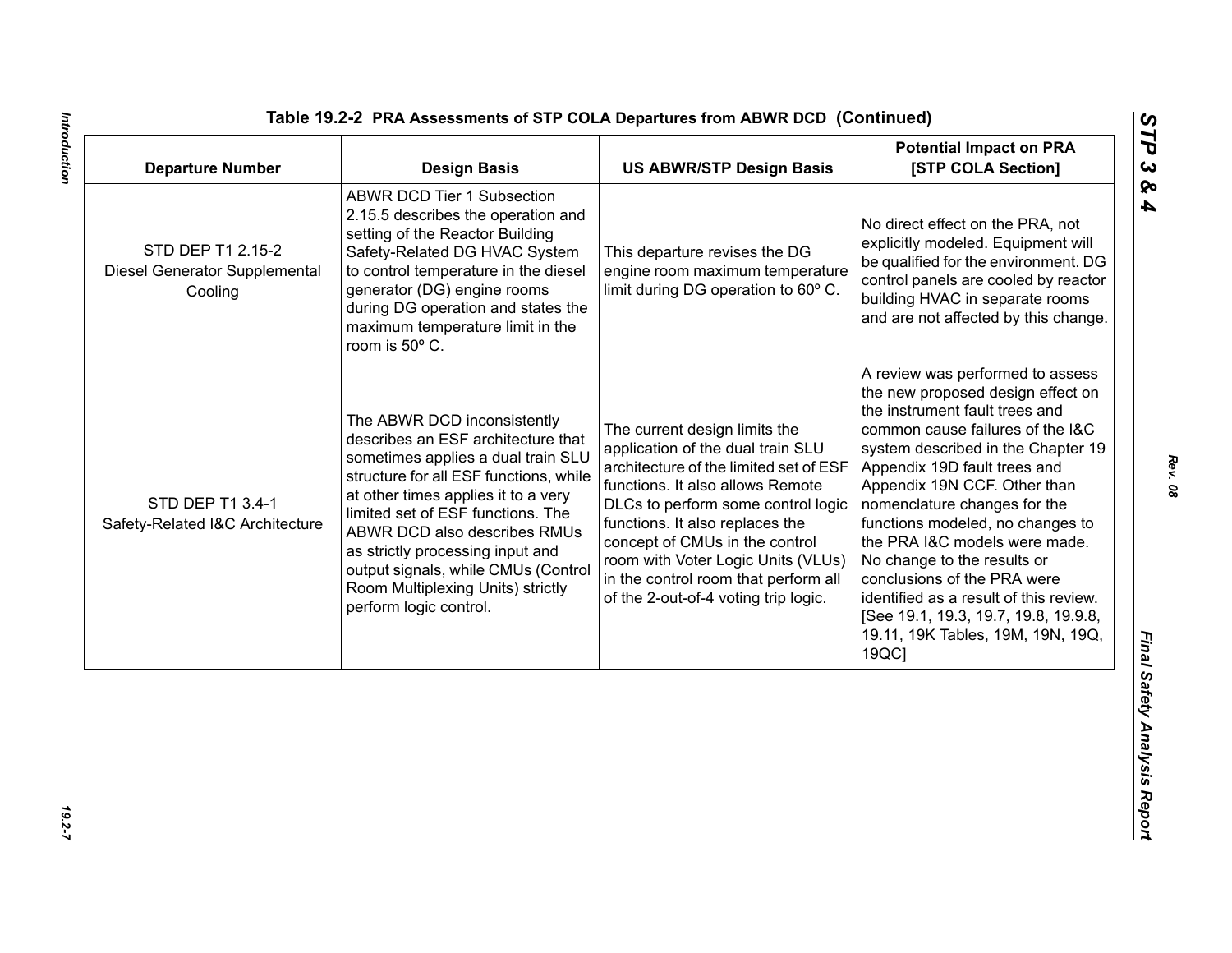| <b>Departure Number</b>                             | <b>Design Basis</b>                                                                                                                                                            | <b>US ABWR/STP Design Basis</b>                                                                                                                                                                                                                                                                                                                                                                                                                                                                                                                                                                                                                         | <b>Potential Impact on PRA</b><br>[STP COLA Section]                                                                                                                                                                           |
|-----------------------------------------------------|--------------------------------------------------------------------------------------------------------------------------------------------------------------------------------|---------------------------------------------------------------------------------------------------------------------------------------------------------------------------------------------------------------------------------------------------------------------------------------------------------------------------------------------------------------------------------------------------------------------------------------------------------------------------------------------------------------------------------------------------------------------------------------------------------------------------------------------------------|--------------------------------------------------------------------------------------------------------------------------------------------------------------------------------------------------------------------------------|
| STP DEP T1 5.0-1<br><b>Site Parameters</b>          | Site parameters were chosen to<br>bound most potential US sites.                                                                                                               | The design basis flood level is<br>based on a main cooling reservoir<br>failure. The maximum precipitation<br>rate for rainfall is increased from<br>49.3 cm/hr to 50.3 cm/hr based on<br>meteorology studies. The humidity<br>as measured from wet bulb<br>temperature has been increased.<br>The STP site does not satisfy the<br>minimum shear wave velocity of<br>305 m/s (1000 ft/s). The shear wave<br>velocity varies horizontally within a<br>soil strata and vertically with depth.<br>A site-specific soil structure<br>interaction (SSI) analysis has been<br>performed to confirm that the site<br>specific SSI is bound by the DCD<br>SSI. | The design basis external flood is<br>included in the PRA. [See 19.3,<br>19.8, 19.9, 19.11, 19.13, 19K, 19Q,<br>and 19R]. The humidity,<br>precipitation rate, and shear wave<br>velocity exceptions do not affect the<br>PRA. |
|                                                     | Tier 2 (T2) Changes Affecting Technical Specifications, Prior NRC Approval Required                                                                                            |                                                                                                                                                                                                                                                                                                                                                                                                                                                                                                                                                                                                                                                         |                                                                                                                                                                                                                                |
| <b>STD DEP 6.2-2</b><br><b>Containment Analysis</b> | DCD assumptions resulted in<br>potentially non-conservative<br>calculated containment temperature<br>and pressure responses following a<br>feedwater line or steam line break. | Design assumptions for Feedwater<br>Line Break (FWLB) have been<br>updated. ANSI/ANS 5.1 1979 sets<br>forth methods for calculating decay<br>heat power from fission products,<br>U239 and Np239 following<br>shutdown of light water reactors.                                                                                                                                                                                                                                                                                                                                                                                                         | No effect on the PRA, not modeled.                                                                                                                                                                                             |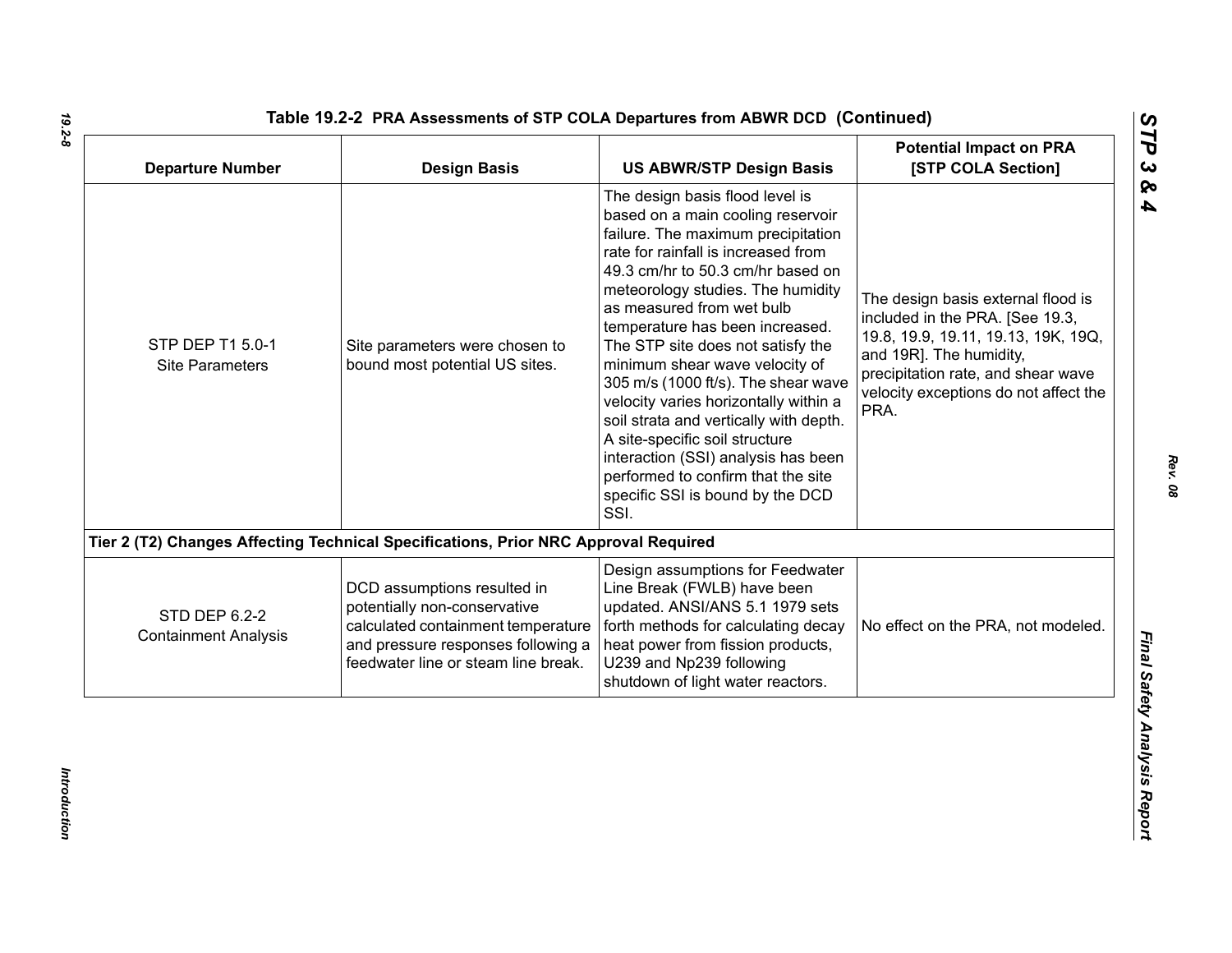| <b>Departure Number</b>                                                         | <b>Design Basis</b>                                                                                                                                                                                     | Table 19.2-2 PRA Assessments of STP COLA Departures from ABWR DCD (Continued)<br><b>US ABWR/STP Design Basis</b>                                                                                                                                                                          | <b>Potential Impact on PRA</b><br>[STP COLA Section] |
|---------------------------------------------------------------------------------|---------------------------------------------------------------------------------------------------------------------------------------------------------------------------------------------------------|-------------------------------------------------------------------------------------------------------------------------------------------------------------------------------------------------------------------------------------------------------------------------------------------|------------------------------------------------------|
| STD DEP 7.3-12<br>Leak Detection and Isolation<br><b>System Sump Monitoring</b> |                                                                                                                                                                                                         | Technical Specification 3.4.3 (LCO,<br>Actions B.1 and B.2, SR 3.4.3.1)<br>and its associated Bases<br>(Applicable Safety Analysis, LCO,<br>Actions B.1 and B.2) are changed to<br>show the new leakage values and<br>the addition of an "increase in<br>unidentified leakage" parameter. | No effect on the PRA, not modeled.                   |
| STD DEP 7.3-17<br><b>ADS Electrical Interface</b>                               |                                                                                                                                                                                                         | This change clarifies that the control<br>logic is only performed in Division I,<br>II, and III, conforming with the three<br>divisions of ECCS, however sensor<br>signals come from all four divisions.                                                                                  | No change to the PRA.<br>Clarification to text.      |
| <b>STD DEP 7.5-1</b><br>Post-Accident Monitoring (Drywell<br>Pressure)          | The details of the Post Accident<br>Monitoring System (PAM) and Post<br>Accident Sampling System (PAS)<br>do not fully comply with subsequent<br>regulatory updated requirements<br>related to RG 1.97. | The PAM and PAS will be designed<br>to fully comply with RG 1.97.                                                                                                                                                                                                                         | No effect on the PRA, not modeled.                   |
| STD DEP 7.7-10<br>Control Rod Drive Control System<br>Interface                 |                                                                                                                                                                                                         | The CRT display is replaced with<br>the RCIS Dedicated Operator<br>Interface, a flat panel touch screen.<br>A discussion of the RAPI enforcing<br>rod blocks based upon signals<br>external and internal to the system<br>is added.                                                       | No effect on the PRA, not modeled.                   |
| STD DEP 7.7-18<br><b>RCIS Operator Interface</b>                                |                                                                                                                                                                                                         | New annunciation (alarms) for the<br>RCIS - Rod insert block and RWM<br>Trouble. Some status information is<br>now shown on MCRP display. Logic<br>and control actions available on the<br>Dedicated Operator's Panel.                                                                    | No change to the PRA.<br>Clarification to text.      |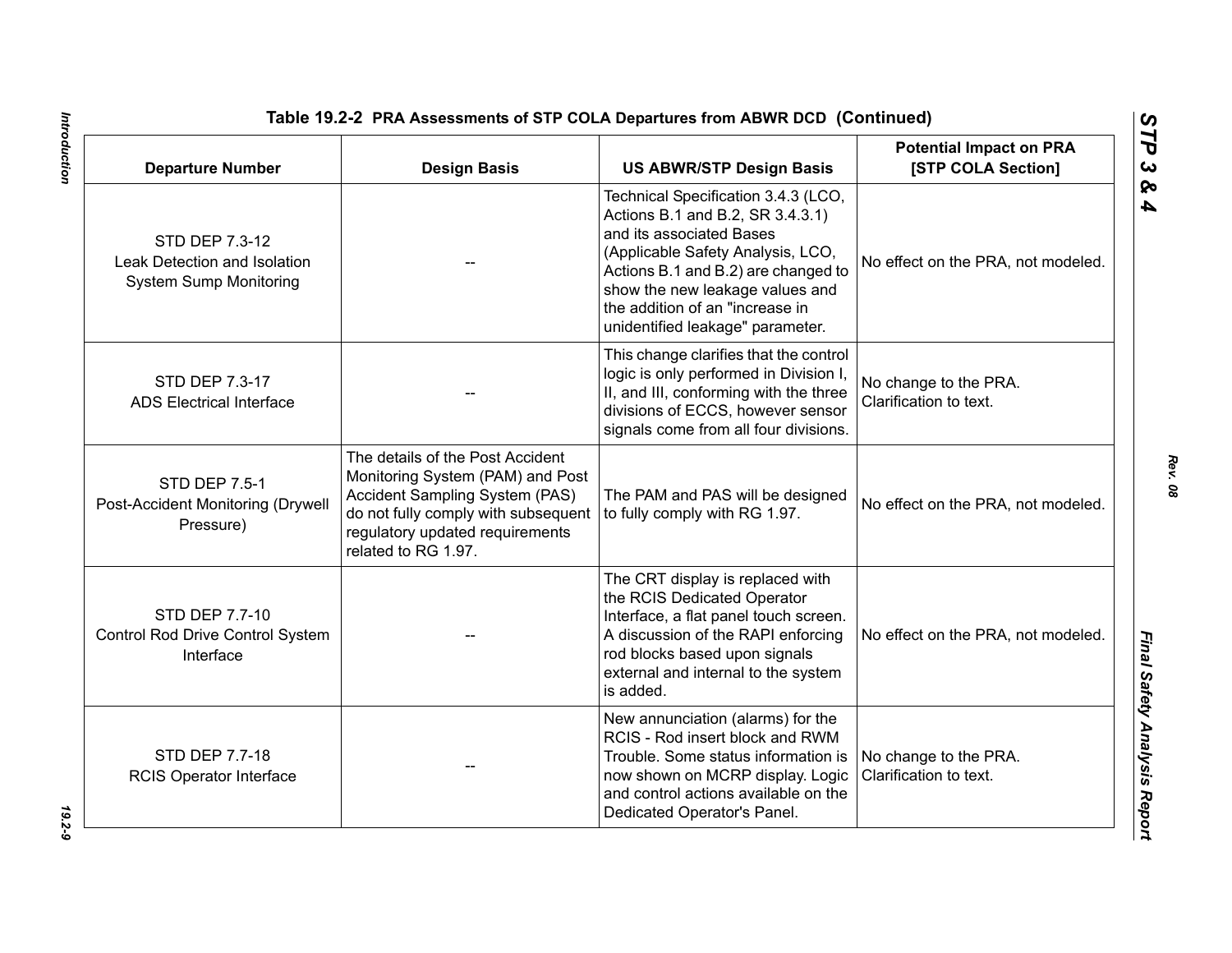| <b>Departure Number</b>                                                     | <b>Design Basis</b>                                      | <b>US ABWR/STP Design Basis</b>                                                                                                                                                                                                                                                                                                                                                                                                                                                                        | <b>Potential Impact on PRA</b><br>[STP COLA Section]                                                                                                                                                                                                                                                                                                                                                                                                                                                                                   |
|-----------------------------------------------------------------------------|----------------------------------------------------------|--------------------------------------------------------------------------------------------------------------------------------------------------------------------------------------------------------------------------------------------------------------------------------------------------------------------------------------------------------------------------------------------------------------------------------------------------------------------------------------------------------|----------------------------------------------------------------------------------------------------------------------------------------------------------------------------------------------------------------------------------------------------------------------------------------------------------------------------------------------------------------------------------------------------------------------------------------------------------------------------------------------------------------------------------------|
| STD DEP 8.3-1<br>Plant Medium Voltage Electrical<br>System Design           | Only 6.9kV; ESF busses fed directly<br>from UAT and RAT. | Two medium voltage systems 13.8<br>kV/4.6 kV. PG buses changed to<br>13.8 kV. Class 1E and PIP buses<br>changed to 4.16 kV. Class 1E<br>4.16kV still fed directly from Unit<br>Auxiliary Transformers (UATs). Two<br><b>Reserve Auxiliary Transformers</b><br>(RATs). 13.8 kV Combustion<br>Turbine Generator with increased<br>rating (20 Mwe). Emergency Diesel<br>Generator changed to 4.16 kV,<br>rating increased to 7200 kW. Larger<br>RATs and UATs. Larger capacity<br>Main Power Transformer. | A delta-PRA assessment was<br>performed using system fault trees<br>on Figures 19D6.11, 12, & 13. The<br>only change other than editorial to<br>the fault trees is the addition of<br>several breakers from the 13.8 kV<br>CTG to the 4.16kV Class 1E buses<br>and 4.16kV PIP buses. Changes<br>incorporated into various sections of<br>Chapter 19 that refer to the<br>condensate pump and condensate<br>booster pump being able to connect<br>to CTG. [See 19.3, 19.7.3, 19.11,<br>19B, 19K Tables, 19L.8, and Table<br>19L-9, 19Q] |
| STP DEP 8.3-3<br>Electrical Site-Specific Power and<br><b>Other Changes</b> |                                                          | Site specific changes include diesel<br>generator loading calculations for<br>sizing and drawing single lines to<br>add site-specific power centers and<br>motor control centers.                                                                                                                                                                                                                                                                                                                      | No change to the PRA.<br>Clarification to text.                                                                                                                                                                                                                                                                                                                                                                                                                                                                                        |
|                                                                             |                                                          |                                                                                                                                                                                                                                                                                                                                                                                                                                                                                                        |                                                                                                                                                                                                                                                                                                                                                                                                                                                                                                                                        |

*19.2-10*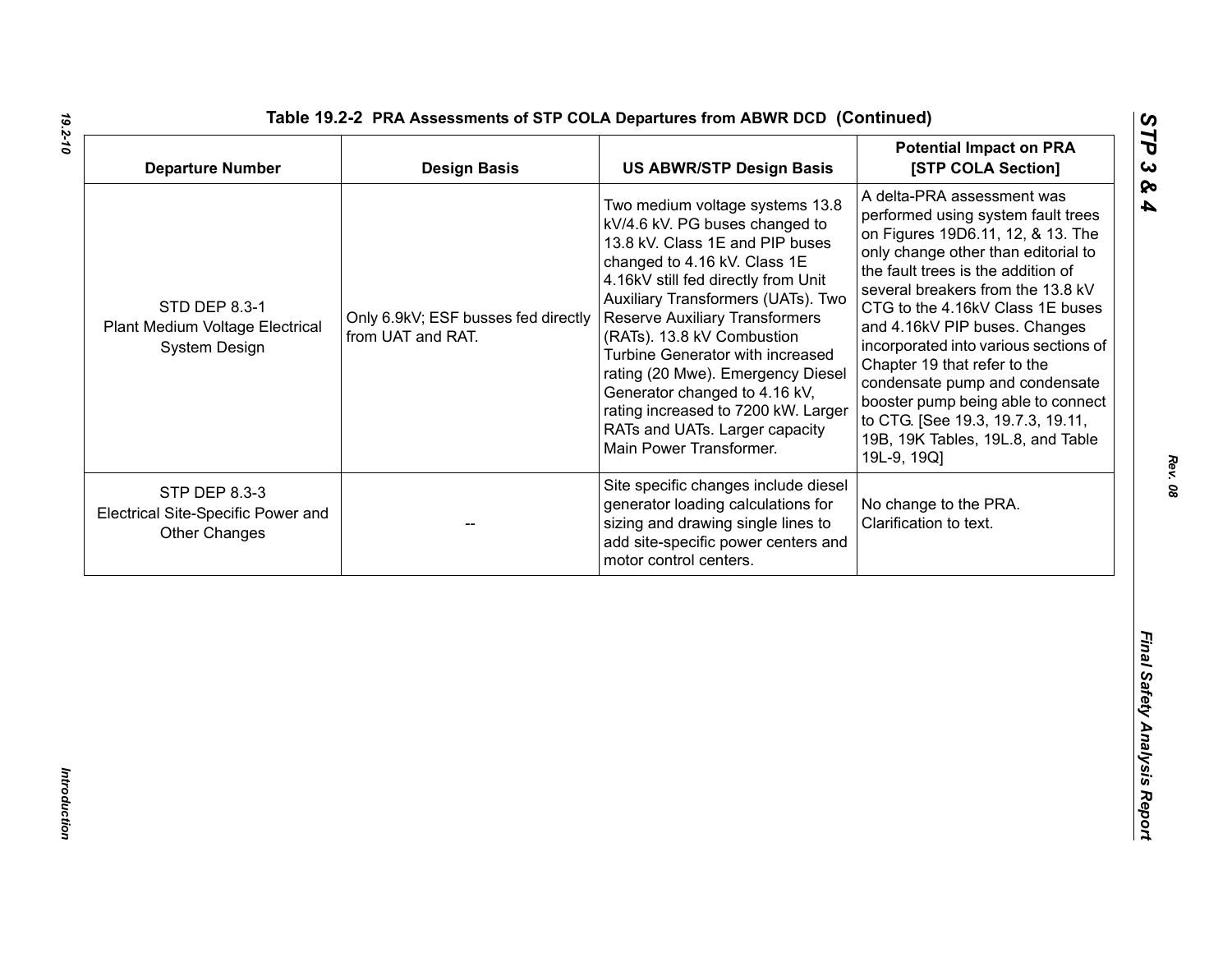| <b>Departure Number</b>                                                        | <b>Design Basis</b>                                                                                                                                                                                                                                                                                                                                                                                                                                                                                           | <b>US ABWR/STP Design Basis</b>                                                                                                                                                                                                                                                                                                                                                                                                                                                      | <b>Potential Impact on PRA</b><br>[STP COLA Section]                                                                                                               |
|--------------------------------------------------------------------------------|---------------------------------------------------------------------------------------------------------------------------------------------------------------------------------------------------------------------------------------------------------------------------------------------------------------------------------------------------------------------------------------------------------------------------------------------------------------------------------------------------------------|--------------------------------------------------------------------------------------------------------------------------------------------------------------------------------------------------------------------------------------------------------------------------------------------------------------------------------------------------------------------------------------------------------------------------------------------------------------------------------------|--------------------------------------------------------------------------------------------------------------------------------------------------------------------|
| STD DEP 10.4-5<br>Condensate and Feedwater System   FW Pumps operating. If one | 3 Variable Speed (ASD driven)<br>Reactor FW Pumps (booster and<br>main pump), 33-67% NBR capacity<br>and a Flow Control Valve in HP<br>Heater Bypass line for<br>startup/shutdown reactor level<br>control. Normal rated power<br>operation is with all 3 MD Reactor<br>operating Reactor Feedwater Pump<br>trips, the other 2 operating reactor<br>FW pumps must increase speed<br>and discharge flows to maintain<br>rated power operation. FWCS<br>design for DCD is based upon<br>above FW system design. | 4 Variable Speed (ASD driven)<br>Reactor FW Pumps and 4<br>condensate booster pumps, Low<br>Flow Control Valve that provides for<br>level control during<br>startup/shutdown. Normal rated<br>power operation is with 3 MD<br>Reactor FW Pumps operating and<br>one in auto standby. If one<br>operating Reactor FW Pump trips,<br>the Reactor FW Pump in auto start<br>is not successful, automatic power<br>reduction (by recirculation runback)<br>occurs to avoid reactor scram. | No direct effect on the PRA,<br>editorial change to the PRA to<br>reflect the addition of the<br>condensate booster pumps. [See<br>19.1, 19.3, 19.9, 19L, and 19Q] |
|                                                                                |                                                                                                                                                                                                                                                                                                                                                                                                                                                                                                               |                                                                                                                                                                                                                                                                                                                                                                                                                                                                                      |                                                                                                                                                                    |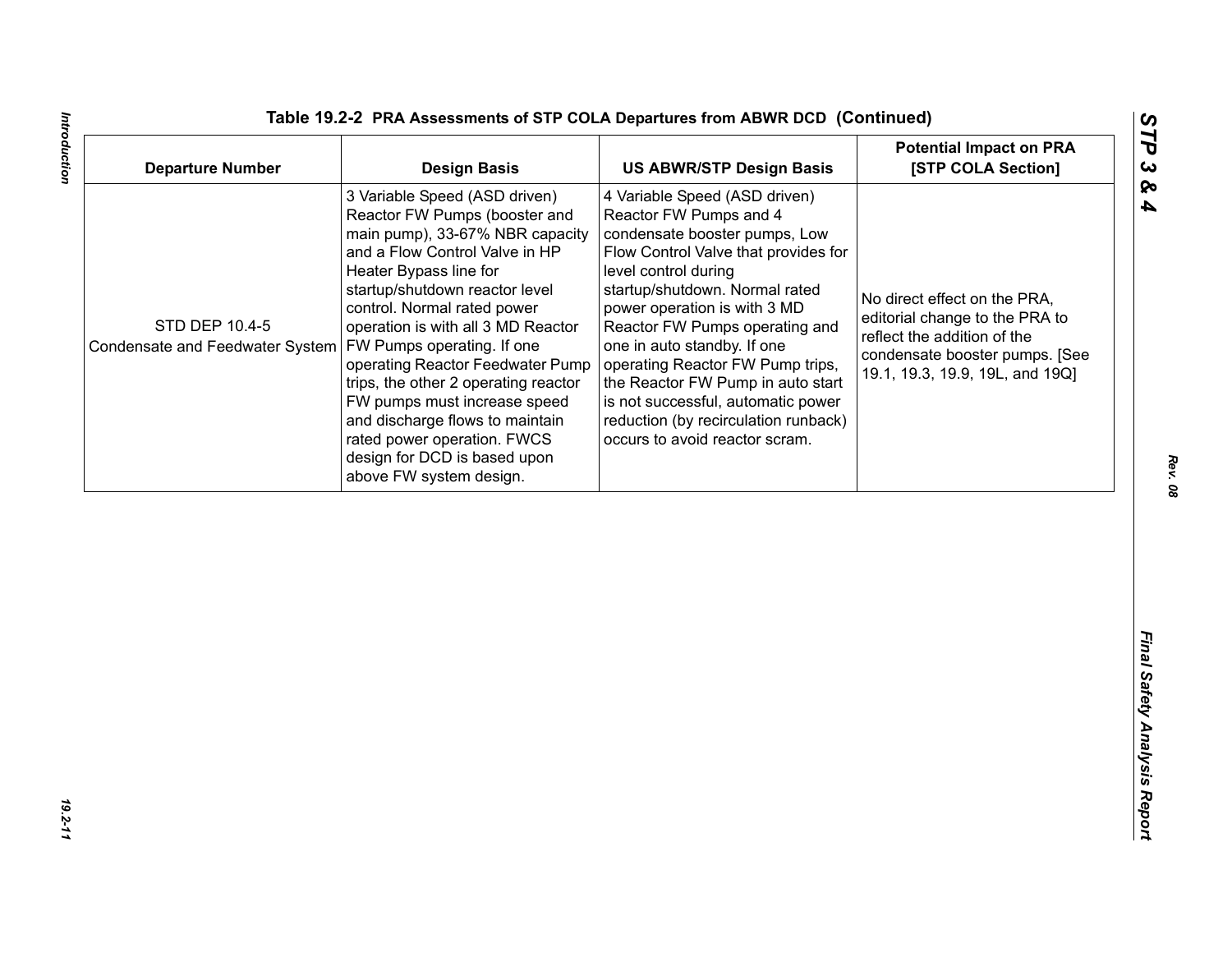| <b>Departure Number</b>                           | <b>Design Basis</b>                                                                              | <b>US ABWR/STP Design Basis</b>                                                                                                                                                                                                                                                                                                                                                                                                                                                                                                                                                                                                                                                                                                                                  | <b>Potential Impact on PRA</b><br>[STP COLA Section]                                                                                  |
|---------------------------------------------------|--------------------------------------------------------------------------------------------------|------------------------------------------------------------------------------------------------------------------------------------------------------------------------------------------------------------------------------------------------------------------------------------------------------------------------------------------------------------------------------------------------------------------------------------------------------------------------------------------------------------------------------------------------------------------------------------------------------------------------------------------------------------------------------------------------------------------------------------------------------------------|---------------------------------------------------------------------------------------------------------------------------------------|
|                                                   | Tier 2 (T2) Changes Requiring Prior NRC Approval (Other than Affecting Technical Specifications) |                                                                                                                                                                                                                                                                                                                                                                                                                                                                                                                                                                                                                                                                                                                                                                  |                                                                                                                                       |
| STD DEP 3B-2<br><b>Revised Pool Swell</b>         |                                                                                                  | The COL applicant no longer has<br>access to the analytical codes<br>described in DCD Section 3B<br>Reference 14, and an alternate<br>method is used to perform the<br>revised pool swell analysis. This<br>alternate method utilizes a<br>calculation approach that is similar<br>to the DCD approach; however, it<br>uses some different assumptions<br>and different analytical software for<br>implementation of the analysis. The<br>use of this alternate method to<br>assess the pool swell results for the<br>changes in the containment<br>pressure response provides<br>accurate results that are used as<br>input for the wetwell internals<br>design, and assures that these<br>components will be adequately<br>designed for the appropriate loads. | No effect on the PRA. The change<br>modifies an analysis method used<br>in containment design.                                        |
| Tier 2 (T2) Changes                               |                                                                                                  |                                                                                                                                                                                                                                                                                                                                                                                                                                                                                                                                                                                                                                                                                                                                                                  |                                                                                                                                       |
| <b>STD DEP 1.1-1</b><br>Type of License Required  | ABWR DCD was submitted for<br>Design Certification.                                              | The COLA is submitted to receive a<br>Class 103 Combined License under<br>10 CFR 52.                                                                                                                                                                                                                                                                                                                                                                                                                                                                                                                                                                                                                                                                             | No effect on the PRA, not modeled.                                                                                                    |
| <b>STP DEP 1.1-2</b><br>Dual Units at STP 3 and 4 | Single Unit site.                                                                                | Dual Unit site with common fire<br>protection system.                                                                                                                                                                                                                                                                                                                                                                                                                                                                                                                                                                                                                                                                                                            | No direct effect on the PRA,<br>editorial changes for fire protection<br>system [See Chapter 191.3.1, 19L.8,<br>19M.6.3, and 19Q.4.4] |

*Rev. 08*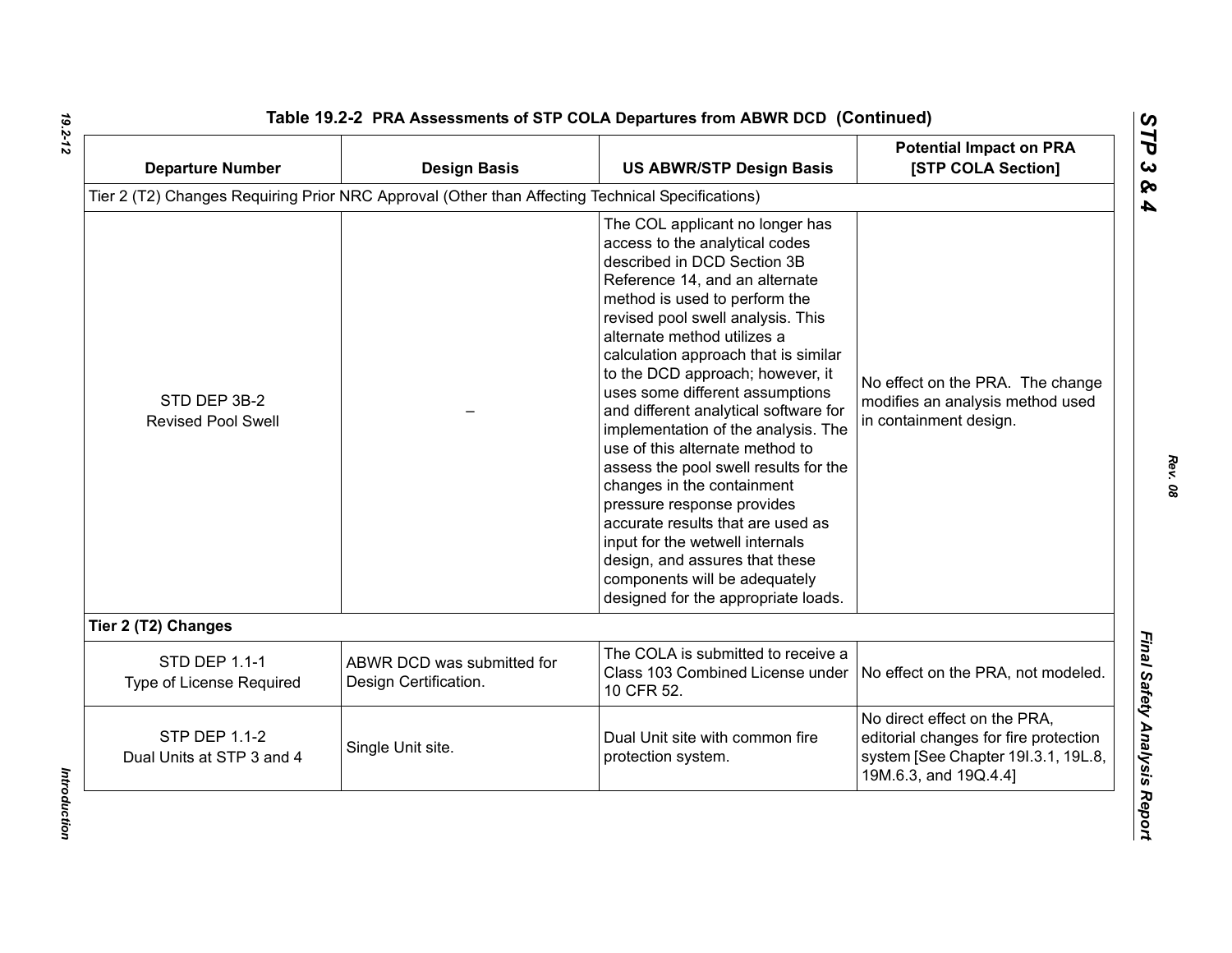| Table 19.2-2 PRA Assessments of STP COLA Departures from ABWR DCD (Continued)                                 |                                                                                                                               |                                                                                                                                                                                                                                                                                                                                              |                                                                                                                                                                                                             |
|---------------------------------------------------------------------------------------------------------------|-------------------------------------------------------------------------------------------------------------------------------|----------------------------------------------------------------------------------------------------------------------------------------------------------------------------------------------------------------------------------------------------------------------------------------------------------------------------------------------|-------------------------------------------------------------------------------------------------------------------------------------------------------------------------------------------------------------|
| <b>Departure Number</b>                                                                                       | <b>Design Basis</b>                                                                                                           | <b>US ABWR/STP Design Basis</b>                                                                                                                                                                                                                                                                                                              | <b>Potential Impact on PRA</b><br>[STP COLA Section]                                                                                                                                                        |
| STD DEP 1.2-1<br><b>Control Building Annex</b>                                                                | <b>Control Rod Drive Motor-Generator</b><br>sets in Control Building.                                                         | Control rod drive motor generators<br>and supporting equipment moved to<br>Control Building annex.                                                                                                                                                                                                                                           | No direct effect on PRA, editorial<br>changes in 19M.6.3 for Fire Hazard<br>reduction.                                                                                                                      |
| <b>STP DEP 1.2-2</b><br><b>Turbine Building</b>                                                               | A natural draft cooling tower is used<br>for the heat sink.                                                                   | <b>Turbine Generator differs</b><br>dimensionally, the main cooling<br>reservoir is used for the heat sink.                                                                                                                                                                                                                                  | No direct effect on the PRA,<br>editorial change in 19R for level<br>monitors associated with condenser<br>cooling water and 19M for the<br>evaluation of the effects on turbine<br>building FIVE analysis. |
| STD DEP 1.8-1<br>Tier 2 Codes, Standards, and<br><b>Regulatory Guide Edition Changes</b>                      | The Civil design based on ASME<br>B&PV Code Section III Division 2-<br>1989, ACI 349-1980, and 1991<br>Uniform Building Code. | The Civil design based on ASME<br>B&PV Code Section III Division 2-<br>2001 with 2003 Addenda, ACI 349-<br>1997, and 2006 International<br>Building Code.                                                                                                                                                                                    | No effect on PRA, not modeled.                                                                                                                                                                              |
| STD DEP 1.AA-1<br><b>Shielding Design Review</b>                                                              | Appendix 1AA provides the<br>integrated doses for environmental<br>qualification of safetyrelated<br>equipment.               | Doses have been re-evaluated<br>incorporating results of design<br>detailing.                                                                                                                                                                                                                                                                | No effect on PRA, not modeled<br>[design dose rates typically not<br>modeled in a PRA].                                                                                                                     |
| <b>STD DEP 2.2-5</b><br>CRAC2 computer code is used for<br>accident analysis.<br><b>CRAC2 and MAACS Codes</b> | MAACS computer code is used for<br>accident analysis, an improvement<br>over CRAC2.                                           | No direct effect on the PRA, no<br>change to generic siting<br>consequence analysis of the DCD.<br>Site-specific consequence analysis<br>uses new MAACS consequence<br>analysis code. [See FSAR 2.2.2 and<br>2.3.3 for COL License Information<br>Item 2.42, the Environmental<br>Report, Chapter 7.2, FSAR<br>19.2.4.4, 19.3.4, 19E, 19E.3] |                                                                                                                                                                                                             |
| <b>STP DEP 3.5-1</b><br><b>Missile Protection</b>                                                             | Not required for single unit design,<br>favorable orientation.                                                                | Provides Site Specific information<br>relating to main steam turbine<br>orientation in relation to essential<br>systems of adjoining units.                                                                                                                                                                                                  | No effect on the PRA, not modeled.                                                                                                                                                                          |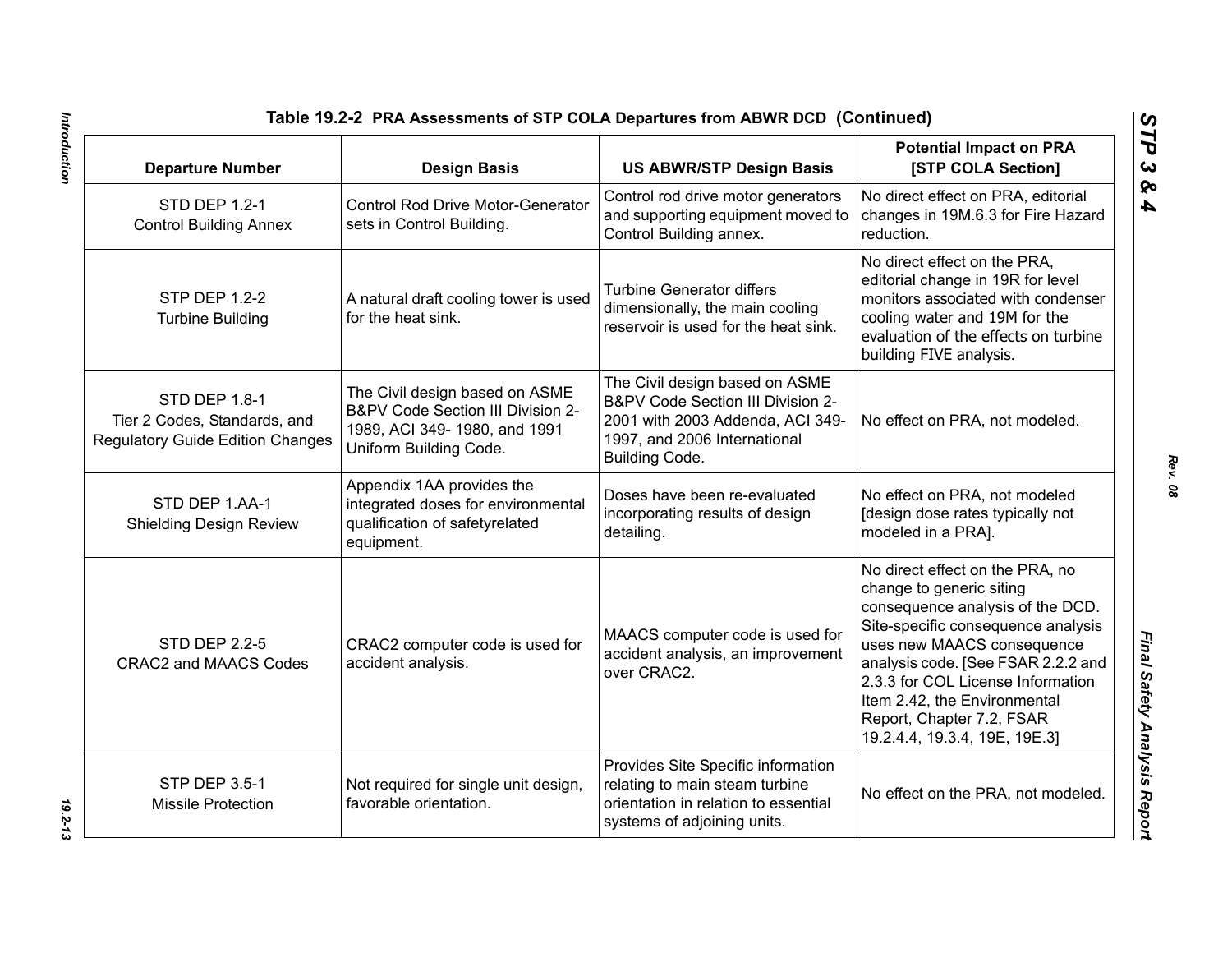| <b>Departure Number</b>                                             | <b>Design Basis</b>                                                                                                                            | <b>US ABWR/STP Design Basis</b>                                                                                                                                                                                                                                                                                  | <b>Potential Impact on PRA</b><br>[STP COLA Section]                                      |
|---------------------------------------------------------------------|------------------------------------------------------------------------------------------------------------------------------------------------|------------------------------------------------------------------------------------------------------------------------------------------------------------------------------------------------------------------------------------------------------------------------------------------------------------------|-------------------------------------------------------------------------------------------|
| STD DEP 3.6-1<br><b>Steam Tunnel Concrete Thickness</b>             | The main steam tunnel design<br>specifies a concrete thickness of 2<br>meters.                                                                 | The main steam tunnel design<br>considers shielding and structural<br>requirements for determining<br>concrete thickness.                                                                                                                                                                                        | No effect on the PRA, not modeled.                                                        |
| STD DEP 3.8-1<br>Resizing the Radwaste Building                     |                                                                                                                                                | Due to process changes described<br>in STD DEP 11.2-1 and 11.4-1, the<br>dimensions and design analysis for<br>the Radwaste Building has changed<br>from the DCD, revising its minimum<br>bearing capacity, shear wave<br>velocity, and Poisson ratio to reflect<br>the shallower Radwaste Building<br>Embedment | No effect on the PRA, not modeled.                                                        |
| STD DEP 3.9-1<br><b>Reactor Internals Materials</b>                 | Code Case 580-1 material is<br>applied.                                                                                                        | Code Case N5280-2 material is<br>used, a nickel-based alloy.                                                                                                                                                                                                                                                     | No effect on the PRA, not modeled.                                                        |
| STD DEP 3B-1<br><b>Equation Error in Containment</b><br>Impact Load | The multiplying factor "W"<br>dimensions are seconds/foot.                                                                                     | In analyzing containment impact<br>loads, the multiplying factor "W" is<br>corrected to 0.0052 seconds/meter.                                                                                                                                                                                                    | No effect on the PRA, not modeled.                                                        |
| STD DEP 3H-1<br><b>Liner Anchor Material</b>                        | <b>ABWR DCD Tier 2 Subsection</b><br>3H.1.4.4.3 incorrectly identifies the<br><b>Containment Liner Anchor material</b><br>as ASTM A-633 Gr. C. | This departure corrects the<br><b>Containment Liner Anchor material</b><br>identified in Subsection 3H.1.4.4.3<br>to SA-36.                                                                                                                                                                                      | No effect on the PRA, not modeled.<br>[Building design details are outside<br>the scope.] |
| STD DEP 3I-2<br><b>Environmental Qualifications -</b><br>Radiation  |                                                                                                                                                | The "Integrated Dose-Gamma &<br>Beta" values for the main steam<br>tunnel is revised and instrument<br>rack rooms is returned to the DCD<br>value based on current results of<br>postaccident radiation calculations<br>and analysis.                                                                            | No effect on the PRA, not modeled.                                                        |

Introduction *Introduction*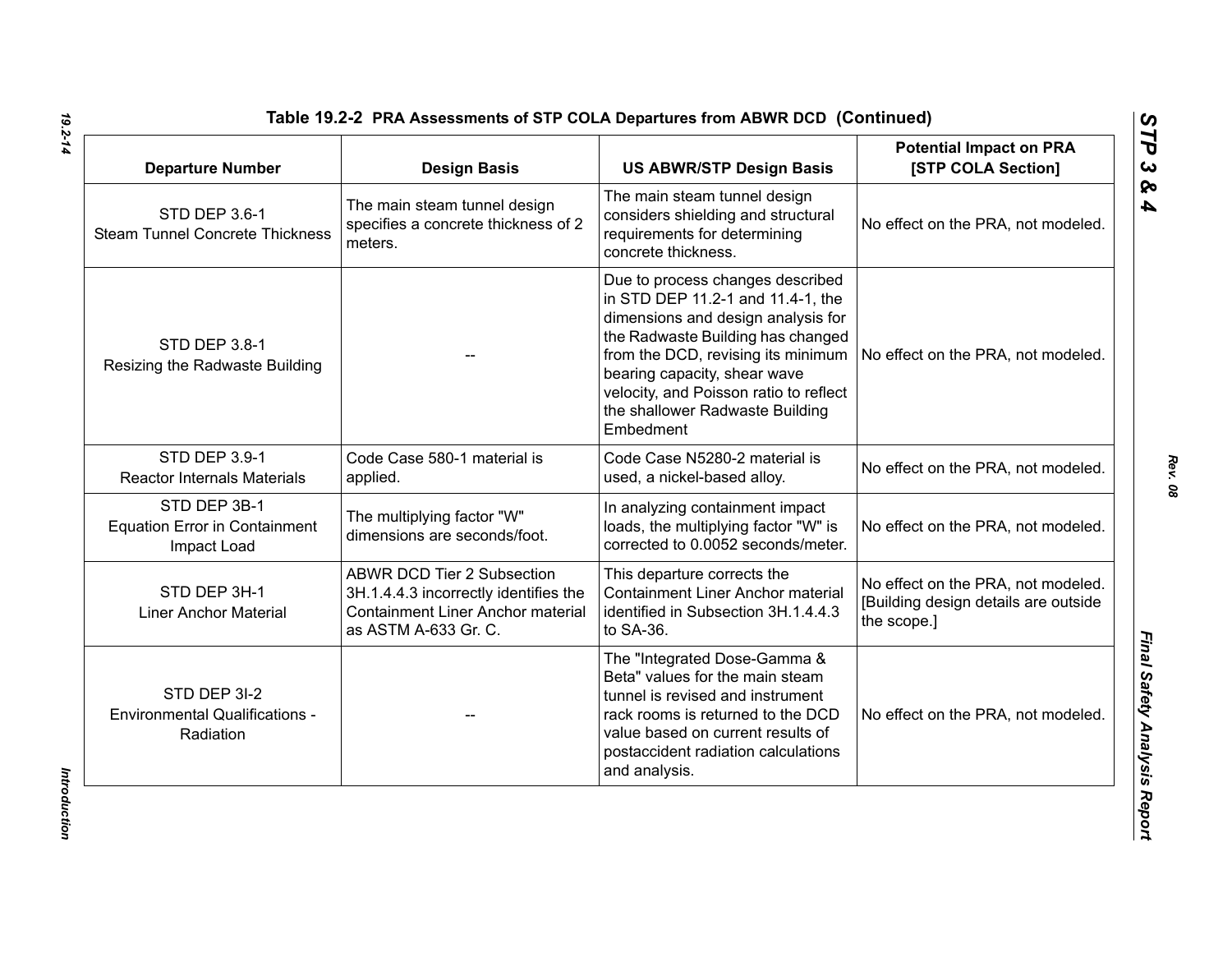| <b>Departure Number</b>                                                                | <b>Design Basis</b>                                                                                                                                                                                                                              | <b>US ABWR/STP Design Basis</b>                                                                                                                                                                                                                                                                                                                                                                                                                                               | <b>Potential Impact on PRA</b><br>[STP COLA Section] |
|----------------------------------------------------------------------------------------|--------------------------------------------------------------------------------------------------------------------------------------------------------------------------------------------------------------------------------------------------|-------------------------------------------------------------------------------------------------------------------------------------------------------------------------------------------------------------------------------------------------------------------------------------------------------------------------------------------------------------------------------------------------------------------------------------------------------------------------------|------------------------------------------------------|
| STD DEP 3MA-1<br>Interfacing LOCA                                                      |                                                                                                                                                                                                                                                  | The ISLOCA evaluation is<br>inconsistent with STD DEP T1 2.4-<br>1, 2.4-3 and the COLA P&IDs. This<br>departure corrects inconsistencies<br>between Appendix 3MA and P&IDs<br>in Chapter 21.                                                                                                                                                                                                                                                                                  | No change to the PRA, clarification<br>to text.      |
| <b>STD DEP 4.5-1</b><br><b>Reactor Materials</b>                                       |                                                                                                                                                                                                                                                  | The description of the materials for<br>the control rod drive (CRD)<br>mechanisms in Section 4.5.1 and<br>the reactor internals in Section 4.5.2<br>of the DCD have been revised (1) to<br>reflect the materials successfully<br>used in operating ABWR designs<br>over the last 10 years; (2) to clarify<br>some data and provide equivalent<br>materials, as appropriate; and (3) to<br>clarify some fabrication and material<br>issues for reactor internals<br>materials. | No effect on the PRA, not modeled.                   |
| STD DEP 4.6-1<br><b>FMCRD Friction Test Equipment</b>                                  | FMCRD friction testing utilizes a<br>special test fixture connected to the<br>HCU test port. The test fixture<br>contains a small pump and<br>associated hydraulic controls to<br>pressurize the underside of the<br>hollow piston of the FMCRD. | Water for the test equipment is<br>supplied from the CRD pump<br>discharge line. With this design, the<br>test fixture pump can be eliminated.                                                                                                                                                                                                                                                                                                                                | No effect on the PRA, not modeled.                   |
| <b>STD DEP 5.2-2</b><br>PSI/ISI NDE of the Reactor Coolant<br><b>Pressure Boundary</b> | PSI and ISI of welds in Reactor<br>Coolant System meet requirements<br>of Regulatory Guide 1.150, Rev.1.                                                                                                                                         | PSI and ISI of welds in Reactor<br>Coolant System piping meet the<br>requirements of ASME Section XI,<br>Appendix VIII as mandated by 10<br>CFR 50.55a.                                                                                                                                                                                                                                                                                                                       | No effect on the PRA, not modeled.                   |

*Rev. 08*

*STP 3 & 4*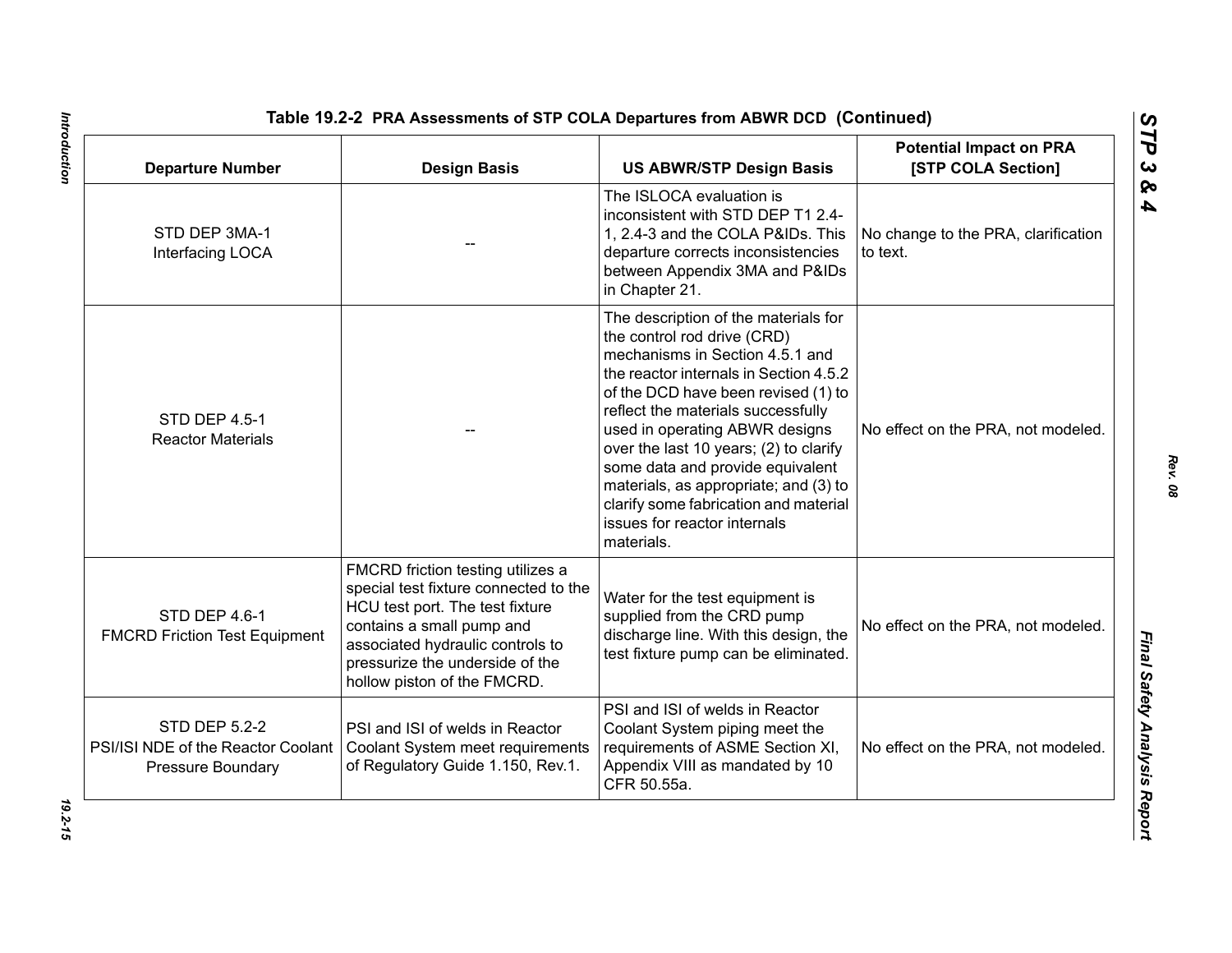| <b>Departure Number</b>                                                              | <b>Design Basis</b>                                                                                                                                                                                                                                                                                                                                                                                                                                                                                                                                                                                     | <b>US ABWR/STP Design Basis</b>                                                                                                                                                      | <b>Potential Impact on PRA</b><br>[STP COLA Section]                                                                                                                                                                                             |
|--------------------------------------------------------------------------------------|---------------------------------------------------------------------------------------------------------------------------------------------------------------------------------------------------------------------------------------------------------------------------------------------------------------------------------------------------------------------------------------------------------------------------------------------------------------------------------------------------------------------------------------------------------------------------------------------------------|--------------------------------------------------------------------------------------------------------------------------------------------------------------------------------------|--------------------------------------------------------------------------------------------------------------------------------------------------------------------------------------------------------------------------------------------------|
| <b>STD DEP 5.3-1</b><br><b>Reactor Pressure Vessel Material</b><br>Surveillance Plan |                                                                                                                                                                                                                                                                                                                                                                                                                                                                                                                                                                                                         | Site specific supplement per COL<br>License Information Item 5.5 in<br>DCD 5.3.4.2.                                                                                                  | No effect on the PRA, not modeled.                                                                                                                                                                                                               |
| <b>STD DEP 5.4-1</b><br>Reactor Water Cleanup System                                 | Two 50% RWCU pumps<br>(approximately 1% feedwater flow).                                                                                                                                                                                                                                                                                                                                                                                                                                                                                                                                                | Flow capacity of pumps and filter<br>demineralizers increased by 100%<br>(approximately 2% feedwater flow).<br>Pump discharge head increased.                                        | Modeled in the shutdown PRA, no<br>quantifiable effect in the PRA,<br>operator action dominates the<br>function, additional sources of<br>shutdown cooling available. [See<br>19L.6.6, 19L.8, 19L.6.4, 19Q.4.1,<br>19Q.7.6, 19Q.7.7.1, and 19QB] |
| <b>STD DEP 5.4-2</b><br><b>Reactor Recirculation System</b>                          |                                                                                                                                                                                                                                                                                                                                                                                                                                                                                                                                                                                                         | Revised design of the RIP's cable<br>box allows improved serviceability<br>and maintainability because of<br>smaller cable boxes and plug in<br>power connector.                     | No effect on the PRA, not modeled.                                                                                                                                                                                                               |
| <b>STD DEP 5.4-3</b><br>Residual Heat Removal System<br>Interlock                    | (1) The RHR IBD diagram includes<br>an interlock that will close the<br>wetwell spray valve in the low<br>pressure flooder (LPF) mode. The<br>statement that the wetwell spray<br>can be operated with the system in<br>the LPF mode is incorrect.<br>(2) Table 5.4-3 indicates the open<br>logic for the minimum flow valve is<br>"pump running AND low loop flow<br>signal", logic diagram indicates<br>"pump discharge pressure high<br>AND low loop flow";<br>(3) several pressure relief valves in<br>Table 5.4-5 indicate relief pressure<br>is 3.44 MPaG, however design<br>pressure is 3.43MPaG | Items $(1)$ and $(2)$ logic<br>inconsistencies corrected; item (3)<br>In Table 5.4-3, relief pressure for<br>E11-F028A-C and E11-F051AC are<br>changed from 3.44 MPa to 3.43<br>MPa. | No effect on the PRA, not modeled.                                                                                                                                                                                                               |

*Introduction* 

Introduction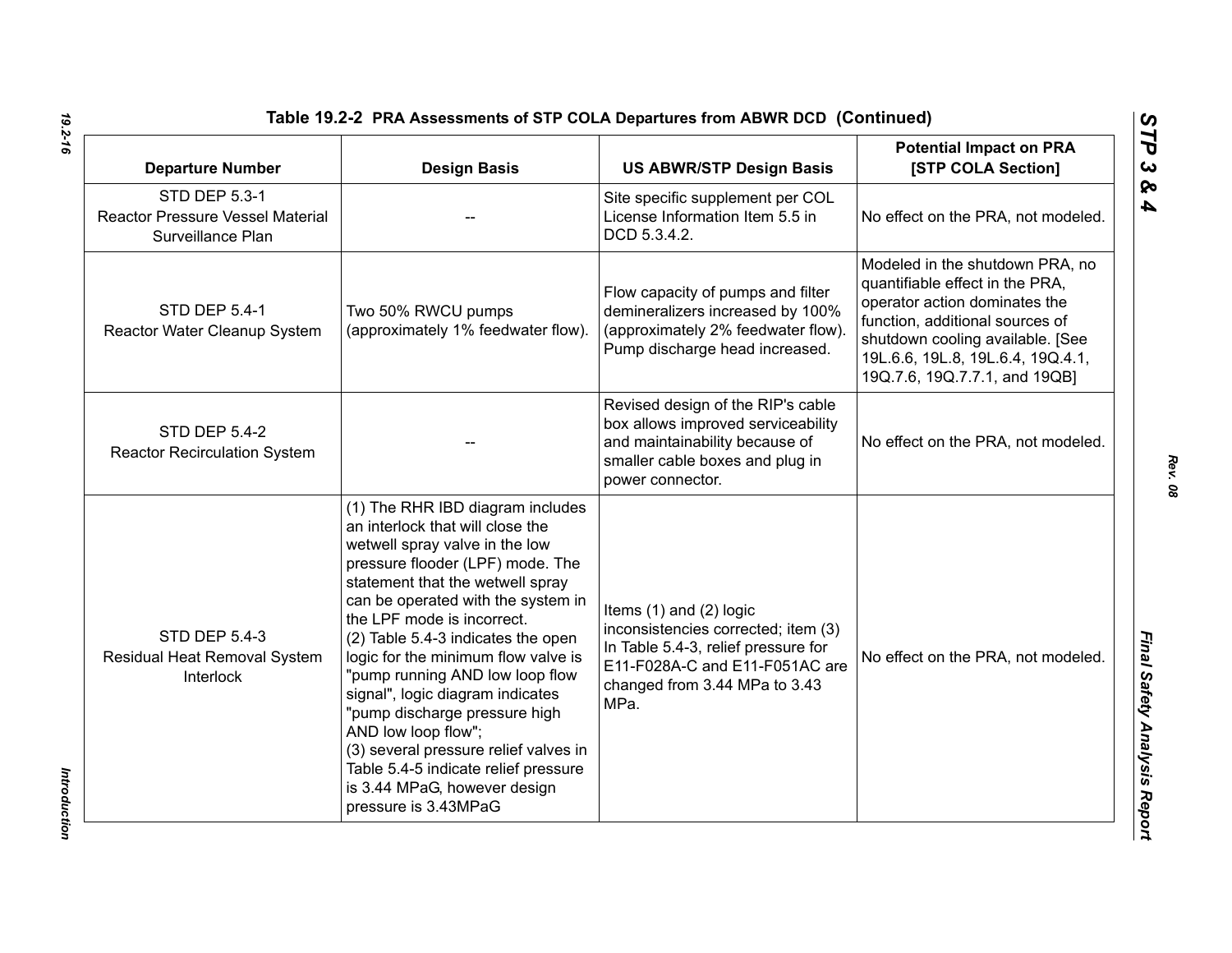| <b>Departure Number</b>                                                         | <b>Design Basis</b>                                                                                                                     | <b>US ABWR/STP Design Basis</b>                                                                                                                                           | <b>Potential Impact on PRA</b><br>[STP COLA Section]                                              |
|---------------------------------------------------------------------------------|-----------------------------------------------------------------------------------------------------------------------------------------|---------------------------------------------------------------------------------------------------------------------------------------------------------------------------|---------------------------------------------------------------------------------------------------|
| <b>STD DEP 5.4-4</b><br>RMC Heat Exchanger                                      | Section 5.4.1 describes that the<br>materials for the RMHX shell, shell<br>tube sheet, and water box are<br>carbon steel.               | Stainless steel will be used for the<br>RMHX shell, shell tube sheet, and<br>water box.                                                                                   | No effect on the PRA, not modeled.                                                                |
| <b>STD DEP 5.4-5</b><br>Reactor Head Vent Line (GI-195)                         |                                                                                                                                         | A vent line from the Reactor Water<br>Cleanup System Reactor Pressure<br>Vessel (RPV) head-spray line to the<br>Reactor Head Vent Line is added in<br>response to GI-195. | No effect on the PRA. The change<br>eliminates a potential failure mode<br>in the head vent line. |
| STD DEP 5A-1<br>Delete Appendix on Complying with<br><b>Regulatory Guide</b>    | Text is included in Appendix 5A on<br>complying with RG 1.150 which<br>covers PSI and ISI welds in the<br><b>Reactor Coolant System</b> | The text of Appendix 5A on<br>complying with RG 1.150 has been<br>deleted because PSI and ISI will be<br>conducted in accordance with<br><b>ASME Section XI.</b>          | No effect on the PRA, not modeled.                                                                |
| STD DEP 5B-1<br>Residual Heat Removal Flow and<br><b>Heat Capacity Analysis</b> | A factor related to RHR heat<br>removal rate is 0.3705 MW/°C with<br>an associated UHS water<br>temperature of 29.4°C.                  | To support reduced outage times,<br>the factor related to RHR heat<br>removal rate is increased to 0.427<br>MW/°C and UHS water temperature<br>is increased to 35°C.      | No effect on the PRA, not modeled.                                                                |
|                                                                                 |                                                                                                                                         |                                                                                                                                                                           |                                                                                                   |
|                                                                                 |                                                                                                                                         |                                                                                                                                                                           |                                                                                                   |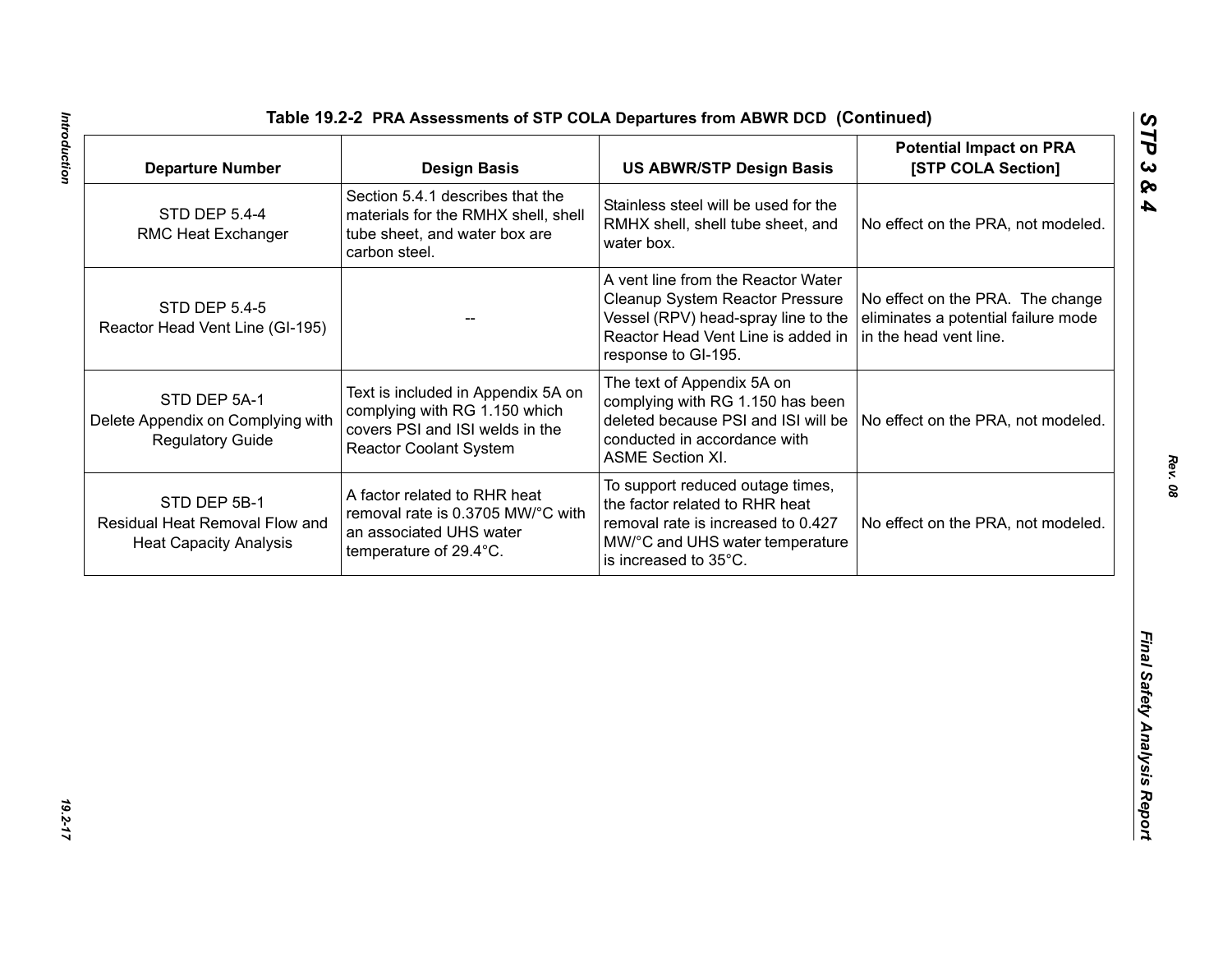| Table 19.2-2 PRA Assessments of STP COLA Departures from ABWR DCD (Continued)                                           |                                                                                                                                                                                                                                 |                                                                                                                                                                                                                                                                                                                                                                                                                                                                                                                                                                                                                         |                                                                                                                                                                                                                                                                                     |
|-------------------------------------------------------------------------------------------------------------------------|---------------------------------------------------------------------------------------------------------------------------------------------------------------------------------------------------------------------------------|-------------------------------------------------------------------------------------------------------------------------------------------------------------------------------------------------------------------------------------------------------------------------------------------------------------------------------------------------------------------------------------------------------------------------------------------------------------------------------------------------------------------------------------------------------------------------------------------------------------------------|-------------------------------------------------------------------------------------------------------------------------------------------------------------------------------------------------------------------------------------------------------------------------------------|
| <b>Departure Number</b>                                                                                                 | <b>Design Basis</b>                                                                                                                                                                                                             | <b>US ABWR/STP Design Basis</b>                                                                                                                                                                                                                                                                                                                                                                                                                                                                                                                                                                                         | <b>Potential Impact on PRA</b><br>[STP COLA Section]                                                                                                                                                                                                                                |
| <b>STD DEP 6.2-3</b><br><b>Containment Penetrations and</b><br>Isolation                                                |                                                                                                                                                                                                                                 | From first-of-a-kind efforts, further<br>design details are included in Tables<br>6.2-7, 6.2-8, and 6.2-9 related to<br>containment isolation valves,<br>primary containment penetrations,<br>and potential leakage paths. Based<br>on equipment procurement,<br>containment isolation valves<br>associated with the ABWR Primary<br>Containment have been adjusted.<br><b>ABWR Primary Containment</b><br>Penetrations has been modified to<br>meet US mechanical and electrical<br>separation requirements. Potential<br>leakage paths from Primary<br>Containment to the environment are<br>included in Table 6.2-9. | No change to the PRA. Clarification<br>to text. This departure corrects<br>primary containment penetration<br>errors and inconsistencies in<br>Section 6.2 of the reference ABWR<br>DCD and provides additional design<br>detail that was not present in the<br>reference ABWR DCD. |
| STD DEP 6.6-1<br>Pre-service and Inservice<br>Inspection and Testing of Class 2<br>and Class 4 Components and<br>Piping | RHR heat exchanger nozzles are<br>required to have 100% accessibility<br>for PSI during fabrication. The use<br>of some piping system<br>configurations is restricted to ensure<br>that accessibility for ISI is<br>maintained. | The 100% accessibility for PSI of<br>heat exchanger nozzles during<br>fabrication is no longer applicable.<br>Additionally, an evaluation is<br>required to insure ISI accessibility is<br>provided if some restricted piping<br>system configurations are used.                                                                                                                                                                                                                                                                                                                                                        | No effect on the PRA, not modeled                                                                                                                                                                                                                                                   |
| STD DEP 6.6-2<br>Erosion-Corrosion Program                                                                              | DCD program for detecting and<br>preventing erosion-corrosion based<br>on NUMARC guidance at time of<br>certification.                                                                                                          | Program upgraded to industry<br>standard based on EPRI-202L,<br>Rev. 3.                                                                                                                                                                                                                                                                                                                                                                                                                                                                                                                                                 | No effect on PRA, not modeled.                                                                                                                                                                                                                                                      |
| STD DEP 6C-1<br>Containment Debris Protection of<br><b>ECCS Strainers</b>                                               | Conical strainer installed in DCD.                                                                                                                                                                                              | The model of strainer changed from<br>conical suction strainer to CCI<br>cassette type strainer which<br>satisfies the requirements of<br>Regulatory Guide 1.82, Rev. 3.                                                                                                                                                                                                                                                                                                                                                                                                                                                | No change to the ABWR PRA, no<br>change in function or failure data.<br>[See 19L-8, 19Q.4.2] Potentially an<br>improvement for the plant-specific<br>PRA.                                                                                                                           |

*19.2-18*

*Introduction* 

Introduction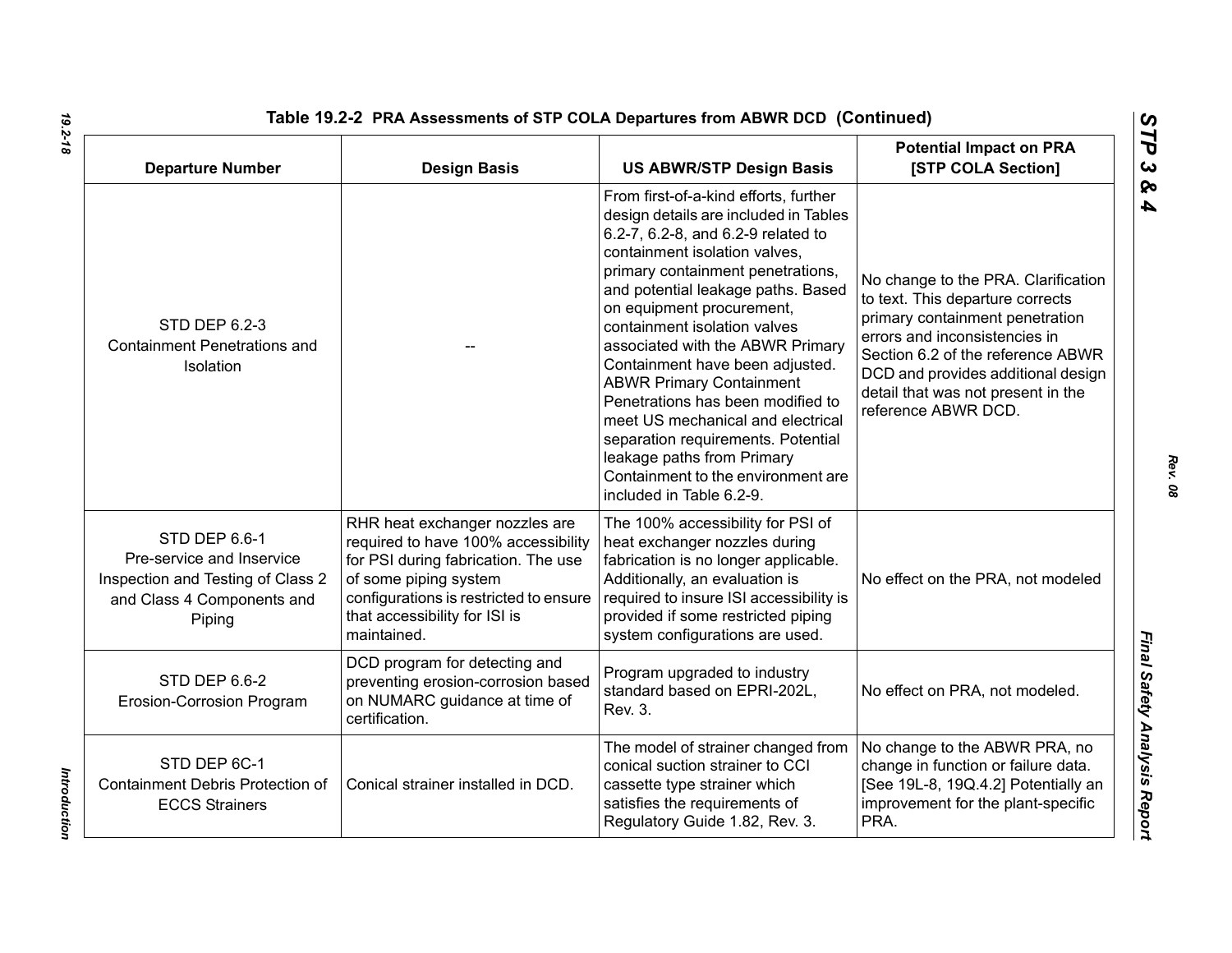| <b>Departure Number</b>                                                        | <b>Design Basis</b>                                                                                                                                                                                                                 | <b>US ABWR/STP Design Basis</b>                                                                                                                                                                                                                                                                                                                                                                                       | <b>Potential Impact on PRA</b><br>[STP COLA Section] |
|--------------------------------------------------------------------------------|-------------------------------------------------------------------------------------------------------------------------------------------------------------------------------------------------------------------------------------|-----------------------------------------------------------------------------------------------------------------------------------------------------------------------------------------------------------------------------------------------------------------------------------------------------------------------------------------------------------------------------------------------------------------------|------------------------------------------------------|
| STD DEP 7.1-1<br>References to Setpoints and<br>Allowable values               | The Technical Specifications are<br>formatted to include Allowable<br>Values, Setpoints, and other<br>calculations.                                                                                                                 | The NRC changed requirements for<br><b>Technical Specifications to only</b><br>include Allowable Values; the<br>correct reference is to the methods<br>for calculating the setpoints and<br>margins.                                                                                                                                                                                                                  | No effect on the PRA, not modeled.                   |
| <b>STD DEP 7.1-2</b><br>ATWS DB for Startup Range<br><b>Neutron Monitoring</b> | Miscellaneous changes to DCD<br>descriptions.                                                                                                                                                                                       | $(1)$ Section 7.1.2.4.1 $(2)(d)$ clarified<br>description of power to the stepping<br>motor driver modules derive their<br>power from a bus that automatically<br>receives power from EDG if<br>necessary.<br>(2) The SRNM subsystem provides<br>ATWS permissive signals to the<br>ESF logic and control system.<br>(3) The APRM subsystem provides<br>ATWS permissive signal to the ESF<br>logic and control system. | No effect on the PRA, not modeled.                   |
| <b>STD DEP 7.2-4</b><br><b>Manual Scram Monitoring</b>                         | Two manual scram switches and<br>the reactor mode switch provide<br>means to manually initiate a reactor<br>trip. Additionally, one bypass<br>initiating variable is monitored in<br>addition to the scram initiating<br>variables. | No statement about monitoring<br>initiating variables is included to<br>eliminate possible misinterpretation.                                                                                                                                                                                                                                                                                                         | Clarification to text. No change to<br>the PRA.      |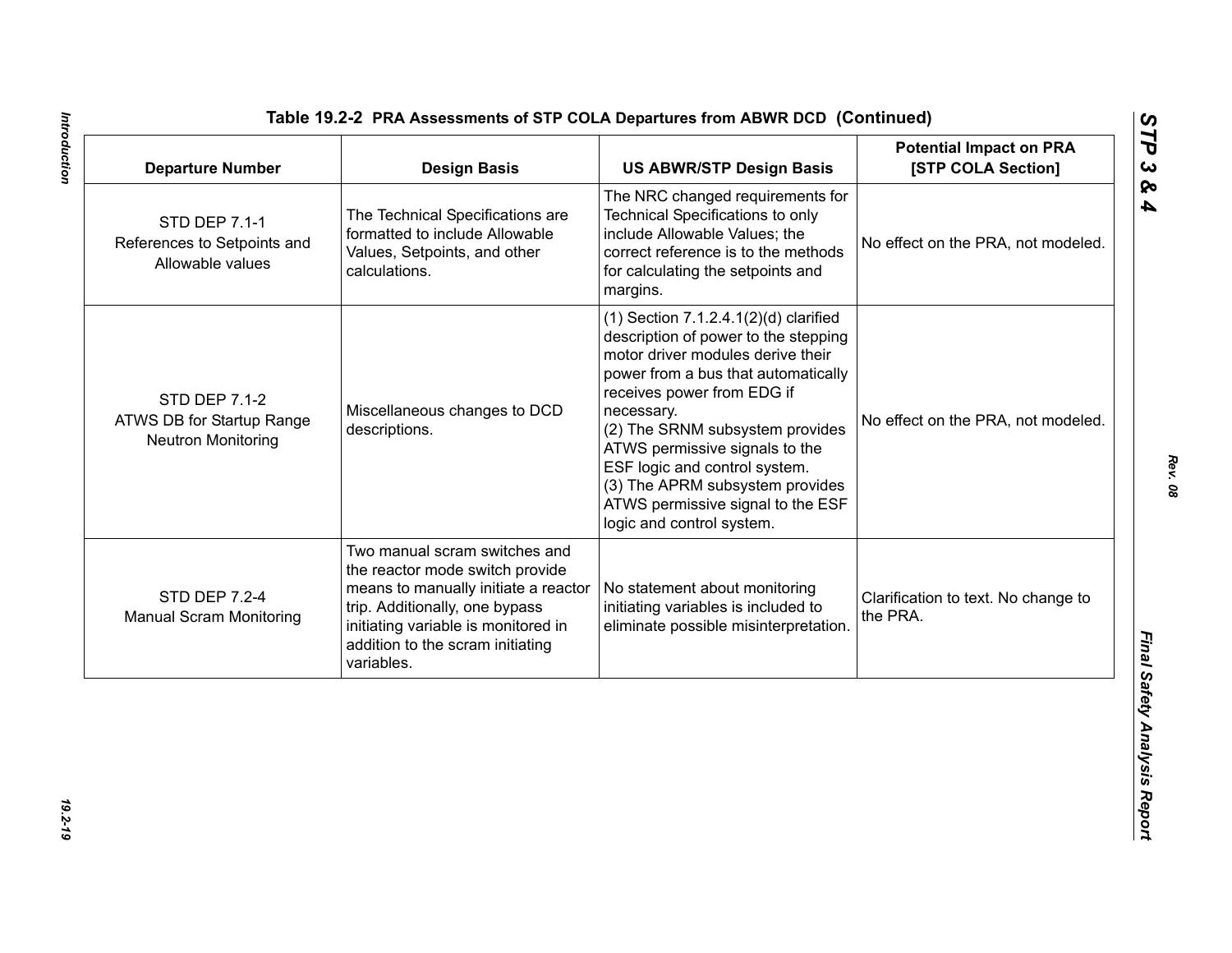| <b>Departure Number</b>                                               | <b>Design Basis</b>                                                                                                                                                                                    | <b>US ABWR/STP Design Basis</b>                                                                                                                                                                                                                                                                                                         | <b>Potential Impact on PRA</b><br>[STP COLA Section] |
|-----------------------------------------------------------------------|--------------------------------------------------------------------------------------------------------------------------------------------------------------------------------------------------------|-----------------------------------------------------------------------------------------------------------------------------------------------------------------------------------------------------------------------------------------------------------------------------------------------------------------------------------------|------------------------------------------------------|
| <b>STD DEP 7.2-6</b><br><b>RPS Instrumentation Ranges</b>             |                                                                                                                                                                                                        | New specifications for Reactor<br>Protection System Instrumentation<br>(Reactor Vessel High Pressure,<br>Drywell High Pressure, Reactor<br>Vessel Low Water Level 3, Low<br>Charging Pressure to Rod Control<br><b>HCU Accumulators, Turbine Control</b><br>Valve Fast Closure) are provided<br>with ranges to optimize<br>performance. | No effect on the PRA, not modeled.                   |
| <b>STD DEP 7.3-1</b><br>Time Intervals for Accident Analysis          |                                                                                                                                                                                                        | To insure consistency in<br>information, input variables used in<br>LOCA analysis are referenced to a<br>table.                                                                                                                                                                                                                         | Clarification to text. No change to<br>the PRA.      |
| <b>STD DEP 7.3-2</b><br>Automatic Depressurization<br>Subsystem (ADS) | Actuation of the automatic<br>safety/relief valves is described as<br>"with electrical power."                                                                                                         | Actuation of the automatic<br>safety/relief valves utilizes<br>pneumatics for the relieving<br>function, but the operating air is<br>introduced electrically through a<br>solenoid valve.                                                                                                                                               | Clarification to text. No change to<br>the PRA.      |
| <b>STD DEP 7.3-4</b><br><b>ADS Logic</b>                              | The DCD does not clearly describe<br>the logic and sequencing for the<br>ADS.                                                                                                                          | The logic and sequencing for the<br>ADS is fully described eliminating<br>possible misinterpretations.                                                                                                                                                                                                                                  | Clarification to text. No change to<br>the PRA.      |
| <b>STD DEP 7.3-5</b><br><b>Water Level Monitoring</b>                 | The DCD describes the equipment<br>design for the ADS and RHR/LPFL<br>I&C using the terms "Low" and<br>:Low-Low" when describing<br>initiating inputs from the reactor<br>water level instrumentation. | Nomenclature related to water level<br>initiating inputs is clarified using<br>terminology based on nominally<br>quantified levels (terms such as<br>"Level 1.5" and "Level 1" instead of<br>"Low" and "Low-Low").                                                                                                                      | Clarification to text. No change to<br>the PRA.      |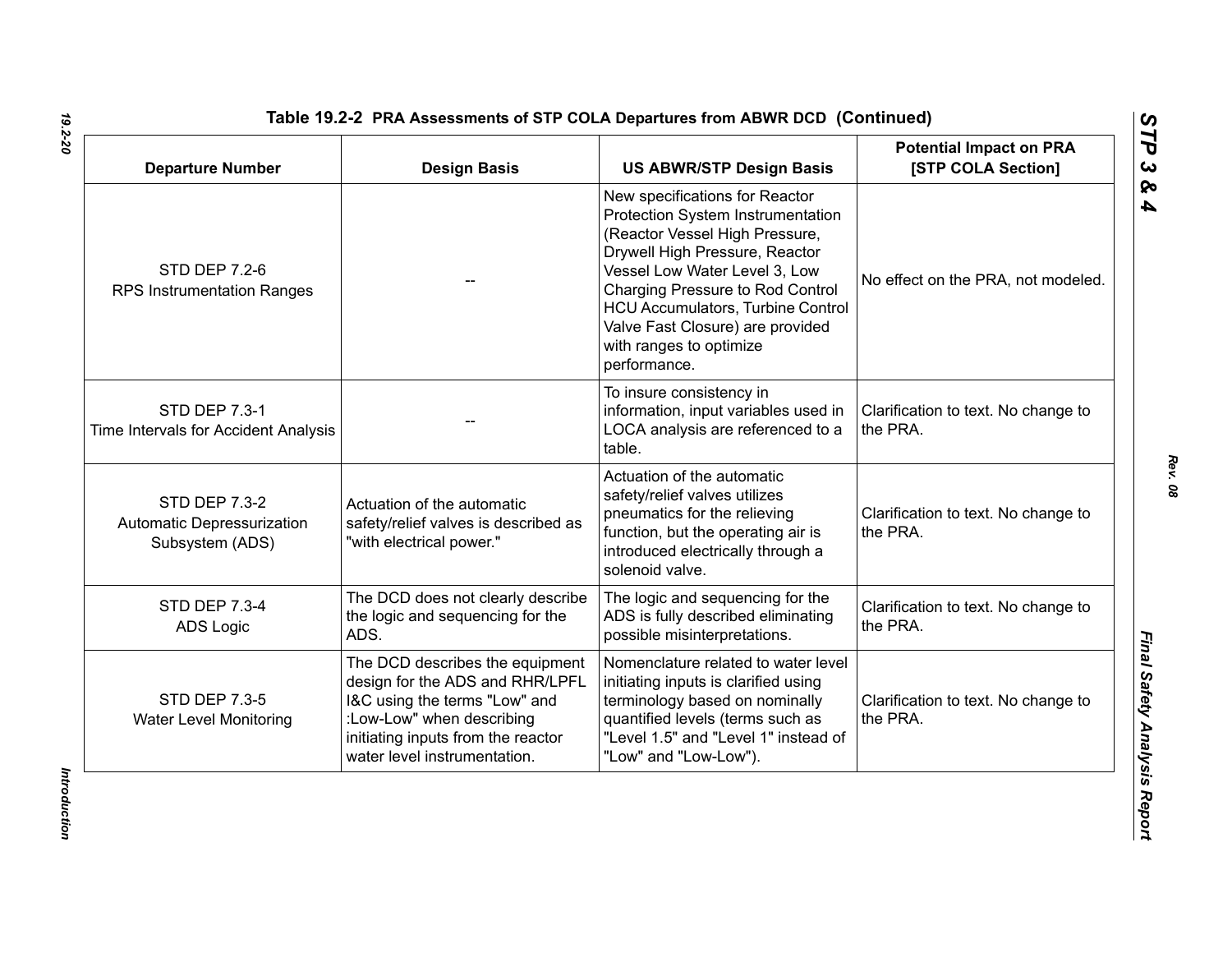| <b>Departure Number</b>                                              | <b>Design Basis</b>                                                                                                                                                                                                   | <b>US ABWR/STP Design Basis</b>                                                                                                                                                                                                                                                                                                                                                                                                 | <b>Potential Impact on PRA</b><br>[STP COLA Section]                                                 |
|----------------------------------------------------------------------|-----------------------------------------------------------------------------------------------------------------------------------------------------------------------------------------------------------------------|---------------------------------------------------------------------------------------------------------------------------------------------------------------------------------------------------------------------------------------------------------------------------------------------------------------------------------------------------------------------------------------------------------------------------------|------------------------------------------------------------------------------------------------------|
| <b>STD DEP 7.3-6</b><br><b>SRV Position Indication</b>               | In the main control room, position<br>indication for safety/relief valves<br>provides lights when solenoid-<br>operated pilot valves are energized<br>to open using LVDTs mounted on<br>the valves.                   | Indication of safety/relief valve<br>position is provided by a limit switch,<br>giving a direct indication of the<br>valve's position.                                                                                                                                                                                                                                                                                          | Not explicitly modeled in the PRA.<br>Potentially a beneficial effect for the<br>plant-specific PRA. |
| STD DEP 7.3-7<br><b>ADS Manual Control</b>                           | ADS inhibit switch is a keylock type.                                                                                                                                                                                 | The ADS inhibit and SRV control<br>switches are no longer the keylock<br>type and the ADS manual actuation<br>is now initiated by a single<br>pushbutton                                                                                                                                                                                                                                                                        | Not explicitly modeled in the PRA.<br>Potentially a beneficial effect for the<br>plant-specific PRA. |
| <b>STD DEP 7.3-9</b><br><b>Shutdown Cooling Operation</b>            |                                                                                                                                                                                                                       | Clarifications are provided in<br>describing RHR Shutdown Cooling<br>Mode valve alignment during Low<br>Pressure Flooder (LPFL) actuation<br>signal.                                                                                                                                                                                                                                                                            | Clarification to text. No change to<br>the PRA.                                                      |
| STD DEP 7.3-10<br><b>ESF Logic and Control System</b><br>(ELCS) Mode | The operator may control the RHR<br>pumps and injection valves<br>manually after LPFL initiation to use<br>RHR capabilities in other modes if<br>the core is being cooled by other<br>emergency core cooling systems. | An expanded description of mode<br>switches in the main control room is<br>provided. To reduce operator<br>burden and support the displays,<br>RHR has specific mode operation<br>capability. Additionally, ELCS mode<br>automatic logic changes are<br>implemented to insure that the<br>HPCF "C" diverse hard-wired<br>manual initiation function has<br>priority over the normal automatic<br>initiation logic for HPCF "C". | Not explicitly modeled in the PRA.<br>Beneficial effect for the plant-<br>specific PRA.              |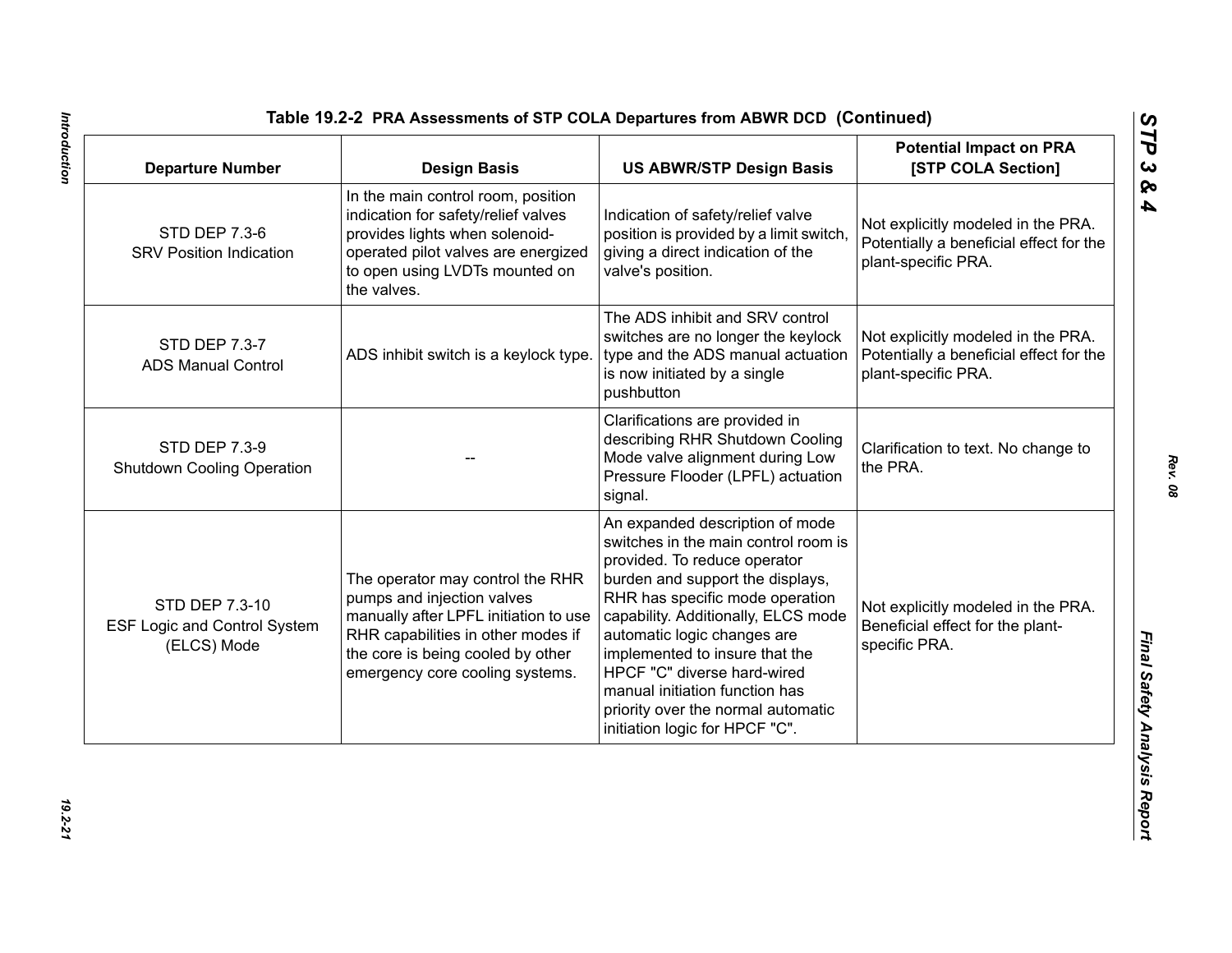| <b>Departure Number</b>                                                           | <b>Design Basis</b>                                                                                                                                                              | <b>US ABWR/STP Design Basis</b>                                                                                                                                                                                                                | <b>Potential Impact on PRA</b><br>[STP COLA Section]                                                 |
|-----------------------------------------------------------------------------------|----------------------------------------------------------------------------------------------------------------------------------------------------------------------------------|------------------------------------------------------------------------------------------------------------------------------------------------------------------------------------------------------------------------------------------------|------------------------------------------------------------------------------------------------------|
| STD DEP 7.3-11<br>Leak Detection and Isolation<br>System Valve Leakage            | Two sets of asbestos packing rings<br>are provided with a leak-off line from<br>the chamber between packing rings<br>routed to a collection sump where<br>leakage is identified. | Valves use one set of expanded<br>graphite packing to seal the valve<br>stem penetration, eliminating the<br>need for a leakage detection<br>system.                                                                                           | No effect on the PRA, not modeled.                                                                   |
| STD DEP 7.3-13<br><b>Containment Spray Logic</b>                                  | If Containment Spray has been<br>initiated, then the system<br>automatically realigns to the LPFL<br>Mode if Reactor Vessel Water Level<br>falls below Level 1.                  | The LPFL mode has precedence<br>over Containment Spray when<br>below Level 1. Clarifications are<br>provided in how Drywell and<br>Wetwell Sprays can be initiated as<br>well as the interlocks associated<br>with this mode of RHR operation. | Clarification to text. No change to<br>the PRA.                                                      |
| STD DEP 7.3-14<br><b>Residual Heat Removal</b><br><b>Suppression Pool Cooling</b> |                                                                                                                                                                                  | This departure corrects an<br>inconsistency between COLA<br>subsection 7.3.1.1.4 and ABWR<br>DCD Tier 2 subsection 5.4.7.1.1.5<br>and Figure 7.3-4.                                                                                            | Clarification to text. No change to<br>the PRA.                                                      |
| STD DEP 7.3-15<br><b>Reactor Building Service Water</b><br>Logic Interfaces       | Divisions I and II provide flow<br>signals to the Main Control Rooms<br>for the Reactor Coolant Water<br>controls.                                                               | All three divisions provide flow<br>signals to the main control rooms.                                                                                                                                                                         | No effect on the PRA, not modeled.<br>Potentially a beneficial effect for the<br>plant-specific PRA. |
| STD DEP 7.3-16<br><b>Testing Safety Relief Valve Solenoid</b><br>Valves           | SRV pilot solenoid valves can only<br>be tested when the reactor is not<br>pressurized.                                                                                          | Improved testing capabilities have<br>been incorporated into the ABWR<br>design which allows testing to be<br>performed at any pressure.                                                                                                       | No effect on the PRA, not modeled.<br>Potentially a beneficial effect for the<br>plant-specific PRA. |
| <b>STD DEP 7.4-1</b><br>Alternate Rod Insertion                                   |                                                                                                                                                                                  | Multiple clarifications are made<br>describing implementation of the<br>ARI function.                                                                                                                                                          | Clarification to text. No change to<br>the PRA.                                                      |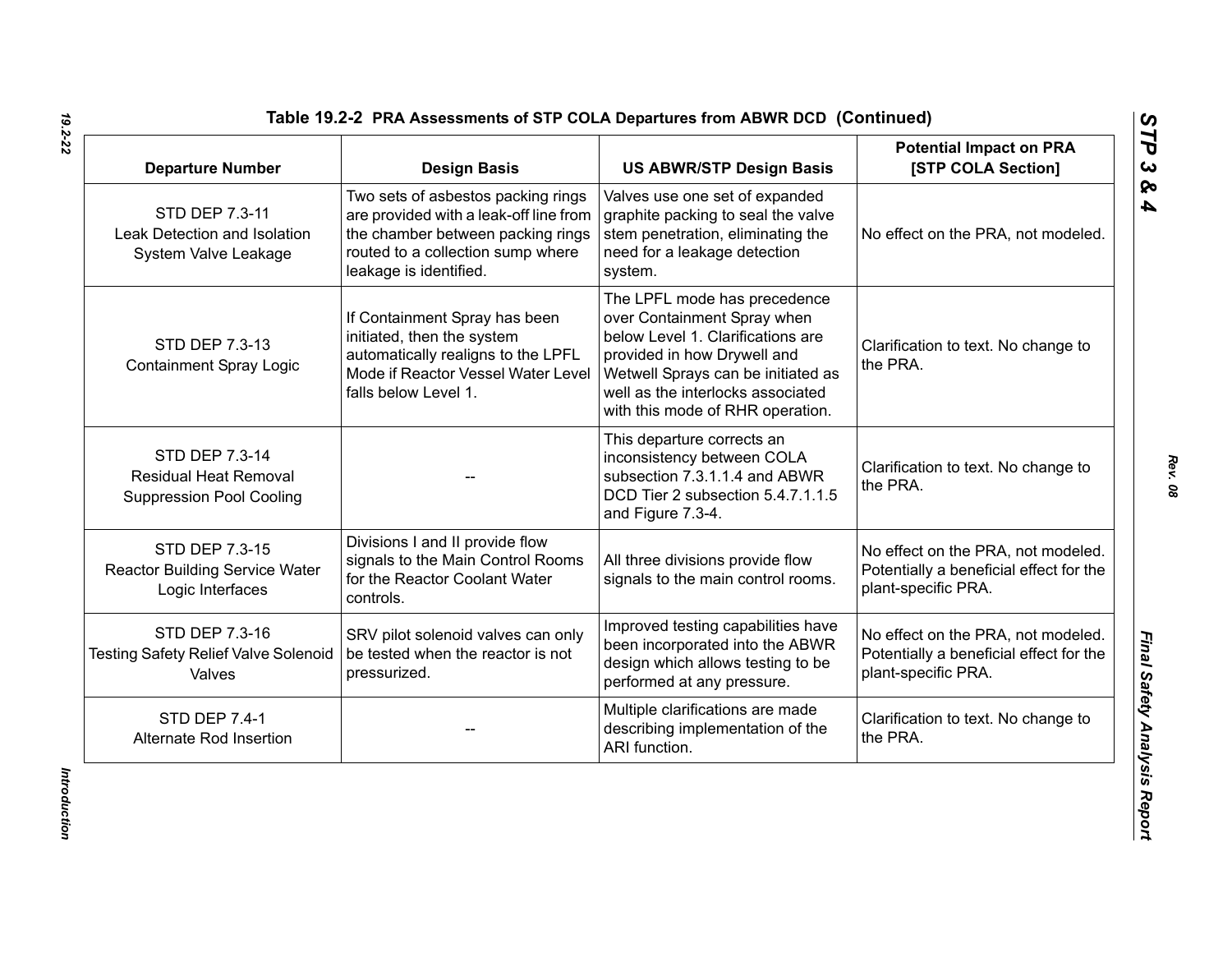| Table 19.2-2 PRA Assessments of STP COLA Departures from ABWR DCD (Continued)  |                                                                                                                                                                                                           |                                                                                                                                                                                                             |                                                                                |
|--------------------------------------------------------------------------------|-----------------------------------------------------------------------------------------------------------------------------------------------------------------------------------------------------------|-------------------------------------------------------------------------------------------------------------------------------------------------------------------------------------------------------------|--------------------------------------------------------------------------------|
| <b>Departure Number</b>                                                        | <b>Design Basis</b>                                                                                                                                                                                       | <b>US ABWR/STP Design Basis</b>                                                                                                                                                                             | <b>Potential Impact on PRA</b><br>[STP COLA Section]                           |
| <b>STD DEP 7.4-2</b><br>Residual Heat Removal Alarm                            | DCD alarm name " RHR Logic<br>Power Failure."                                                                                                                                                             | The alarm is replaced with the more<br>general alarm "ELCS Out of<br>Service." The "Manual Initiation<br>Armed" alarm is clarified to only<br>activate when the RHR system is in<br>LFPL mode of operation. | No effect on the PRA, not modeled.                                             |
| <b>STD DEP 7.6-1</b><br><b>Oscillation Power Range Monitor</b><br>(OPRM) Logic | <b>Oscillation Power Range Monitor</b><br>(OPRM) trip logic performed<br>separately from the APRM trip logic.                                                                                             | OPRM trip logic decisions are made<br>within the OPRM unit and provided<br>to the RPS separately from the<br>APRM trips.                                                                                    | No effect on the PRA, not modeled.                                             |
| <b>STD DEP 7.6-2</b><br>SPTM Subsystem of Reactor Trip<br>and Isolation System |                                                                                                                                                                                                           | The SPTM system is clarified as<br>part of the Reactor Trip and<br>Isolation System.                                                                                                                        | Clarification to text. No change to<br>the PRA.                                |
| <b>STD DEP 7.6-3</b><br><b>SPTM Sensor Arrangement</b>                         | DCD Tier 2 Section 7.6.1.7.3(2)<br>states that, "Each SRV in direct<br>sight of two sets of temperature<br>sensors within 9 meters."                                                                      | Clarifies that the SRV discharge line<br>quenchers are in direct sight.                                                                                                                                     | Clarification to text. No change to<br>the PRA.                                |
| STD DEP 7.6-4<br>Range of Power Range Neutron<br><b>Monitoring Operability</b> | The PRNM provide information for<br>monitoring average power level of<br>the reactor core and monitoring the<br>local power when the reactor power<br>is in the power range (above<br>approximately 15%). | For the PRNM to provide<br>information, the power range begins<br>at approximately 5%.                                                                                                                      | Clarification to text. No change to<br>the PRA.                                |
| <b>STD DEP 7.7-1</b><br>RPV Water Level Instrumentation                        | All instrument lines are flushed<br>including those without a<br>condensing chamber.                                                                                                                      | Clarified that instrument lines<br>having condensing chambers are<br>the only ones with continuous<br>flushing from the CRD System.                                                                         | Clarification to text only. No effect<br>on the Operating or Shutdown<br>PRAs. |
| <b>STD DEP 7.7-2</b><br>SRV Discharge Pipe Temperature<br>Data Recording       |                                                                                                                                                                                                           | Discharge temperatures of all the<br>safety/relief valves are shown on an<br>historian function in the control<br>room.                                                                                     | No effect on the PRA, not modeled.                                             |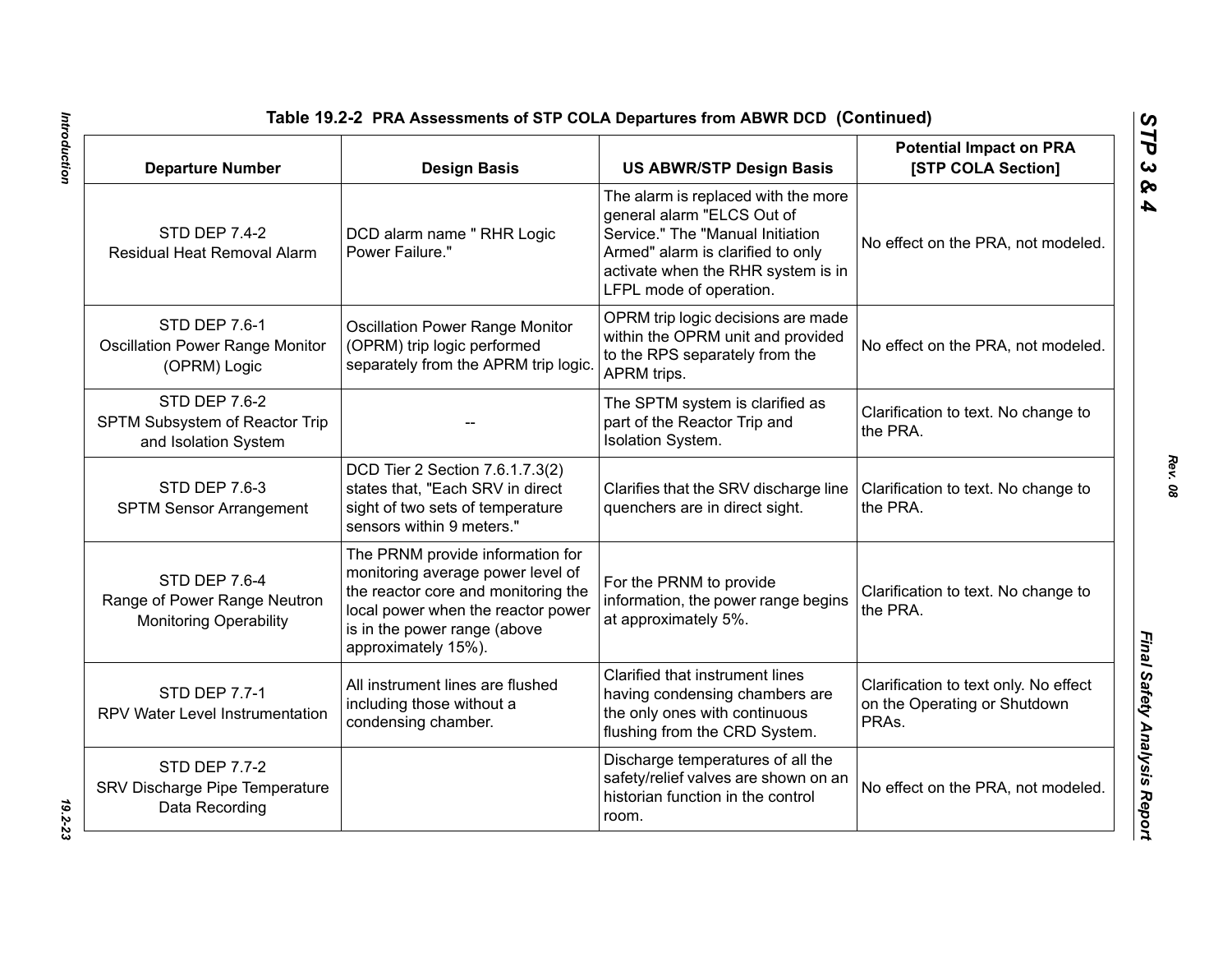| Table 19.2-2 PRA Assessments of STP COLA Departures from ABWR DCD (Continued)   |                                                     |                                                                                                                                                                                                                                                      |                                                      |
|---------------------------------------------------------------------------------|-----------------------------------------------------|------------------------------------------------------------------------------------------------------------------------------------------------------------------------------------------------------------------------------------------------------|------------------------------------------------------|
| <b>Departure Number</b>                                                         | <b>Design Basis</b>                                 | <b>US ABWR/STP Design Basis</b>                                                                                                                                                                                                                      | <b>Potential Impact on PRA</b><br>[STP COLA Section] |
| <b>STD DEP 7.7-3</b><br><b>Feedwater Turbidity</b>                              | Measurement of Feedwater turbidity<br>is discussed. | Feedwater turbidity is not<br>discussed; it is not considered to<br>have any safety significance and no<br>practical method has been<br>developed for measurement.                                                                                   | Clarification to text. No change to<br>the PRA.      |
| <b>STD DEP 7.7-4</b><br>Automatic Power Regulator/Rod<br>Control                |                                                     | The APR is clarified as the direct<br>controlling system that interfaces<br>with the RCIS for accomplishing<br>automatic rod movement mode and<br>the PGCS interfaces only with APR<br>for initiating various reactor power<br>change control tasks. | Clarification to text. No change to<br>the PRA.      |
| <b>STD DEP 7.7-5</b><br>Rod Control and Information<br>System (RCIS)<br>Display |                                                     | Detailed information about available<br>display information at the RCIS<br>dedicated operator interface on the<br>main control panel is provided.                                                                                                    | Clarification to text. No change to<br>the PRA.      |
| <b>STD DEP 7.7-6</b><br><b>RCIS Commands</b>                                    |                                                     | Redundant "command signals" are<br>provided from RFCS to RCIS for the<br>ARI function.                                                                                                                                                               | Clarification to text. No change to<br>the PRA.      |
| <b>STD DEP 7.7-7</b><br><b>RCIS Design</b>                                      |                                                     | RCIS design details pertaining to<br>the organization, classification,<br>and/or erminology of component<br>groupings have been modified.<br>Additionally, a more complete<br>design description is provided.                                        | Clarification to text. No change to<br>the PRA.      |
| <b>STD DEP 7.7-9</b><br>Selected Control Rod Run-In<br>(SCRRI) Function         |                                                     | As a secondary function, the SCRRI<br>function provides mitigation of loss<br>of a feedwater heating event                                                                                                                                           | Clarification to text. No change to<br>the PRA.      |
| STD DEP 7.7-11<br>Rod Withdrawal Sequence<br><b>Restrictions</b>                |                                                     | Ganged Rod movement and<br>ganged withdrawal sequence<br>restrictions are expanded.                                                                                                                                                                  | No effect on the PRA, not modeled.                   |

Introduction *Introduction*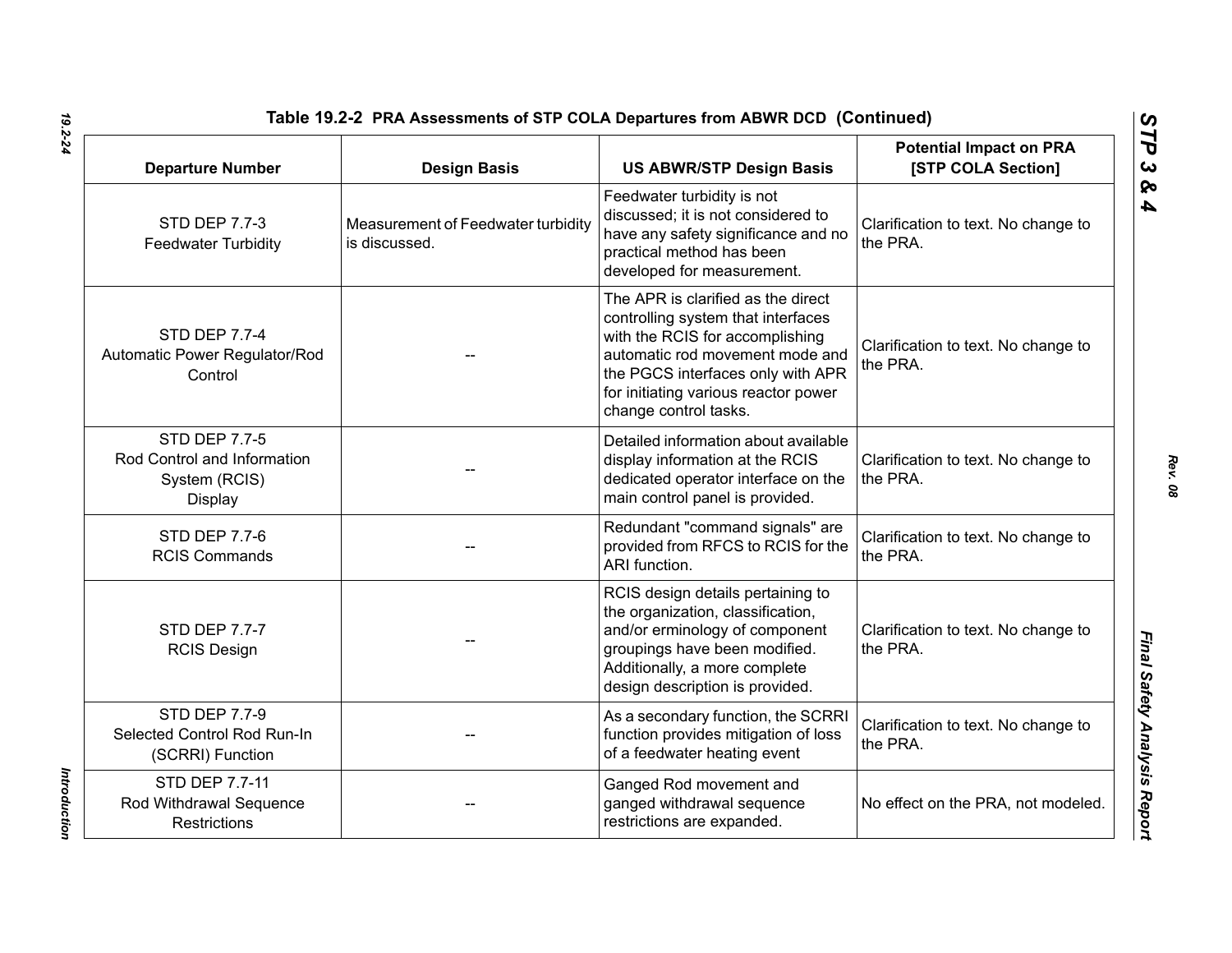| <b>Departure Number</b>                                   | <b>Design Basis</b>                                                                                                                                                                                                                                                    | <b>US ABWR/STP Design Basis</b>                                                                                                                                                                                                                                       | <b>Potential Impact on PRA</b><br>[STP COLA Section] |
|-----------------------------------------------------------|------------------------------------------------------------------------------------------------------------------------------------------------------------------------------------------------------------------------------------------------------------------------|-----------------------------------------------------------------------------------------------------------------------------------------------------------------------------------------------------------------------------------------------------------------------|------------------------------------------------------|
| STD DEP 7.7-12<br><b>RCIS Indication</b>                  |                                                                                                                                                                                                                                                                        | Provides detailed design<br>information including the reference<br>rod pull sequence, RCIS capability,<br>RCIS providing feedback signals,<br>generation of a rod withdrawal block<br>signal, and an audible alarm at the<br>operators panel for a RRPS<br>violation. | Clarification to text. No change to<br>the PRA.      |
| STD DEP 7.7-13<br>Optical Isolation                       | Discusses the details of a specific<br>technology that can be used for<br>achieving optical isolation.<br>However, the description is overly<br>restrictive in describing a specific<br>type of optical technology to be<br>used for meeting the optical<br>isolation. | The detailed description of the<br>specific type of technology used for<br>optical isolation is removed to<br>prevent restricting the type of<br>technology that can be used for<br>achieving suitable optical isolation.                                             | Clarification to text. No change to<br>the PRA.      |
| STD DEP 7.7-14<br><b>RCIS Bypass</b>                      |                                                                                                                                                                                                                                                                        | Clarification in design details for<br>RCIS.                                                                                                                                                                                                                          | Clarification to text. No change to<br>the PRA.      |
| STD DEP 7.7-20<br><b>Recirculation Flow Control Logic</b> | The Recirculation Flow Control<br>System automatically operates<br>when above 70% power.                                                                                                                                                                               | Information is provided concerning<br>manual and automatic operation for<br>other rod patterns and power levels;<br>operation below 25% has been<br>described and load follow capability<br>has been enhanced.                                                        | Clarification to text. No change to<br>the PRA.      |
| STD DEP 7.7-22<br><b>ATLM Description</b>                 |                                                                                                                                                                                                                                                                        | The description of the ATLM<br>setpoint and rod block action has<br>been expanded to further describe<br>the interface of the systems and the<br>applications.                                                                                                        | Clarification to text. No change to<br>the PRA.      |

Introduction *Introduction 19.2-25*

*Rev. 08*

*STP 3 & 4*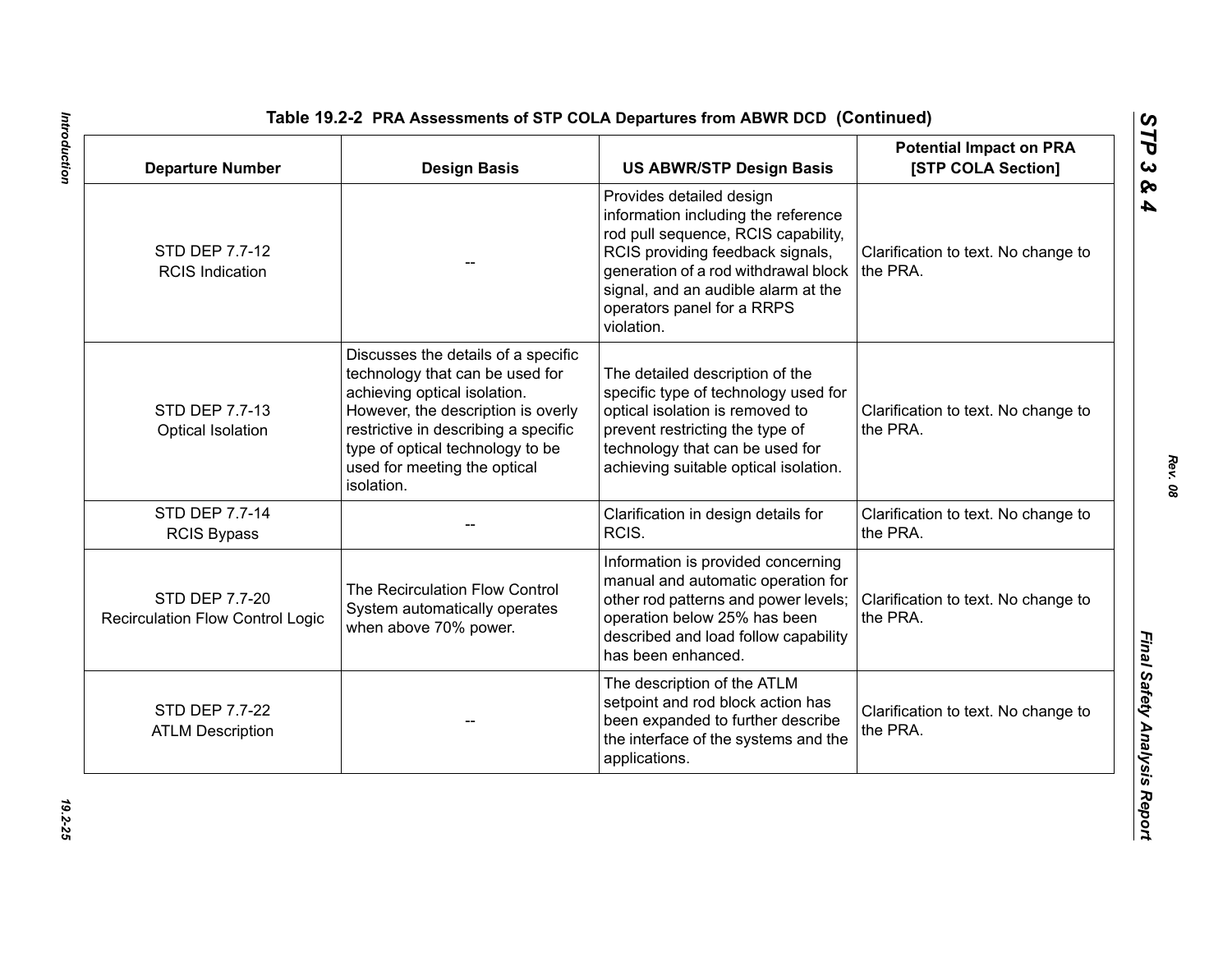| <b>Departure Number</b>                                                | <b>Design Basis</b>                                                                                                                                                                                    | <b>US ABWR/STP Design Basis</b>                                                                                                                                                                                                      | <b>Potential Impact on PRA</b><br>[STP COLA Section] |
|------------------------------------------------------------------------|--------------------------------------------------------------------------------------------------------------------------------------------------------------------------------------------------------|--------------------------------------------------------------------------------------------------------------------------------------------------------------------------------------------------------------------------------------|------------------------------------------------------|
| STD DEP 7.7-23<br>Automatic Traversing Incore Probe<br>(ATIP) Function | Gain adjustment factors for Local<br>Power Range Monitoring uses<br>inputs from the "Automatic Fixed<br>Incore Probe (AFIP)."                                                                          | Gain adjustment factors for local<br>power range monitoring are<br>provided by an Automatic<br>Traversing Incore Probe (ATIP).                                                                                                       | Clarification to text. No change to<br>the PRA.      |
| STD DEP 7.7-24<br>Steam Bypass and Pressure<br>Control Interfaces      | An external signal interface for the<br>Steam Bypass and Pressure<br>Control (SB&PC) System is narrow<br>range dome pressure signals from<br>SB&PC System to the Recirculation<br>Flow Control System. | Narrow range dome pressure<br>signals are replaced by "Validated<br>dome pressure signals." Based on<br>pressure demand, the SB&PC<br>System calculates position error<br>and servo current for each turbine<br>valve.               | Clarification to text. No change to<br>the PRA.      |
| STD DEP 7.7-27<br><b>RCIS Table Deletion</b>                           | Table 7.7-1 provides the<br>environmental conditions for the<br>Rod Control and Information<br>System (RCIS) module operation<br>environment.                                                          | Table 7.7-1 is deleted because its<br>information is duplicated elsewhere<br>in the FSAR.                                                                                                                                            | Clarification to text. No change to<br>the PRA.      |
| <b>STP DEP 8.2-1</b><br><b>Electrical Equipment Numbering</b>          |                                                                                                                                                                                                        | The non-safety and safety-related<br>medium voltage buses numbering<br>conventions were changed. Figure<br>8.2-1, Sheets 1-7, have been<br>revised to show the new bus<br>numbers and equipment location in<br>the turbine building. | Clarification to text. No change to<br>the PRA.      |
| STD DEP 8A-1<br>Regulatory Guidance for Lightning<br>Protection        |                                                                                                                                                                                                        | This change acknowledges<br>availability of SRP and regulatory<br>guidance for the lightning protection<br>system.                                                                                                                   | Clarification to text. No change to<br>the PRA.      |

*Introduction* 

Introduction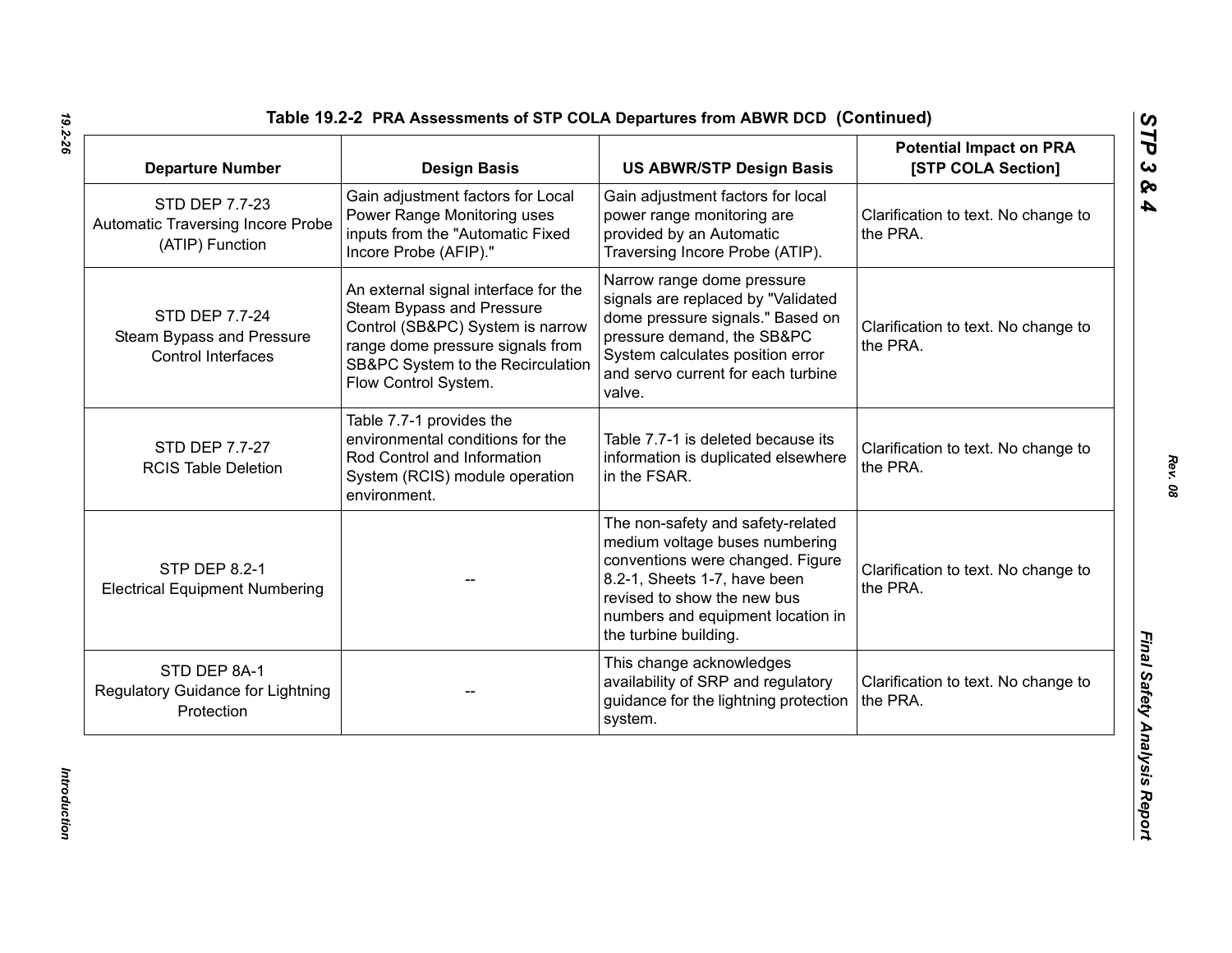| <b>Departure Number</b>                                          | <b>Design Basis</b>                                                                                                                                                                                                           | <b>US ABWR/STP Design Basis</b>                                                                                                                                                                                                                                                                                  | <b>Potential Impact on PRA</b><br>[STP COLA Section]                                                                                                 |
|------------------------------------------------------------------|-------------------------------------------------------------------------------------------------------------------------------------------------------------------------------------------------------------------------------|------------------------------------------------------------------------------------------------------------------------------------------------------------------------------------------------------------------------------------------------------------------------------------------------------------------|------------------------------------------------------------------------------------------------------------------------------------------------------|
| <b>STD DEP 9.1-1</b><br>Fuel Handling Cranes and<br>Equipment    | Tier 2 (FSAR/DCD) - Paragraph<br>9.1.2.1.2 fuel storage racks<br>provided in spent fuel storage for<br>270% of one full core fuel load,<br>which is equivalent to a minimum of<br>2354 fuel storage positions<br>(assembles). | Fuel storage racks in spent fuel pool<br>shall be 270% of one full core fuel<br>load, which is equivalent to a<br>minimum of 2354 assemblies. Pool<br>design is capable of 3072<br>assemblies and at STP's option<br>more racks can be provided as<br>extra scope. DCD should be the<br>basis for minimum racks. | No effect on the PRA, not modeled.                                                                                                                   |
| STD DEP 9.2-1<br><b>Reactor Building Cooling Water</b><br>System | RCW heat exchanger design<br>capacity for divisions A and B of<br>47.73 GJ/h; the capacity for division<br>C is 44.38 GJ/h.                                                                                                   | RCW heat exchanger design<br>capacity for divisions A and B of<br>50.1 GJ/h; the capacity for division<br>C is 46.1 GJ/h. These increased<br>capacities are based on meeting<br>LOCA heat loads with a margin of<br>20% to allow for fouling.                                                                    | No change to the PRA. This<br>engineering change supports<br>increased heat removal capacity<br>and corrects inconsistencies in<br>Section 9.2.11.2. |
| <b>STP DEP 9.2-2</b><br>Makeup Water Preparation System          |                                                                                                                                                                                                                               | Changes specific to the operation of<br>the Makeup Preparation Water<br>(MWP) System including flow<br>capacity, storage capacity, rate for<br>providing dematerialized water,<br>supply makeup water to the ultimate<br>heat sink, etc.                                                                         | No effect on the PRA, not modeled.                                                                                                                   |
| STP DEP 9.2-3<br><b>Turbine Building Cooling Water</b><br>Syste  | The heat removal capacity of each<br>of the three heat exchangers in the<br><b>Turbine Building Cooling Water</b><br>System is 68.7 GJ/h with a flow rate<br>of 3405 m3/h.                                                    | The heat removal capacity of each<br>of the three heat exchangers in the<br><b>Turbine Building Cooling Water</b><br>System is increased to 114.5 GJ/h,<br>using the increased flow rate of<br>4550 m3/h.                                                                                                        | No effect on the PRA, not modeled.                                                                                                                   |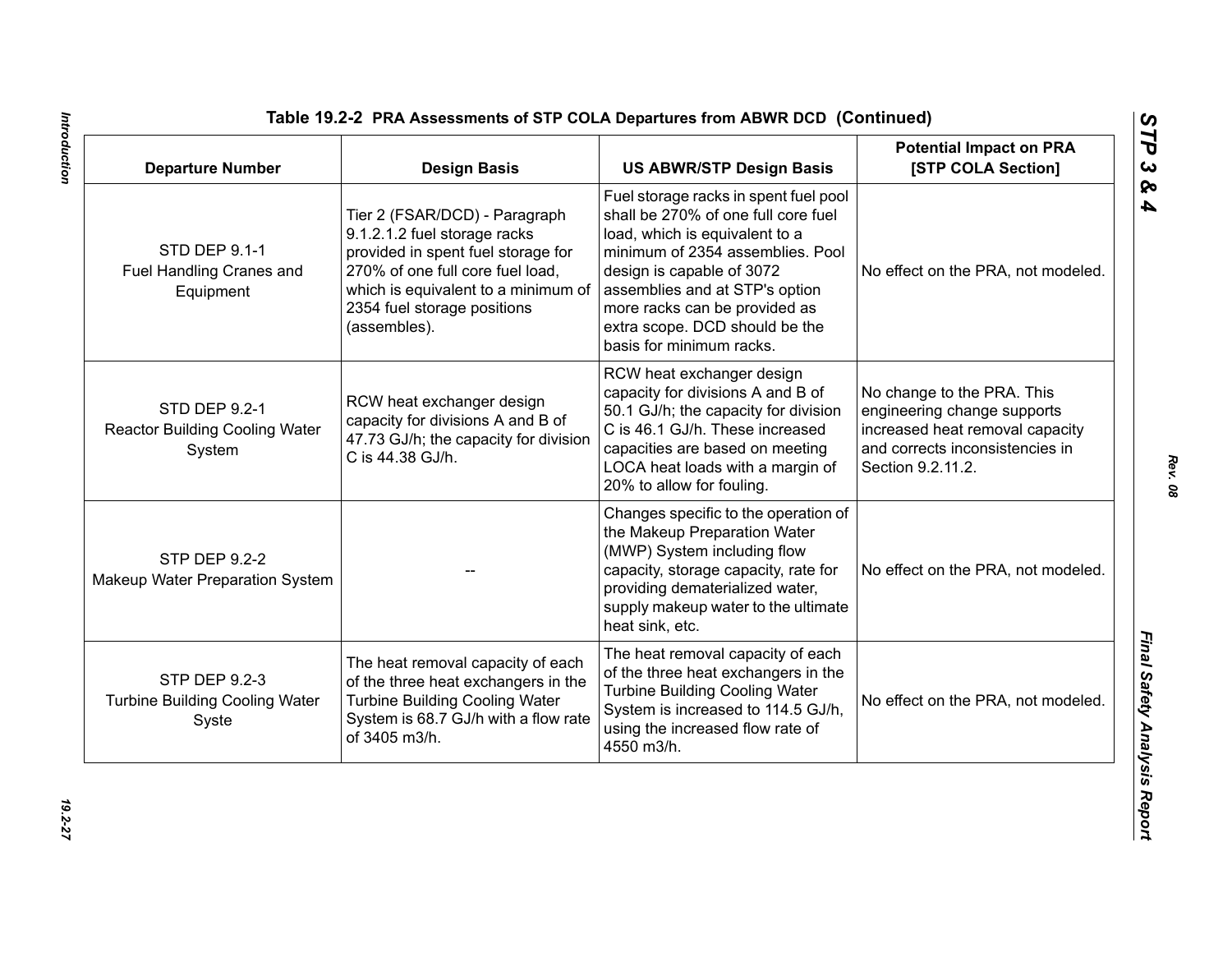| <b>Departure Number</b>                                     | <b>Design Basis</b>                                                                                                                       | <b>US ABWR/STP Design Basis</b>                                                                                                                                                                                                                                                                                         | <b>Potential Impact on PRA</b><br>[STP COLA Section] |
|-------------------------------------------------------------|-------------------------------------------------------------------------------------------------------------------------------------------|-------------------------------------------------------------------------------------------------------------------------------------------------------------------------------------------------------------------------------------------------------------------------------------------------------------------------|------------------------------------------------------|
| STP DEP 9.2-5<br>Reactor Service Water (RSW)<br>System      | In the DCD, only the portion of the<br>RSW in the CB was described.<br>Remaining portion is not defined in<br>the DCD (Paragraph 9.2.15). | RSW system design reflects new<br>location of RSW pump house and<br>increased system flow and<br>discharge pressure necessary to<br>meet the increased heat removal<br>requirements of the reactor cooling<br>water system. Cooling tower fans<br>are added to the UHS [See site-<br>specific Requirement for the UHS]. | Included in the delta PRA [See 19.3,<br>19.9].       |
| STD DEP 9.2-7<br><b>HVAC Normal Cooling Water</b><br>System |                                                                                                                                           | This design change corrects<br>inconsistencies in Tables 9.2-6 and<br>9.2-7, and Figure 9.2-2 such that<br>the non-safety-related HVAC<br>Normal Cooling Water (HNCW)<br>system waterside heat removal rate<br>is greater than or equal to the<br>airside cooling duty heat loads.                                      | No effect on the PRA, not modeled.                   |
| <b>STP DEP 9.2-8</b><br>Potable and Sanitary Water System   |                                                                                                                                           | The potable water subsystem is<br>capable of supplying both STP 3&4<br>and the sewage treatment<br>subsystem is capable of treating<br>sanitary wastes collected from all<br>four units located at the site.                                                                                                            | No effect on the PRA, not modeled.                   |
| <b>STP DEP 9.2-9</b><br><b>HVAC Normal Cooling Water</b>    |                                                                                                                                           | Departure reduces equipment,<br>piping, valve sizes, and electrical<br>power for better maintainability, and<br>changes return temperature from<br>12°C to 14.7°C.                                                                                                                                                      | No effect on the PRA, not modeled.                   |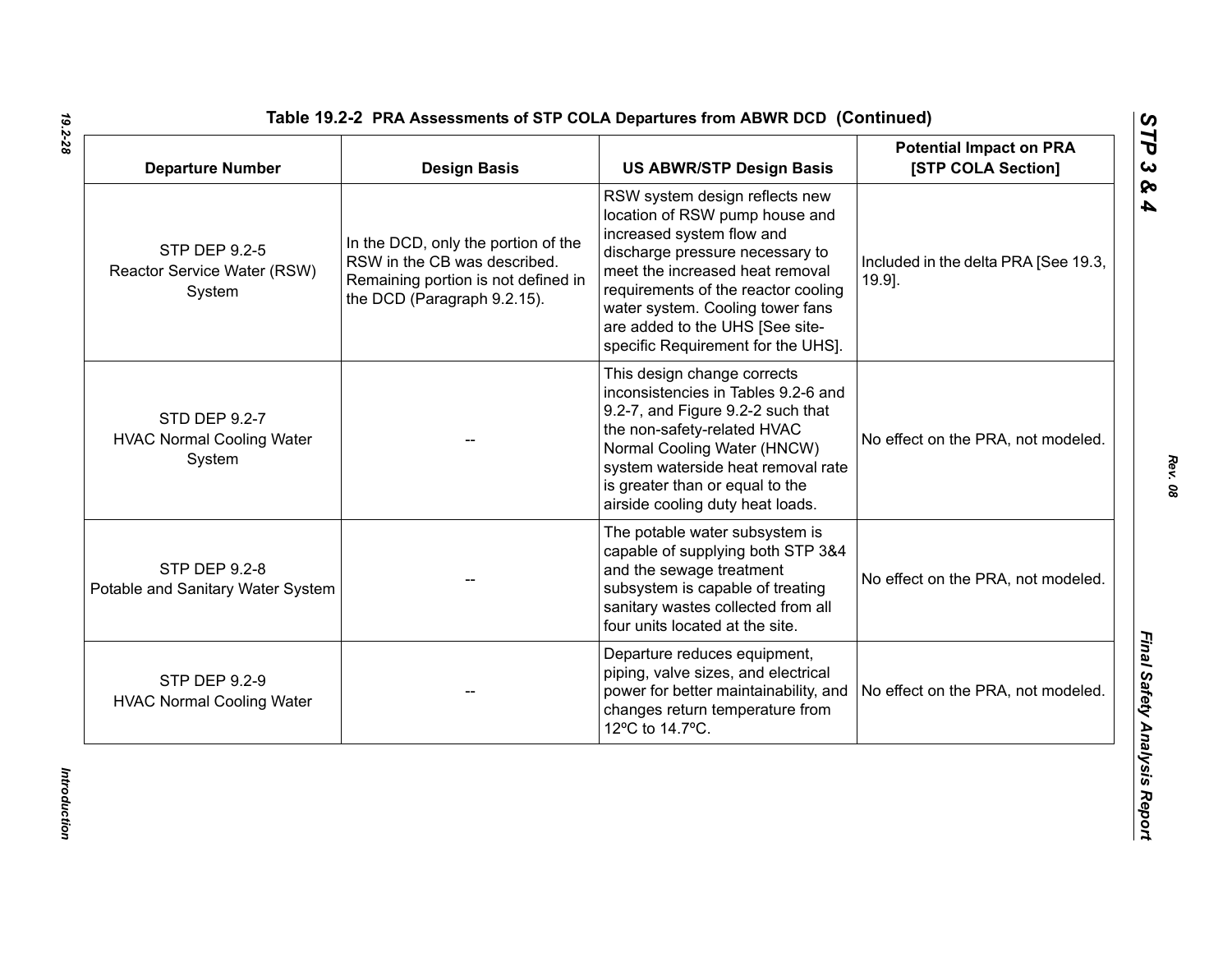| <b>Departure Number</b>                                          | <b>Design Basis</b>                                                | <b>US ABWR/STP Design Basis</b>                                                                                                                                                                                                                                                                                                                | <b>Potential Impact on PRA</b><br>[STP COLA Section]                                                                                                        |
|------------------------------------------------------------------|--------------------------------------------------------------------|------------------------------------------------------------------------------------------------------------------------------------------------------------------------------------------------------------------------------------------------------------------------------------------------------------------------------------------------|-------------------------------------------------------------------------------------------------------------------------------------------------------------|
| STP DEP 9.2-10<br><b>Turbine Service Water</b>                   |                                                                    | Turbine Service Water (TSW)<br>system interface requirements are<br>revised to reflect site specific<br>information.                                                                                                                                                                                                                           | No direct effect on PRA. Turbine<br>building flooding tables associated<br>with TSW modified to reflect site<br>specific information. [See Table<br>$19R-1$ |
| STD DEP 9.3-1<br>Radwaste Drain Materials                        | Carbon steel pipe for majority of<br>K11 Radioactive Drain System. | Stainless Steel for entire K11<br>Radioactive Drain system.                                                                                                                                                                                                                                                                                    | No effect on the PRA, not modeled.                                                                                                                          |
| <b>STD DEP 9.3-2</b><br>Separate Breathing Air System            | Breathing air system is included in<br>service air system (P51).   | Separate breathing air system (P81)<br>from service air system (P51).                                                                                                                                                                                                                                                                          | No effect on the PRA, not modeled.                                                                                                                          |
| <b>STD DEP 9.3-3</b><br><b>Reactor Building Sampling Station</b> | CRD water sampling is described in<br>the DCD.                     | Because CRD system water is<br>supplied from condensate water,<br>CRD system sampling can be<br>substituted by condensate system<br>sampling. The condensate system<br>monitors oxygen and conductivity.<br>Process samples from the CRD are<br>not needed.                                                                                    | No effect on the PRA, not modeled.                                                                                                                          |
| <b>STP DEP 9.4-1</b><br>Service Building HVAC System             |                                                                    | The HVAC System is revised to<br>remove the provisions for toxic gas<br>monitors and the TSC alarm for high<br>toxic gas concentration.                                                                                                                                                                                                        | No effect on the PRA, not modeled.                                                                                                                          |
| <b>STD DEP 9.4-2</b><br>Control Building HVAC System             |                                                                    | The control building HVAC system<br>smoke removal mode is revised to<br>include control room main air supply<br>duct bypass lines around the air-<br>handling unit with two motor<br>operated dampers for each of the<br>two control room habitability area<br>HVAC divisions and each of the<br>three safety-related equipment<br>HVAC areas. | No effect on the PRA, not modeled.                                                                                                                          |

Introduction *Introduction 19.2-29*

*Rev. 08*

*STP 3 & 4*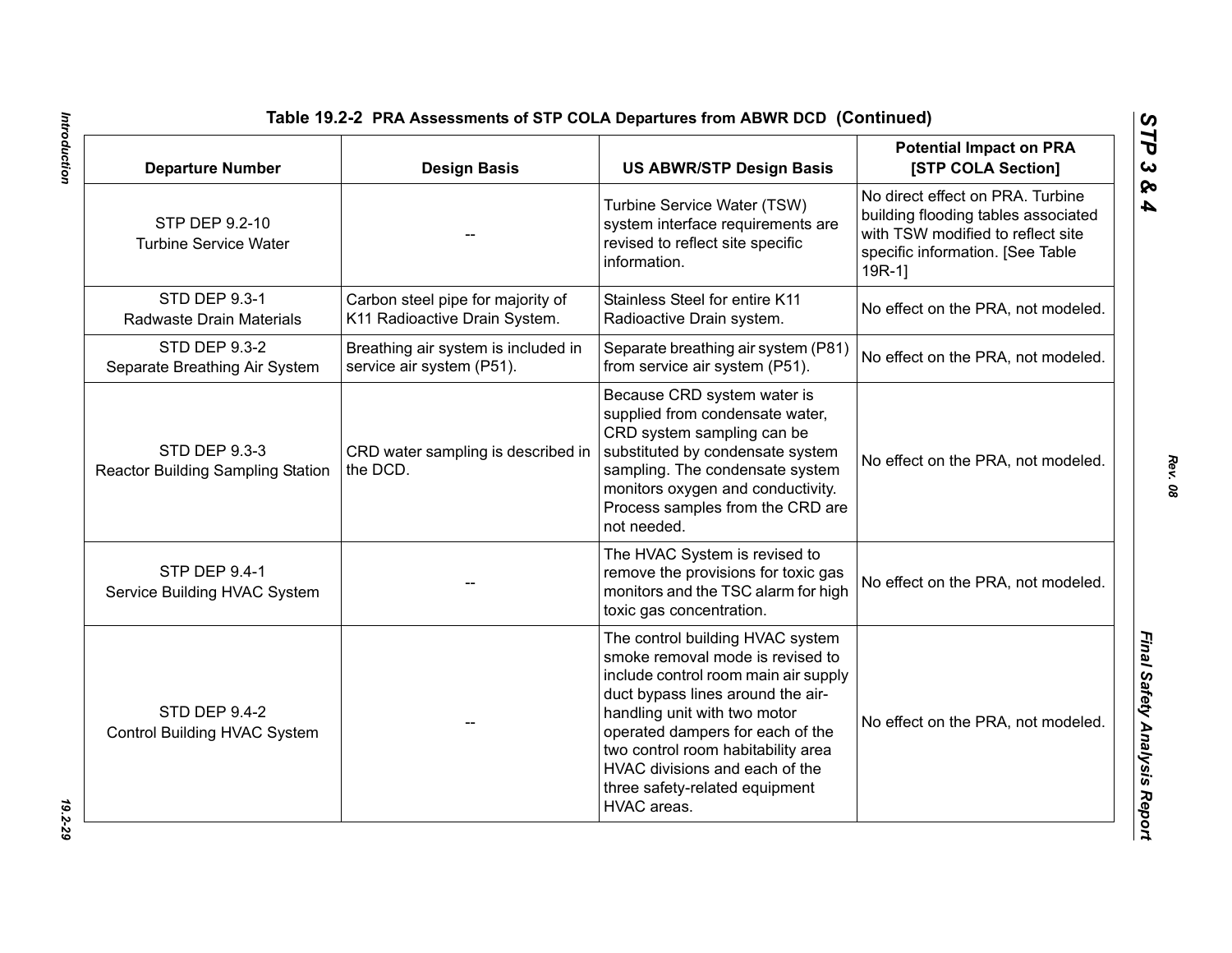| <b>Departure Number</b>                               | <b>Design Basis</b>                                                                                                      | <b>US ABWR/STP Design Basis</b>                                                                                                                                                                                                                                                                                                                                                                                                                           | <b>Potential Impact on PRA</b><br>[STP COLA Section] |
|-------------------------------------------------------|--------------------------------------------------------------------------------------------------------------------------|-----------------------------------------------------------------------------------------------------------------------------------------------------------------------------------------------------------------------------------------------------------------------------------------------------------------------------------------------------------------------------------------------------------------------------------------------------------|------------------------------------------------------|
| <b>STP DEP 9.4-3</b><br>Service Building HVAC System  | Service building HVAC system has<br>two subsystems, the clean air HVAC<br>System and the Controlled Area<br>HVAC System. | Subsystems are deleted and<br>consolidated to supply air to both<br>the Clean Area and the Controlled<br>Area.                                                                                                                                                                                                                                                                                                                                            | No effect on the PRA, not modeled.                   |
| <b>STD DEP 9.4-4</b><br>Turbine Island HVAC System    |                                                                                                                          | Design changes include: additional<br>supply/exhaust air flow, relocated<br>electrical building into turbine<br>building, increase in equipment<br>quantities, additional condensate<br>booster pumps, etc.                                                                                                                                                                                                                                               | No effect on the PRA, not modeled.                   |
| <b>STD DEP 9.4-5</b><br>Radwaste Building Ventilation |                                                                                                                          | Eliminated HVAC equipment<br>supporting the adwaste incinerator<br>which was deleted. A dedicated air<br>conditioning system for electrical,<br>HVAC equipment rooms and other<br>areas was added as a result of<br>design evolution. Operation control<br>of the exhaust air system form<br>radwaste process area is<br>augmented to automatically route<br>the exhaust air through filtration<br>equipment upon detection of<br>airborne radioactivity. | No effect on the PRA, not modeled.                   |
| STD DEP 9.4-6<br>Control Building HVAC System         | One flow element/flow switch in the<br>common discharge duct of each<br>emergency filtration unit.                       | A flow element/flow switch is to be<br>installed on the discharge side of<br>each emergency filtration unit fan<br>using a two out of two logic signal<br>for automatic switchover.                                                                                                                                                                                                                                                                       | No effect on the PRA, not modeled.                   |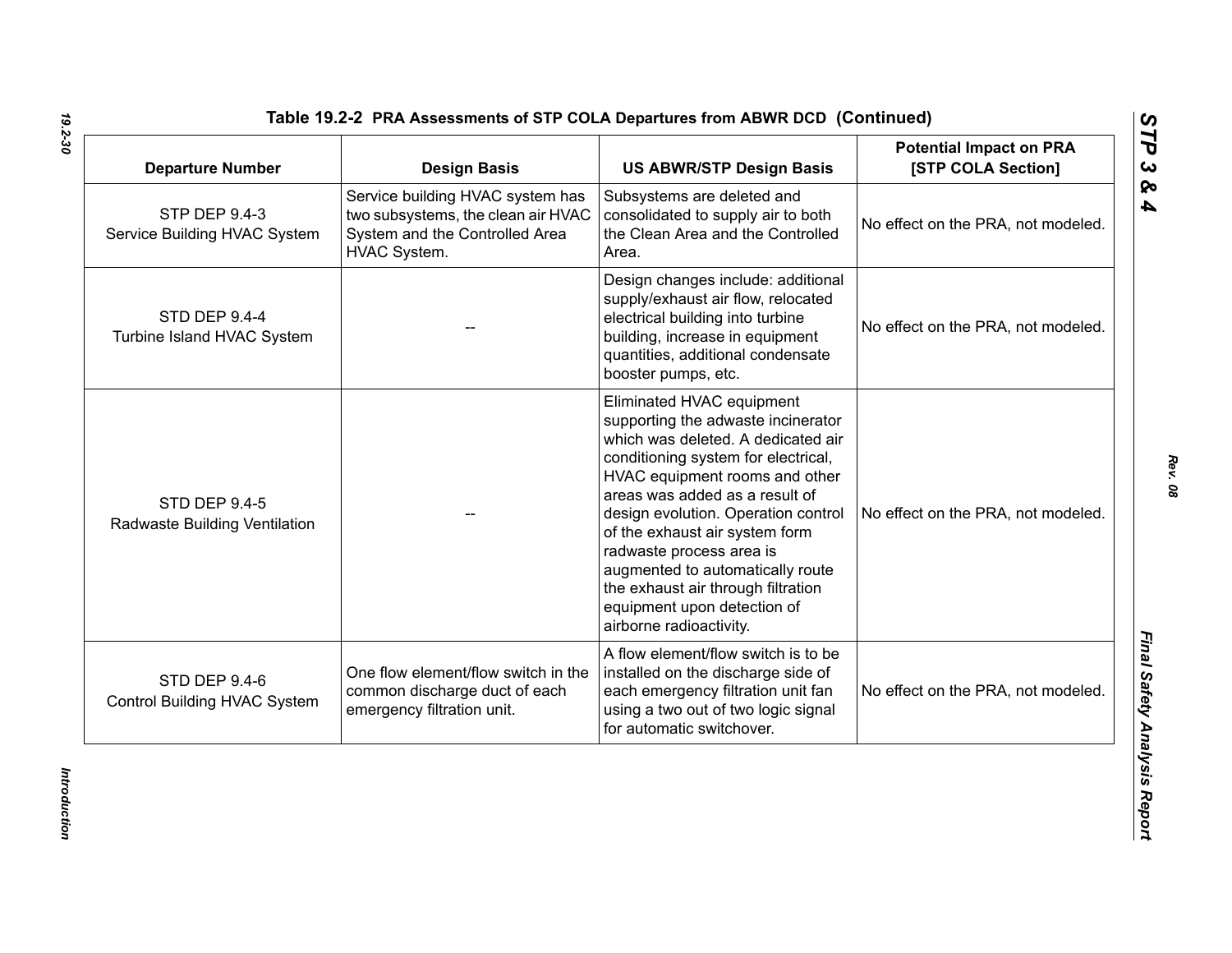| <b>Departure Number</b>                                                              | <b>Design Basis</b>                                                                                                                                                                             | <b>US ABWR/STP Design Basis</b>                                                                                                                                                                                                                                                                                                  | <b>Potential Impact on PRA</b><br>[STP COLA Section]                                                                                                                                                    |
|--------------------------------------------------------------------------------------|-------------------------------------------------------------------------------------------------------------------------------------------------------------------------------------------------|----------------------------------------------------------------------------------------------------------------------------------------------------------------------------------------------------------------------------------------------------------------------------------------------------------------------------------|---------------------------------------------------------------------------------------------------------------------------------------------------------------------------------------------------------|
| <b>STD DEP 9.4-7</b><br><b>Control Building Annex HVAC</b>                           | MG set rooms are ventilated by C/B<br>safetyrelated equipment area<br>HVAC; cooling is provided by non-<br>safety-related MG set room air<br>handling unit.                                     | MG set room air handling unit is<br>independent of from C/B safety<br>related equipment area HVAC.                                                                                                                                                                                                                               | No effect on the PRA, not modeled.                                                                                                                                                                      |
| <b>STP DEP 9.4-8</b><br>Reactor Building HVAC System                                 |                                                                                                                                                                                                 | Configuration of fans and air<br>conditioning units (ACU) in Figure<br>9.4-3 modified because current<br>configuration is inconsistent with<br>Tier 1 Figure 2.15.5j. Fire damper is<br>stated in Tier 2 9.4.5.5.2, but Tier 1<br>Figure 2.15.5i has no Fire Damper-<br>the statement of Fire Damper in Tier<br>2 is eliminated. | No change to the PRA. Clarification<br>to text.                                                                                                                                                         |
| <b>STD DEP 9.4-9</b><br><b>Turbine Building HVAC</b>                                 |                                                                                                                                                                                                 | The Turbine Building's exhaust<br>system is changed and its HVAC<br>recirculation duct is deleted.                                                                                                                                                                                                                               | No effect on the PRA, not modeled.                                                                                                                                                                      |
| <b>STD DEP 9.5-1</b><br>Diesel Generator Jacket Water<br><b>Cooling Water System</b> | Inspection and Testing requirements<br>for the diesel generator jacket<br>cooling water system conformed to<br>RG 1.108.                                                                        | The requirements have been<br>integrated onto RG 1.9 Rev.4,<br>endorsing IEEE-387, which<br>addresses qualification and periodic<br>testing of the diesel generators.                                                                                                                                                            | No effect on the PRA, not modeled.<br>The effect of standards included in<br>base failure data.                                                                                                         |
| <b>STD DEP 9.5-2</b><br>Lower Drywell Flooder Fusible Plug<br>Valve                  | Contains specific design details<br>about fusible plugs based on an old<br>design concept and patent<br>application; however the fusible<br>plugs were never built or tested to<br>this design. | The fusible plugs are described in<br>generic terms of the design<br>requirements and incorporate<br>design experience from actual<br>design and test results.<br>Clarifications are made specifying<br>lower drywell isolation valve details,<br>etc.                                                                           | The change incorporates design<br>experience which should decrease<br>the likelihood of failure. No direct<br>effect on the PRA, but described in<br>Chapter 19. [See 19E, 19E.2.8.2.1,<br>19E.2.8.2.6] |

Introduction *Introduction 19.2-31*

*STP 3 & 4*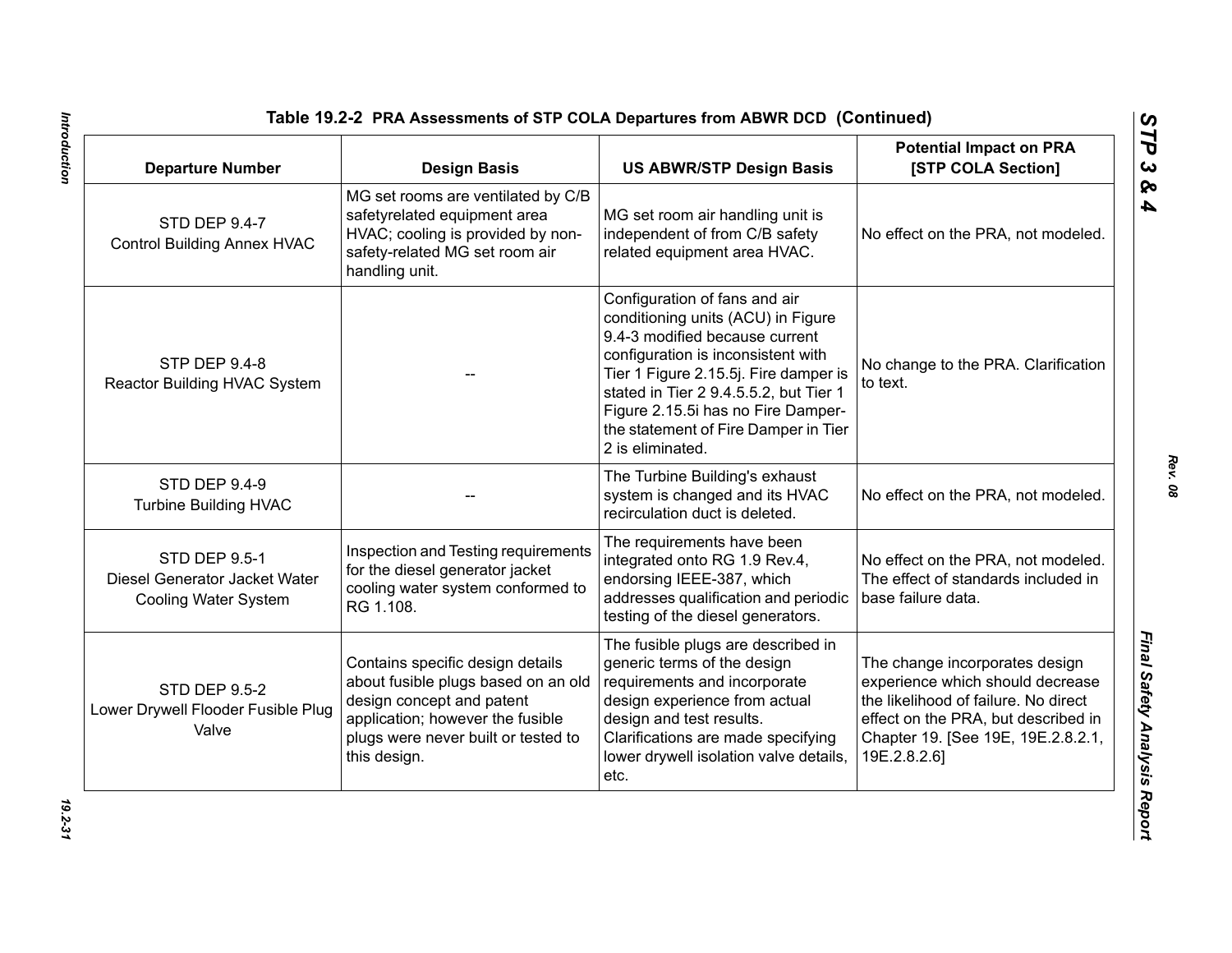| <b>Departure Number</b>                                                             | <b>Design Basis</b>                                                                                                                           | <b>US ABWR/STP Design Basis</b>                                                                                                                                                                                                                                                                                                                                                                                                                                                                                                           | <b>Potential Impact on PRA</b><br>[STP COLA Section]                                                                          |
|-------------------------------------------------------------------------------------|-----------------------------------------------------------------------------------------------------------------------------------------------|-------------------------------------------------------------------------------------------------------------------------------------------------------------------------------------------------------------------------------------------------------------------------------------------------------------------------------------------------------------------------------------------------------------------------------------------------------------------------------------------------------------------------------------------|-------------------------------------------------------------------------------------------------------------------------------|
| <b>STD DEP 9.5-3</b><br>System Description - Reactor<br>Internal Pump Motor         | MG sets and adjustable speed<br>drives described in DCD 9.5.10.2<br>and 7.7.1.3.                                                              | Several changes to the technical<br>description of the non-safety Motor-<br>Generator (MG) sets and ASD<br>descriptions.                                                                                                                                                                                                                                                                                                                                                                                                                  | No effect on the PRA, not modeled.                                                                                            |
| <b>STD DEP 9.5-4</b><br><b>Lighting and Servicing Power</b><br><b>Supply System</b> | Mercury lamps are provided for use<br>for high ceilings, except where<br>breakage could introduce mercury<br>into the reactor coolant system. | The mercury lights are replaced with<br>high pressure sodium (HPS) lamps.                                                                                                                                                                                                                                                                                                                                                                                                                                                                 | No effect on the PRA, not modeled.                                                                                            |
| <b>STP DEP 9.5-6</b><br>Diesel Generator Fuel Oil Storage<br>and Transfer System    |                                                                                                                                               | The sample connection for the Fuel<br>Oil Storage Tank is relocated slightly<br>above grade elevation, fill<br>connection is relocated at grade<br>elevation and vent is extended to an<br>elevation exceeding maximum flood<br>level. The Fuel Oil Storage Tanks<br>are relocated in concrete vaults<br>underground, with piping routed<br>underground. Locked, closed<br>isolation valves have been added to<br>the fill and sample lines, and a<br>second transfer pump for the Diesel<br>Generator Fuel Oil system has been<br>added. | Not explicitly modeled in the PRA.<br>Potential beneficial effect (two fuel<br>oil transfer pumps) for plant-specific<br>PRA. |
| <b>STP DEP 9.5-7</b><br>Fire Protection - House Boiler Area<br>of the Turbine       | The house boiler is a fuel oil-heated<br>boiler.                                                                                              | The house boiler is an electrically<br>heated boiler.                                                                                                                                                                                                                                                                                                                                                                                                                                                                                     | Slight improvement in Turbine<br>Building fire frequency. No effect on<br>PRA fire modeling.                                  |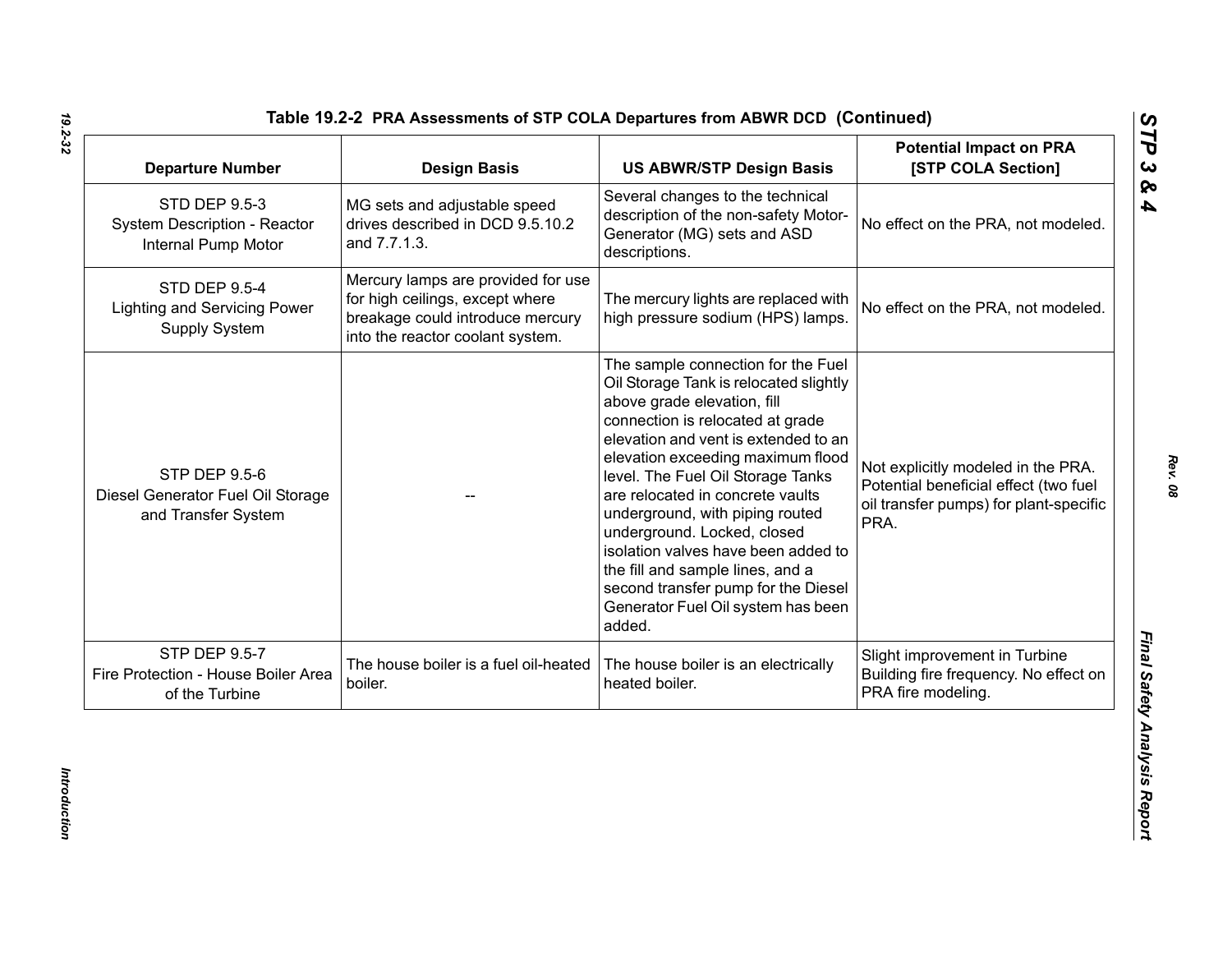| <b>Departure Number</b>                               | <b>Design Basis</b>                                                                                                                                                                                     | <b>US ABWR/STP Design Basis</b>                                                                                                                                                                                                                  | <b>Potential Impact on PRA</b><br>[STP COLA Section]                                      |
|-------------------------------------------------------|---------------------------------------------------------------------------------------------------------------------------------------------------------------------------------------------------------|--------------------------------------------------------------------------------------------------------------------------------------------------------------------------------------------------------------------------------------------------|-------------------------------------------------------------------------------------------|
| STP DEP 10.1-1<br><b>Turbine Pressure Description</b> | Inlet pressure at the turbine main<br>steam valves is controlled by the<br>pressure regulator such that turbine<br>inlet pressure varies linearly with<br>reactor power level.                          | The inlet pressure at the turbine<br>main steam valves reflects reactor<br>power, steam line flow and pressure<br>regulator programming, but never<br>exceeds the pressure for which the<br>turbine components and steam lines<br>are designed." | No effect on the PRA, not modeled.                                                        |
| STP DEP 10.1-2<br>Steam Cycle Diagram                 | Steam and power conversion<br>system consists of four condensate<br>pumps, two heater drain tanks, a<br>typical multi-pressure condenser<br>design, and a main turbine with the<br>single stage reheat. | Four condensate booster pumps<br>are added to this system, with three<br>filters and six emineralizers, four<br>reactor feed pumps, four heater<br>drain pumps, one heater drain tank,<br>and a turbine design with two<br>stages of reheat.     | No effect on PRA, not modeled.<br>[See STD DEP 10.4-5]                                    |
| STP DEP 10.1-3<br><b>Rated Heat Balance</b>           |                                                                                                                                                                                                         | Modified to reflect turbine<br>manufacturer.                                                                                                                                                                                                     | No effect on the PRA, not modeled.                                                        |
| STP DEP 10.1-4<br>Valves Wide Open Heat Balance       |                                                                                                                                                                                                         | Modified to reflect turbine<br>manufacturer.                                                                                                                                                                                                     | No effect on the PRA, not modeled.                                                        |
| STP DEP 10.2-1<br><b>Turbine Design</b>               |                                                                                                                                                                                                         | Modified to reflect turbine<br>manufacturer, revised ISI and IST<br>inspection intervals based on<br>design.                                                                                                                                     | No effect on the PRA, not modeled.                                                        |
| STP DEP 10.2-2<br><b>Turbine Rotor Design</b>         |                                                                                                                                                                                                         | Modified to reflect turbine<br>manufacturer.                                                                                                                                                                                                     | No effect on the PRA, not modeled.<br>Turbine missile generation<br>likelihood decreased. |
| STP DEP 10.2-3<br><b>Turbine Digital Control</b>      |                                                                                                                                                                                                         | Significant advancements in<br>reliability and machine protection<br>result through the use of a digital<br>turbine control system.                                                                                                              | No effect on the PRA, not modeled.<br>Turbine trip function reliability<br>enhanced.      |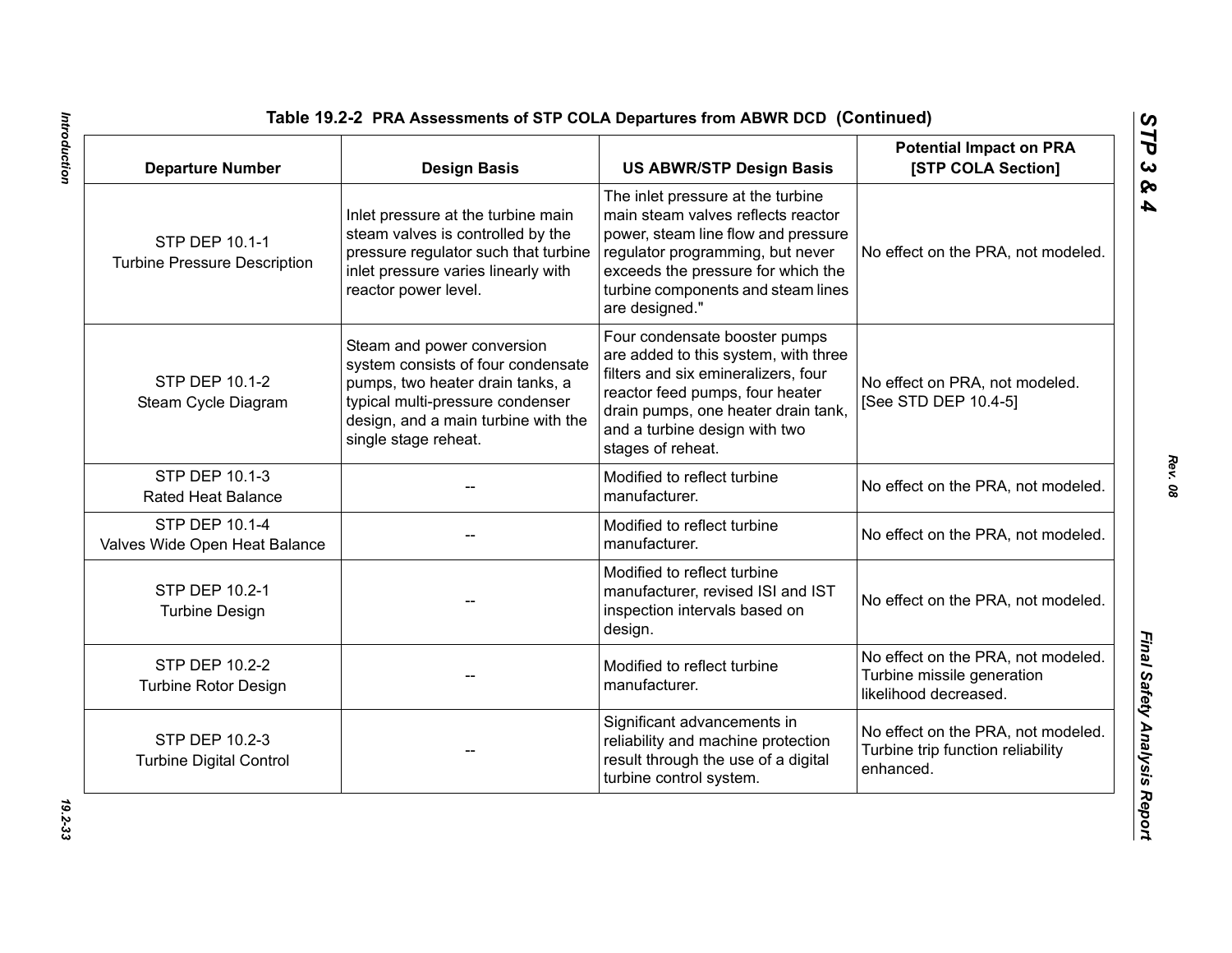| <b>Departure Number</b>                                      | <b>Design Basis</b>                                                                                                                                                                                                             | <b>US ABWR/STP Design Basis</b>                                                                                                                                                                                                                                                            | <b>Potential Impact on PRA</b><br>[STP COLA Section]                                                |
|--------------------------------------------------------------|---------------------------------------------------------------------------------------------------------------------------------------------------------------------------------------------------------------------------------|--------------------------------------------------------------------------------------------------------------------------------------------------------------------------------------------------------------------------------------------------------------------------------------------|-----------------------------------------------------------------------------------------------------|
| STP DEP 10.2-4<br><b>Bulk Hydrogen Storage</b>               | Bulk hydrogen is stored near the<br>turbine building.                                                                                                                                                                           | Bulk hydrogen is stored well away<br>from the power block buildings.                                                                                                                                                                                                                       | No effect on the PRA, not modeled.                                                                  |
| STD DEP 10.3-1<br>Main Steam Line Drains                     | The drains from the steam lines<br>inside containment are connected to<br>the steam lines outside the<br>containment to permit equalizing<br>pressure across the MSIVs during<br>startup and following steam line<br>isolation. | The main steam system also serves<br>as the "alternate leakage path" to<br>contain the radioactive steam with<br>passes the main steam isolation<br>valve before they close to isolate<br>the reactor under emergency<br>conditions.                                                       | No effect on the PRA, not modeled.                                                                  |
| <b>STD DEP 10.4-1</b><br><b>Turbine Gland Seal Steam</b>     |                                                                                                                                                                                                                                 | A non-safety-related Gland Seal<br>Evaporator (GSE) is added to the<br>Turbine Gland Steam System to<br>supply sealing steam to the main<br>turbine shaft seal glands and<br>various turbine valve stems,<br>including the turbine bypass and<br>main turbine stop-control valve<br>stems. | No effect on the PRA, not modeled.                                                                  |
| <b>STP DEP 10.4-2</b><br>Main Condenser                      | MC utilizes three independent multi-<br>pressure single-pass shells, with<br>each shell containing at least two<br>tube bundles, and series circulating<br>water flow.                                                          | MC utilizes three condenser shells<br>crossconnected to equalize<br>pressure, with each shell containing<br>four tube bundles, and parallel<br>circulating water flow. Number of<br>circulating water pumps increased<br>to 4, flow rates modified.                                        | No effect on the PRA, not modeled.<br>Editorial changes in Chapter 19.<br>[See 19R.4.3 and 19R.5.3] |
| STP DEP 10.4-3<br><b>Main Condenser Evacuation</b><br>System | Auxiliary boiler steam used for<br>steam jet air ejectors during startup                                                                                                                                                        | An additional vacuum pump is<br>added and changes to the source of<br>motive steam supplying the steam<br>jet air ejectors during power<br>operation.                                                                                                                                      | No effect on the PRA, not modeled.                                                                  |

Introduction *Introduction*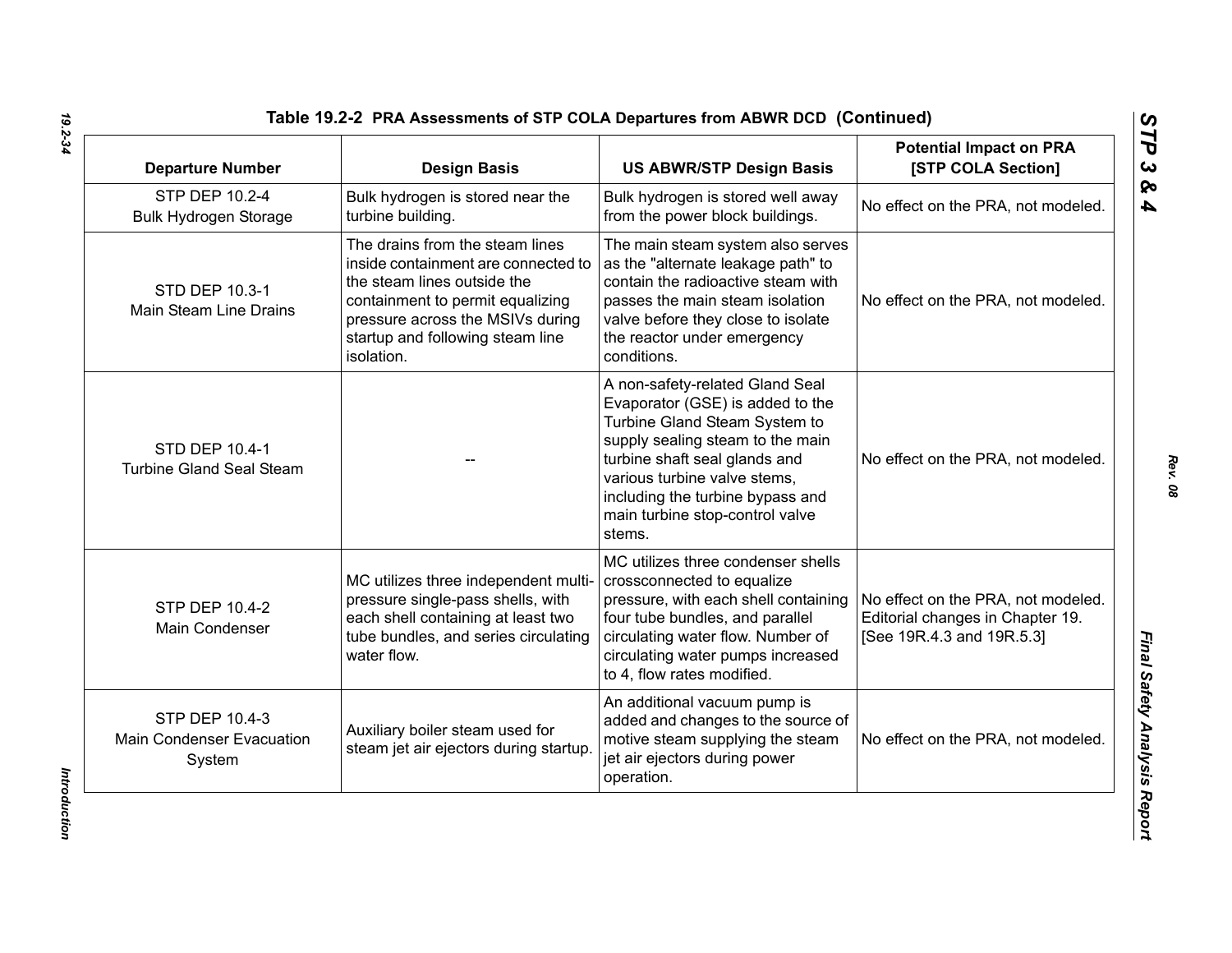| <b>Departure Number</b>                                       | <b>Design Basis</b>                                                                                                                                                                                                                                                    | <b>US ABWR/STP Design Basis</b>                                                                                                                                                                                                                                                                                                                                                         | <b>Potential Impact on PRA</b><br>[STP COLA Section] |
|---------------------------------------------------------------|------------------------------------------------------------------------------------------------------------------------------------------------------------------------------------------------------------------------------------------------------------------------|-----------------------------------------------------------------------------------------------------------------------------------------------------------------------------------------------------------------------------------------------------------------------------------------------------------------------------------------------------------------------------------------|------------------------------------------------------|
| STD DEP 10.4-6<br><b>Load Rejection Capability</b>            | ABWR Standard design has a<br>turbine bypass capacity of 33% of<br>nuclear boiler rated flow.                                                                                                                                                                          | A clarification is made in regards to<br>reactor trip resulting from turbine<br>trip or generator load rejection from<br>power levels above 33%.                                                                                                                                                                                                                                        | Clarification to text. No effect on<br>PRA.          |
| STD DEP 10.4-7<br>Turbine Bypass Hydraulic Control            |                                                                                                                                                                                                                                                                        | Indication for the use of valve<br>position transmitters, one hydraulic<br>accumulator for each bypass valve,<br>the addition of the fastacting<br>solenoid valve, and the interface<br>etween the steam Bypass and<br>Pressure Control System for<br>positioning of the bypass valves.                                                                                                 | No effect on the PRA, not modeled.                   |
| STD DEP 11.2-1<br><b>Liquid Radwaste Process</b><br>Equipment |                                                                                                                                                                                                                                                                        | Information is replaced completely<br>due to a change in the design of the<br>liquid radioactive waste system. The<br>liquid radwaste system is composed<br>of three subsystems designed to<br>collect, treat, and recycle or<br>discharge different categories of<br>waste water; the low conductivity<br>subsystem, high conductivity<br>subsystem, and detergent waste<br>subsystem. | No effect on the PRA, not modeled.                   |
| STD DEP 11.3-1<br>Gaseous Waste Management<br>System          | Off-gas is exhausted along with<br>SJAE discharge pressure, (needing<br>the addition of vacuum pumps for<br>stable exhaust during plant<br>operation). Additionally, an<br>integrated recombiner (combining<br>the preheating unit and condensate<br>unit) is applied. | Off-gas is exhausted along with<br>SJAE discharge pressure, using<br>vacuum pumps to stabilize exhaust<br>during plant operation. Additionally,<br>the recombiner has a preheating<br>unit and condensate unit (each as a<br>separate unit).                                                                                                                                            | No effect on the PRA, not modeled.                   |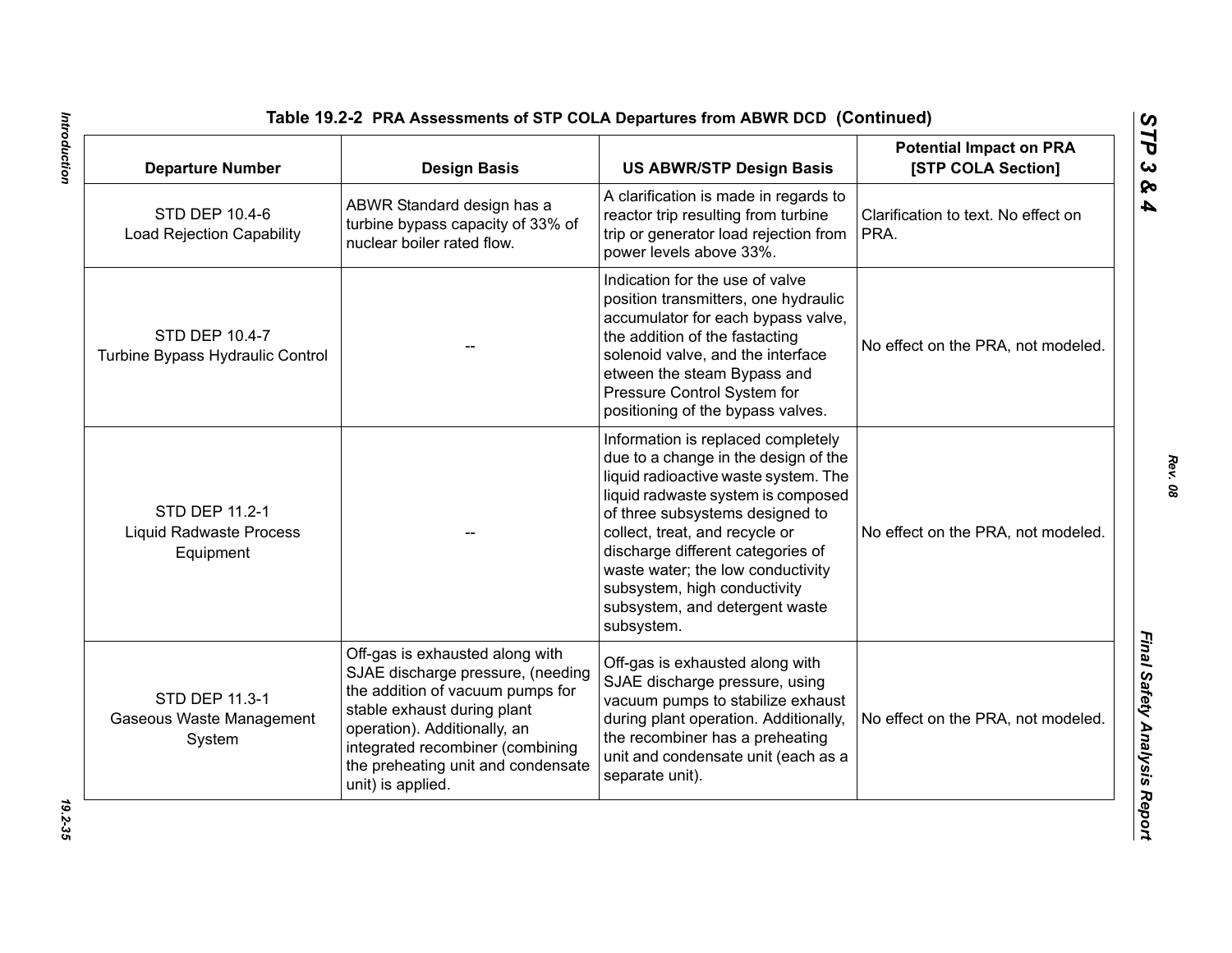| <b>Departure Number</b>                                                            | <b>Design Basis</b>                                            | <b>US ABWR/STP Design Basis</b>                                                                                                                                                                                                                                                                                                                                                                                                                                          | <b>Potential Impact on PRA</b><br>[STP COLA Section] |
|------------------------------------------------------------------------------------|----------------------------------------------------------------|--------------------------------------------------------------------------------------------------------------------------------------------------------------------------------------------------------------------------------------------------------------------------------------------------------------------------------------------------------------------------------------------------------------------------------------------------------------------------|------------------------------------------------------|
| STD DEP 11.4-1<br>Radioactive Solid Waste Update                                   |                                                                | Solidification System and the<br>incinerator system are deleted<br>because equipment operations and<br>maintenance difficulties negatively<br>impact the effectiveness of these<br>processes. A second spent resin<br>storage tank is added for separating<br>two different resins. The SWMS<br>mobile system consists of<br>equipment modules, complete with<br>all subcomponents, piping and<br>instrumentation and controls<br>necessary to operate the<br>subsystem. | No effect on the PRA, not modeled.                   |
| STP DEP 11.5-1<br>Process and Effluent Radiation<br>Monitoring and Sampling System |                                                                | Implementation of specific<br>equipment is vendor-based.<br>Specific detector types will be<br>selected at a later date based on<br>the state of art and availability.<br>Many additional changes have been<br>made.                                                                                                                                                                                                                                                     | No effect on the PRA, not modeled.                   |
| STD DEP 12.2-1<br>Gamma Ray Source Energy<br>Spectra Tables                        | Apparent errors in the units in<br>Tables 12.2-3b and 12.2-3c. | No changes to design basis.                                                                                                                                                                                                                                                                                                                                                                                                                                              | No effect on the PRA, not modeled.                   |
| <b>STD DEP 12.3-1</b><br><b>Cobalt Content in Stainless Steel</b>                  |                                                                | Vendors supplying the materials<br>cannot reasonably achieve the<br>cobalt limits in all cases, so a<br>graded approach is used to specify<br>locations receiving the least.                                                                                                                                                                                                                                                                                             | No effect on the PRA, not modeled.                   |

Introduction *Introduction*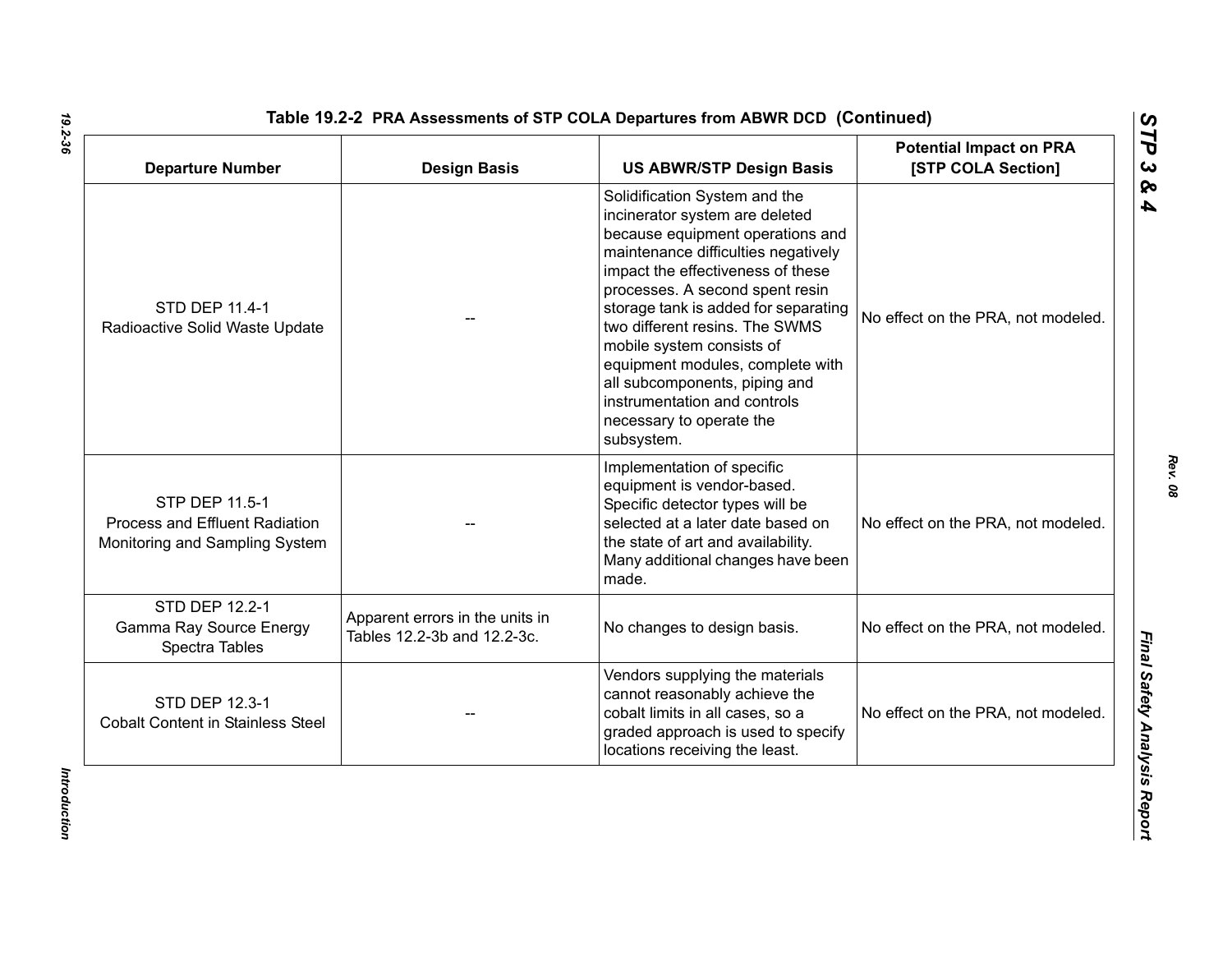| Table 19.2-2 PRA Assessments of STP COLA Departures from ABWR DCD (Continued)        |                                                                                                                                                                                      |                                                                                                                                                                                                                                                                                                                                                                                               |                                                      |
|--------------------------------------------------------------------------------------|--------------------------------------------------------------------------------------------------------------------------------------------------------------------------------------|-----------------------------------------------------------------------------------------------------------------------------------------------------------------------------------------------------------------------------------------------------------------------------------------------------------------------------------------------------------------------------------------------|------------------------------------------------------|
| <b>Departure Number</b>                                                              | <b>Design Basis</b>                                                                                                                                                                  | <b>US ABWR/STP Design Basis</b>                                                                                                                                                                                                                                                                                                                                                               | <b>Potential Impact on PRA</b><br>[STP COLA Section] |
| STD DEP 12.3-3<br><b>Steam Tunnel Blowout Panels</b>                                 | The blowout panels for the steam<br>tunnel are located in the relatively<br>inaccessible section of the RHR<br>heat exchanger shielded cubicle<br>which are controlled access areas. | The design does not have blowout<br>panels in the steam tunnel. The<br>main steam tunnel is vented to the<br>turbine building.                                                                                                                                                                                                                                                                | No effect on the PRA, not modeled.                   |
| STD DEP 12.3-4<br>Alarm Capability for Area Radiation<br>Monitors (ARMs)             |                                                                                                                                                                                      | The ARMs will have alarm capability<br>and five additional monitors are<br>required in the Reactor Building.                                                                                                                                                                                                                                                                                  | No effect on the PRA, not modeled.                   |
| STD DEP 14.2-1<br><b>Control Rod Drive Friction Testing</b><br>Requirement           |                                                                                                                                                                                      | Normal control rod positioning is<br>accomplished by an electrical<br>motor. Mechanical binding of a CRD<br>will result in blade separation from<br>the ball nut which would be detected<br>by permanently installed<br>instrumentation. The CRDs are<br>easily monitored for performance<br>degradation during normal<br>withdrawal; therefore periodic<br>friction testing is not required. | No effect on the PRA, not modeled.                   |
| STD DEP 15.6-1<br>Clean Up Water Line Break<br>Meteorology and Dose Results          | Apparent error in the Thyroid Dose<br>values reported in Table 15.6-18.                                                                                                              | No change to design basis.                                                                                                                                                                                                                                                                                                                                                                    | No effect on the PRA, not modeled.                   |
| STD DEP 16.2-1<br>thru<br>STD DEP 16.5-6 Technical<br><b>Specification Changes</b>   | See COLA Part 7 for changes.                                                                                                                                                         | See COLA Part 7 for changes.                                                                                                                                                                                                                                                                                                                                                                  | No effect on the PRA, not<br>specifically modeled.   |
| <b>STD DEP 18.4-1</b><br>Main Generator Synchronization<br><b>Control Relocation</b> |                                                                                                                                                                                      | The controls required for the<br>synchronization of the main<br>generator have been relocated from<br>the control console to the main<br>control panel.                                                                                                                                                                                                                                       | No effect on the PRA, not modeled.                   |

Introduction

*Rev. 08*

*STP 3 & 4*

*Introduction 19.2-37* 19.2-37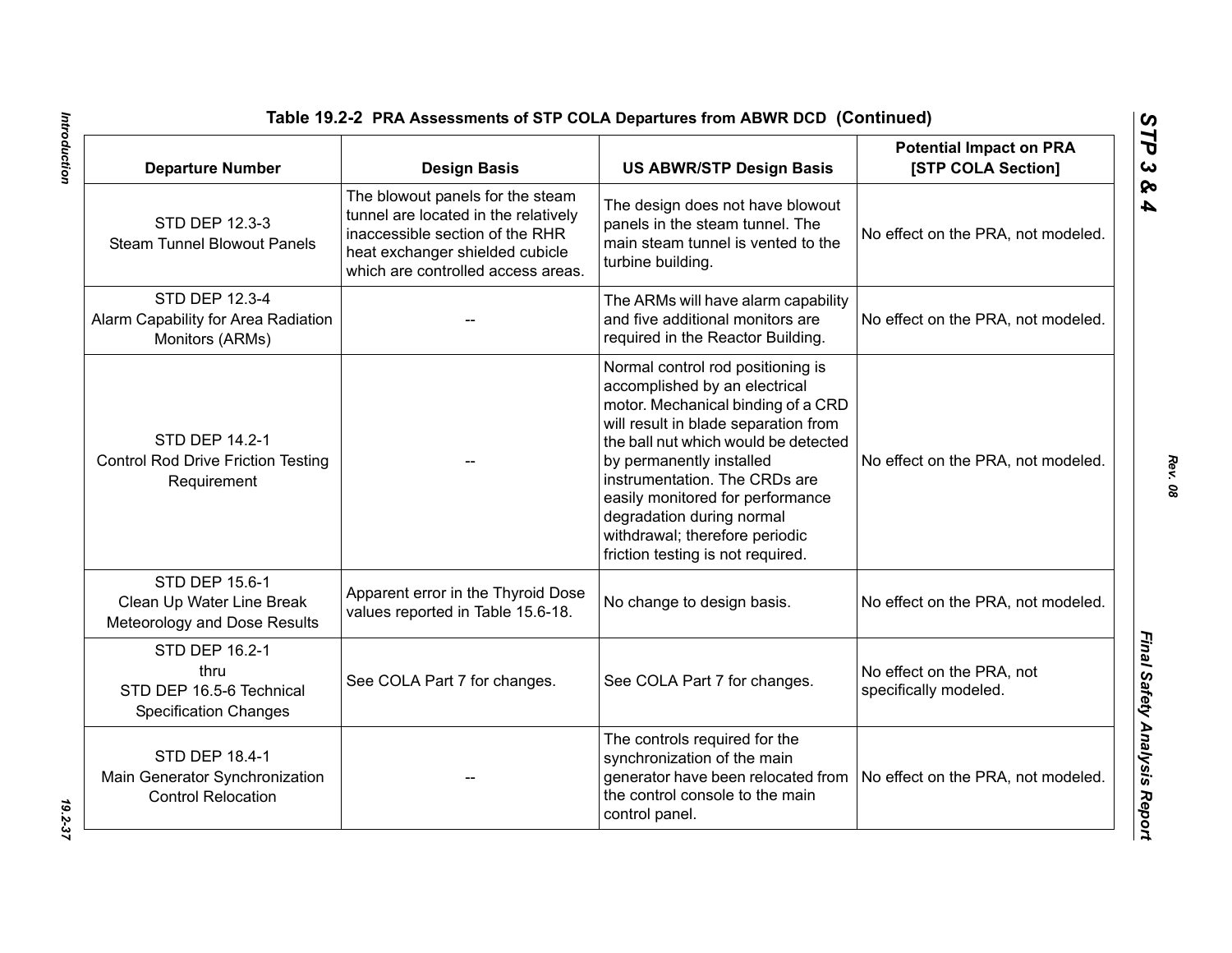| <b>Departure Number</b>                                                 | <b>Design Basis</b>                                                                                                                                                                                     | <b>US ABWR/STP Design Basis</b>                                                                                                                                                                                                                                                                                                                                                                                                             | <b>Potential Impact on PRA</b><br>[STP COLA Section]                                                                          |
|-------------------------------------------------------------------------|---------------------------------------------------------------------------------------------------------------------------------------------------------------------------------------------------------|---------------------------------------------------------------------------------------------------------------------------------------------------------------------------------------------------------------------------------------------------------------------------------------------------------------------------------------------------------------------------------------------------------------------------------------------|-------------------------------------------------------------------------------------------------------------------------------|
| STD DEP 19.3-1<br><b>Evaluation of Common Cause</b><br>Failures         | ABWR SSAR Chapter 19D.8.6<br>documents the results of a PRA<br>sensitivity analysis on common<br>cause failure of selected<br>mechanical systems performed by<br>GE.                                    | Common cause factors were added<br>to the ABWR plant model used to<br>quantify the effects of plant-specific<br>factors for South Texas Project<br>Units 3 & 4 PRA.                                                                                                                                                                                                                                                                         | Included in delta PRA assessment.<br>[See Chapter 19.3] [This is not a<br>departure from the design certified<br>in the DCD]. |
| STD DEP 19.7-1<br><b>Control Rod Drive Improvements</b>                 | The FMCRD brake design has to be<br>fully testable on an annual basis.                                                                                                                                  | The FMCRD electro-mechanical<br>brake is a Class 1E safety related<br>component with a 10- year<br><b>Environmental Qualification</b><br>replacement life; brake performance<br>characteristics testing is performed<br>every two years when a<br>replacement brake is installed. It is<br>recommended that approximately<br>20 motor sub-assembly units,<br>including the brake, to be tested<br>during the 18-month refueling<br>outages, | No effect on PRA, not modeled.<br>Editorial change to Chapter 19.<br>[See Chapter 19.7.2]                                     |
| STD DEP 191.7-1<br>Atmospheric Control System<br><b>Bypass Analysis</b> | The seismic margins PRA for the<br>Atmospheric Control System 50 mm<br>crosstie valves requires the opening<br>of two normally closed motor-<br>operated valves to create a<br>containment bypass path. | The analysis has been modified by<br>replacing motor-operated valves<br>with air-operated valves.                                                                                                                                                                                                                                                                                                                                           | No effect on PRA, not modeled.<br>Editorial change to Chapter 19.<br>[See Chapter 19I.7]                                      |

Introduction *Introduction*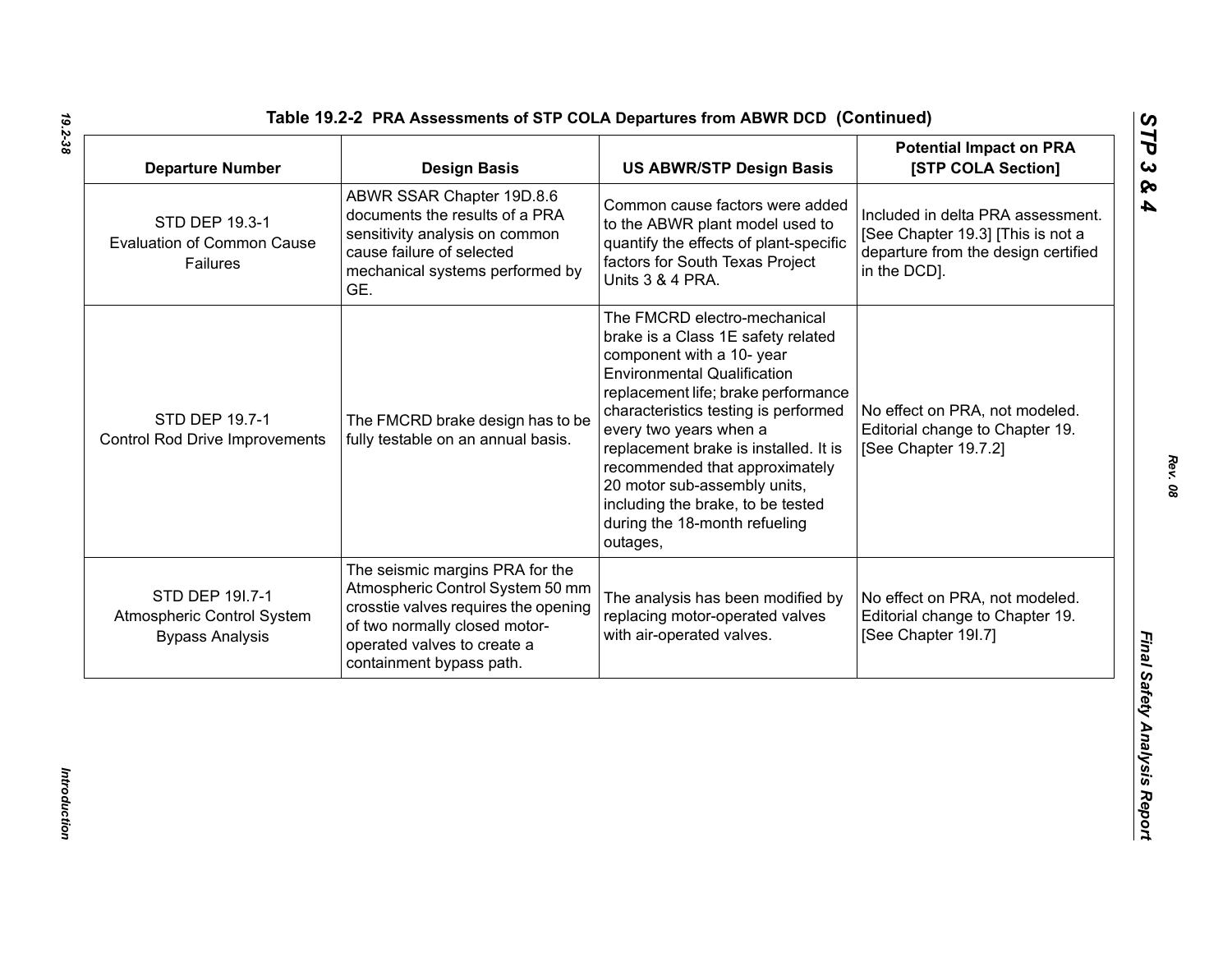| <b>Departure Number</b>                  | <b>Design Basis</b>                                                                                                                                                                                                                                                                                                                               | <b>US ABWR/STP Design Basis</b>                                                                                                                                                                                                                                                                                                                                                                                                                                                            | <b>Potential Impact on PRA</b><br>[STP COLA Section]                                                                                                                                                                                                                                              |
|------------------------------------------|---------------------------------------------------------------------------------------------------------------------------------------------------------------------------------------------------------------------------------------------------------------------------------------------------------------------------------------------------|--------------------------------------------------------------------------------------------------------------------------------------------------------------------------------------------------------------------------------------------------------------------------------------------------------------------------------------------------------------------------------------------------------------------------------------------------------------------------------------------|---------------------------------------------------------------------------------------------------------------------------------------------------------------------------------------------------------------------------------------------------------------------------------------------------|
| STP DEP 19R-1<br>RSW Pump House Redesign | ABWR design, vertical RSW<br>pumps, pump rooms protected from<br>flooding from other pump rooms,<br>pumps above water level in UHS.                                                                                                                                                                                                               | STP design, RSW pumps located<br>below UHS, pump rooms are<br>protected by watertight doors<br>between trains.                                                                                                                                                                                                                                                                                                                                                                             | Control building flooding<br>assessment is unaffected, RSW<br>design modified for new RSW pump<br>house design, vacuum breakers<br>removed. [See 19R]. A delta-PRA<br>assessment for flooding in<br>redesigned RSW pump house [See<br>19.4, 19.7, 19.8, 19.9, 19.10, 19.11,<br>19K, 19Q, and 19R] |
| STD DEP VENDOR<br>Vendor Replacement     | The reference ABWR DCD was<br>developed with numerous<br>statements that activities during<br>construction and startup would be<br>performed in accordance with GE<br>approval or oversight. The intent of<br>these statements was to ensure that<br>the designer was appropriately<br>involved in startup testing or<br>construction activities. | This standard departure replaces<br>the terms such as GE, GEH, and<br>General Electric with the generic<br>term NSSS Vendor, with an<br>alternative vendor specified, or in<br>some cases has eliminated the term<br>altogether. This departure also<br>replaces General Electric<br>Company's product references such<br>as NEDEs and NEDOs with the<br>corresponding reference of another<br>ABWR vendor whose reference has<br>been approved by the NRC for use<br>in this application. | No effect on PRA. Editorial changes<br>in references.                                                                                                                                                                                                                                             |
|                                          |                                                                                                                                                                                                                                                                                                                                                   |                                                                                                                                                                                                                                                                                                                                                                                                                                                                                            |                                                                                                                                                                                                                                                                                                   |